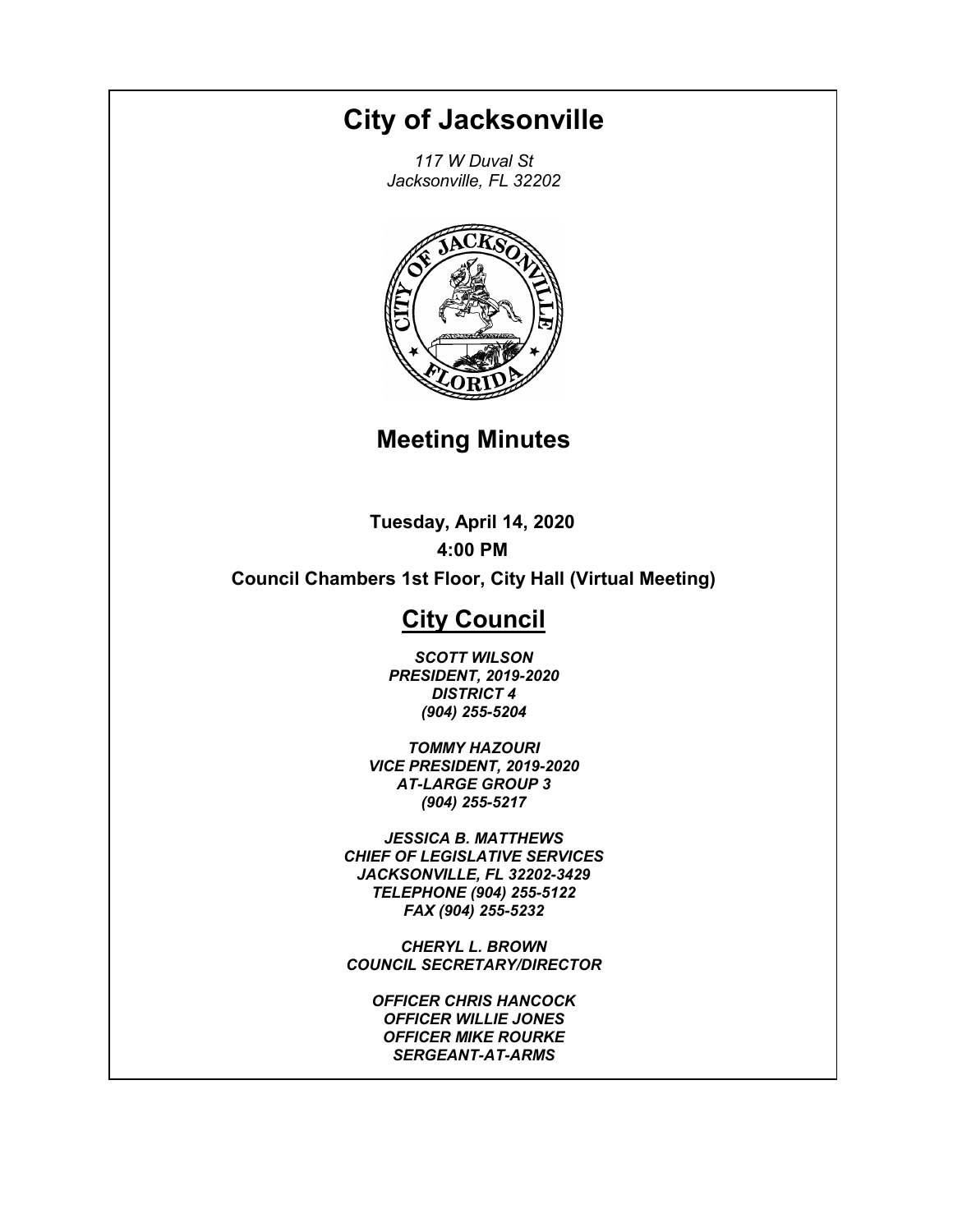### **INVOCATION - Tom Berry**

#### **PLEDGE OF ALLEGIANCE - Council Member Terrance Freeman**

#### **ROLL CALL**

**The Floor Leader moved the item be Roll Call. The motion CARRIED. Roll Call was ordered. The Chair declared the File Roll Call.**

19 - Becton, Bowman, Boylan, Carlucci, Cumber, DeFoor, Dennis, Diamond, Ferraro, Freeman, Gaffney, Hazouri, Morgan, Newby, Pittman, Priestly Jackson, Salem, White, and Wilson **Aye:**

**APPROVE MINUTES of Regular Meeting of March 10, 2020, Special Meeting on March 16, 2020, and Virtual Emergency Special Meeting of April 6, 2020.**

**COMMITTEE MEETINGS FOR THE WEEK OF April 20-21, 2020.**

**Zoom Meeting format has been adopted in an effort to encourage social distancing and in accordance with Gov. DeSantis' Executive Order Number 20-69, "Local government bodies may utilize communications media technology, such as telephonic and video conferencing, as provided in section 120.54(5)(b)2., Florida Statutes." The Council will operate under the provisions of Ordinance 2020-200-E as enacted by the Council on April 6, 2020 and signed by the Mayor on April 7th, 2020 hereto attached.**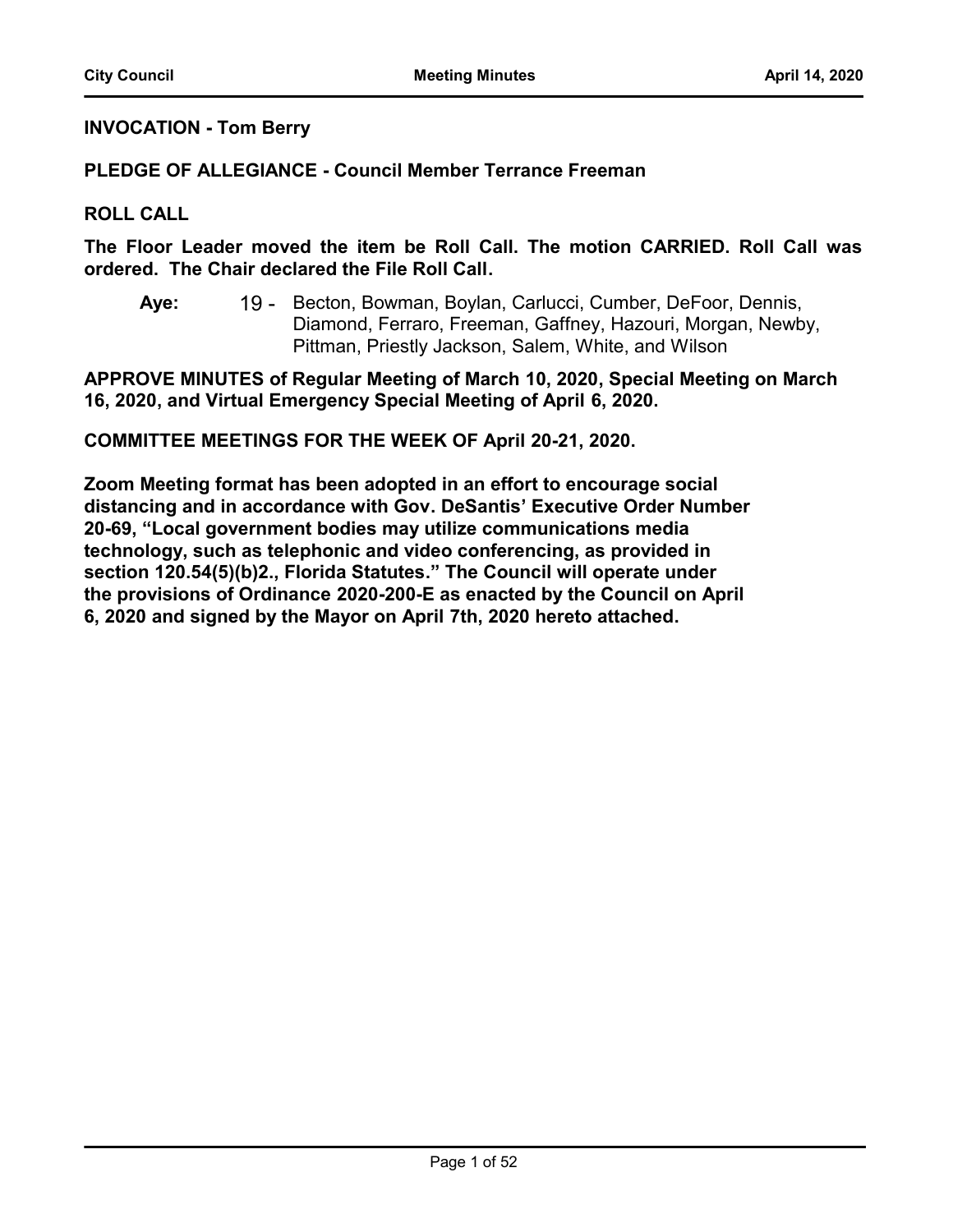## **Public Hearings and Public Participation**

**For matters which have state-mandated public hearings pursuant to Chapter 166, Florida Statutes, and the Jacksonville Ordinance Code, including quasi-judicial matters and those items which fall under the public participation requirements of Section 286.0114, Florida Statutes, the Council must allow for the public to provide their comments by participation in the CMT meeting or by electronic mail, written comment, or other stated method, as applicable. Instructions for the public as to the methods of communication should be provided in the notice.** 

**These communications from the public shall be read into the record (up to the 3 minute time limit) prior the Council taking action on the item provided that the public statement must be sent to a proscribed address within the time permitted (for instance, the first email address created for comments is ccmeeting04142020@coj.net and others email addresses will be created using future Council meeting dates).**

**For statements sent for a regular noticed Council meeting scheduled for 5:00 p.m. or later, the statement must be received by 12:00 noon the day of the Council meeting. For special Council or Council committee meetings set for times prior to 5:00 p.m., the statement must be received by 2:00 p.m. the prior business day. So for example, if individuals want to submit comments to committee meetings, they would use the same email address for Council meetings and submit their comments for Monday committee meetings by 2:00 p.m. the Friday prior to committee meeting occurring on Monday or for Tuesday committee meetings, 2:00 p.m. the Monday prior to the Tuesday committee meetings.**

If a person decides to appeal any decision made by the Council with respect to any matter considered at such meeting, such person will need a record of the proceedings, and for such purposes, such person may need to ensure that a verbatim record of the proceedings is made, which record includes the testimony and evidence upon which the appeal is to be based.

The Next Council meeting will be held April 28, 2020. To Access Council & Committee Agendas on the Web: http//www.coj.net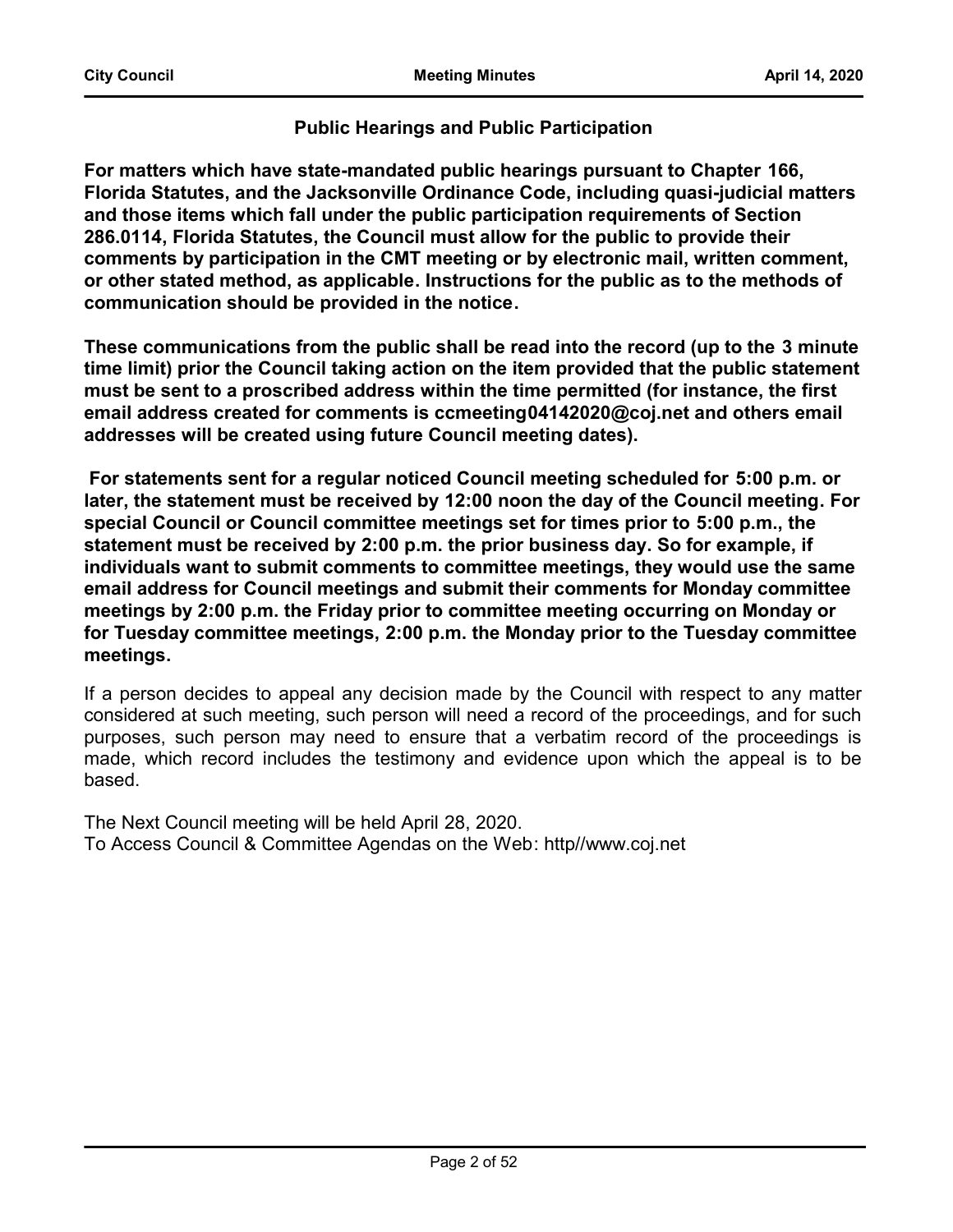**COMMUNICATION(S) FROM THE MAYOR AND OTHER ENTITIES: FOR COUNCIL MEETING March 24, 2020 and April 14, 2020.**

**OFFICE OF MAYOR - Enclosed are the Resolutions and Ordinances which were passed by the Council in an Emergency Session on April 6, 2020.** 

 **OFFICE OF MAYOR - Enclosed are the Resolutions and Ordinances which were passed by the Council in Regular Session on March 10, 2020.** 

**OFFICE OF COUNCIL AUDITOR - Submitted the Real Estate Audit Released on March 12, 2020 Dated August 15, 2019 Report #832**

**OFFICE OF THE MAYOR - Submitted the Global Cities Initiative (GCI) 4th Quarter Report (November 1 – January 31, 2020 required by Ordinance 2016-800**

**OFFICE OF COUNCIL AUDITOR - Submitted the Follow-up on Tax Collector's Office – Collections and Remittance of City Funds Audit Report #754B**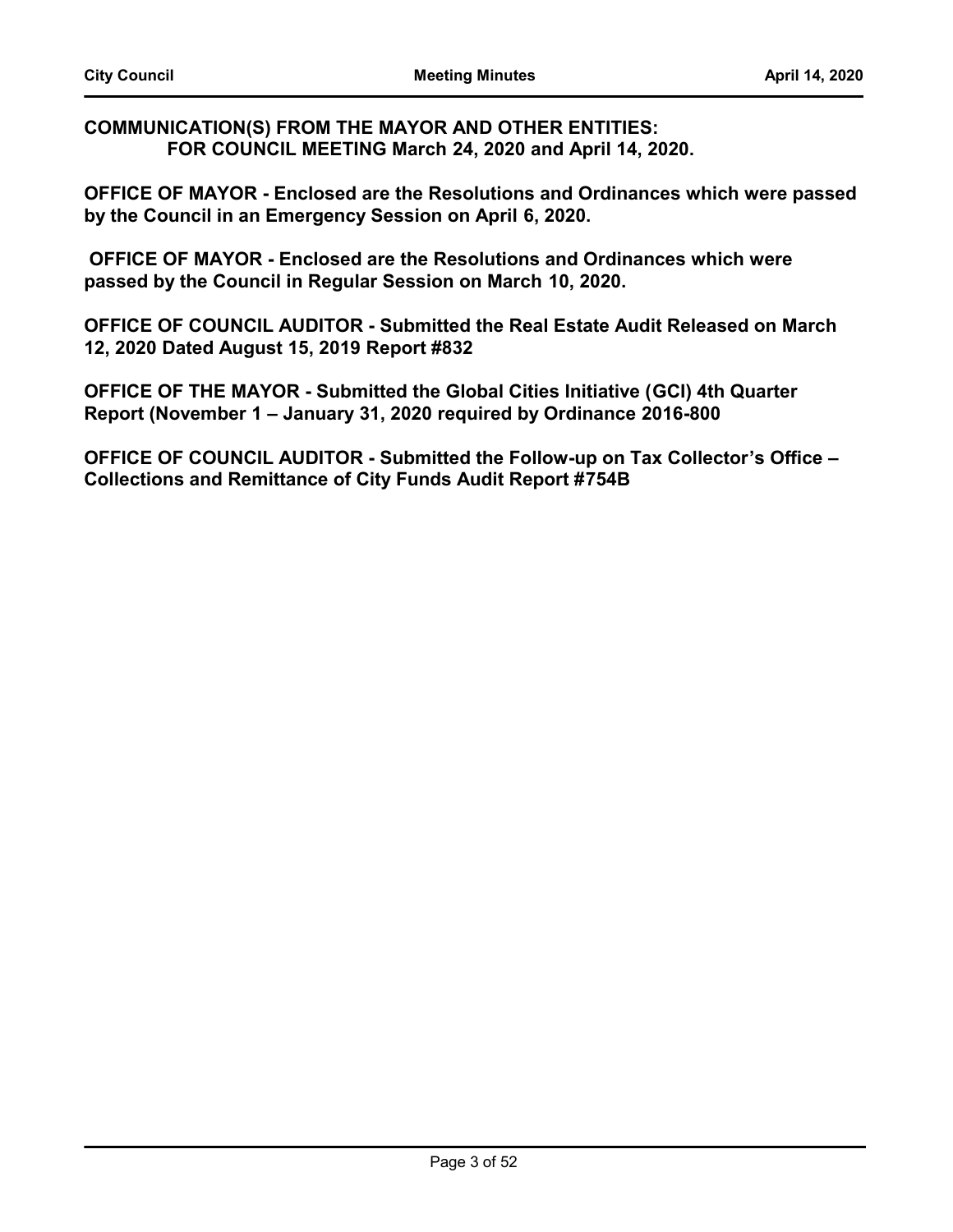**CONSENT AGENDA (2020-151;2020-189;2020-191-192;2020-194;2020-196-198)**

**The Floor Leader moved the item be Approved the Consent Agenda. The motion CARRIED. Roll Call was ordered. The Chair declared the File Approved the Consent Agenda.**

- 18 Becton, Bowman, Boylan, Carlucci, Cumber, DeFoor, Diamond, Ferraro, Freeman, Gaffney, Hazouri, Morgan, Newby, Pittman, Priestly Jackson, Salem, White, and Wilson **Aye:**
- Nay: 1 Dennis
- **1. [2020-0151-](http://jaxcityc.legistar.com/gateway.aspx?m=l&id=/matter.aspx?key=2214)** RESO Appt Susan McCullough as Member of Jax Duval County Council on Elder Affairs, as Council District 14 Rep, Filling Seat Formerly held by Henry W. Cook, Pursuant to Chapt 82, Ord Code, for 1st Full Term End 6/30/21. (Distel) (Introduced by CM DeFoor) 2/25/20 CO Introduced: R 3/3/20 R Read 2nd & Rerefer 3/10/20 CO Read 2nd & Rereferred: R 3/17/20 R Meeting Cancelled COVID-19/Emergency-No Action 3/24/20 CO Meeting Cancelled COVID-19/Emergency-No Action 4/7/20 R Withdraw 7-0 4/14/20 CO Withdrawn 19-0 **W**

## **The Floor Leader moved the item be Withdrawn. The motion CARRIED. Roll Call was ordered. The Chair declared the File Withdrawn.**

**2. 2020-0153** RESO Conf Appt of John D. Baker, II, to JEA Replace Camille Johnson, Pursuant to Article 21, Jax Charter, for 1st Full Term Exp 2/28/24. (Sidman) (Req of Mayor) (Co-Sponsored by CM's Salem, R.Gaffney, Newby, Freeman, Hazouri, Carlucci, White, Pittman, & Becton) 2/25/20 CO Introduced: R 3/3/20 R Read 2nd & Rerefer 3/10/20 CO Read 2nd & Rereferred: R 3/17/20 R Meeting Cancelled COVID-19/Emergency-No Action 3/24/20 CO Meeting Cancelled COVID-19/Emergency-No Action 4/7/20 R Approve 7-0 4/14/20 CO Approved19-0 **[2020-0153](http://jaxcityc.legistar.com/gateway.aspx?m=l&id=/matter.aspx?key=2216)**

#### **The Floor Leader moved the item be Approved. The motion CARRIED. Roll Call was ordered. The Chair declared the File Approved.**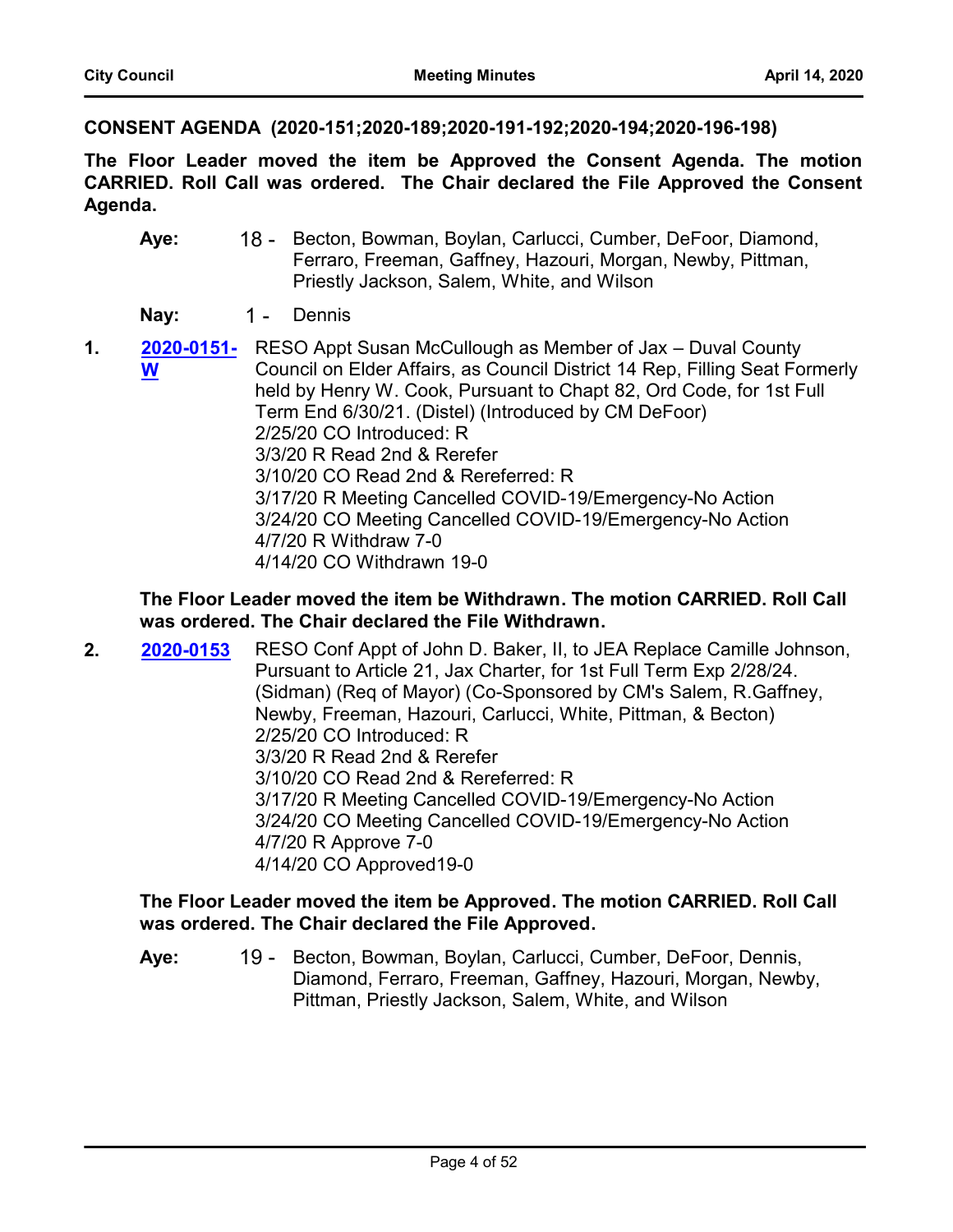| 3. | 2020-0156 | RESO Conf Appt of Joseph "Joe" P. Disalvo to JEA, Replace Dane Grey,<br>Pursuant to Article 21, Jax Charter for Partial Term Exp 2/28/22. |
|----|-----------|-------------------------------------------------------------------------------------------------------------------------------------------|
|    |           | (Sidman) (Req of Mayor) (Co-Sponsored by CM Salem, Newby, R.                                                                              |
|    |           | Gaffney, Freeman, Hazouri, Carlucci, White, Hazouri, Pittman, & Becton)                                                                   |
|    |           | 2/25/20 CO Introduced: R                                                                                                                  |
|    |           | 3/3/20 R Read 2nd & Rerefer                                                                                                               |
|    |           | 3/10/20 CO Read 2nd & Rereferred: R                                                                                                       |
|    |           | 3/17/20 R Meeting Cancelled COVID-19/Emergency-No Action                                                                                  |
|    |           | 3/24/20 CO Meeting Cancelled COVID-19/Emergency-No Action                                                                                 |
|    |           | 4/7/20 R Approve 7-0                                                                                                                      |
|    |           | 4/14/20 CO Approved 19-0                                                                                                                  |
|    |           |                                                                                                                                           |

## **The Floor Leader moved the item be Approved. The motion CARRIED. Roll Call was ordered. The Chair declared the File Approved.**

|    | Aye:      | 19 - Becton, Bowman, Boylan, Carlucci, Cumber, DeFoor, Dennis,<br>Diamond, Ferraro, Freeman, Gaffney, Hazouri, Morgan, Newby,<br>Pittman, Priestly Jackson, Salem, White, and Wilson                                                                                                                                                                                                                                                                                                                                                            |
|----|-----------|-------------------------------------------------------------------------------------------------------------------------------------------------------------------------------------------------------------------------------------------------------------------------------------------------------------------------------------------------------------------------------------------------------------------------------------------------------------------------------------------------------------------------------------------------|
| 4. | 2020-0158 | RESO Conf Appt of Bobby Stein to JEA, Replace April Green, Pursuant<br>to Article 21, Jax Charter for Partial Term Exp 2/28/21. (Sidman) (Req of<br>Mayor) (Co-Sponsored by CM Salem, Newby, R. Gaffney, Freeman,<br>Hazouri, Carlucci, White, Pittman, & Becton)<br>2/25/20 CO Introduced: R<br>3/3/20 R Read 2nd & Rerefer<br>3/10/20 CO Read 2nd & Rereferred:R<br>3/17/20 R Meeting Cancelled COVID-19/Emergency-No Action<br>3/24/20 CO Meeting Cancelled COVID-19/Emergency-No Action<br>4/7/20 R Approve 7-0<br>4/14/20 CO Approved 19-0 |

#### **The Floor Leader moved the item be Approved. The motion CARRIED. Roll Call was ordered. The Chair declared the File Approved.**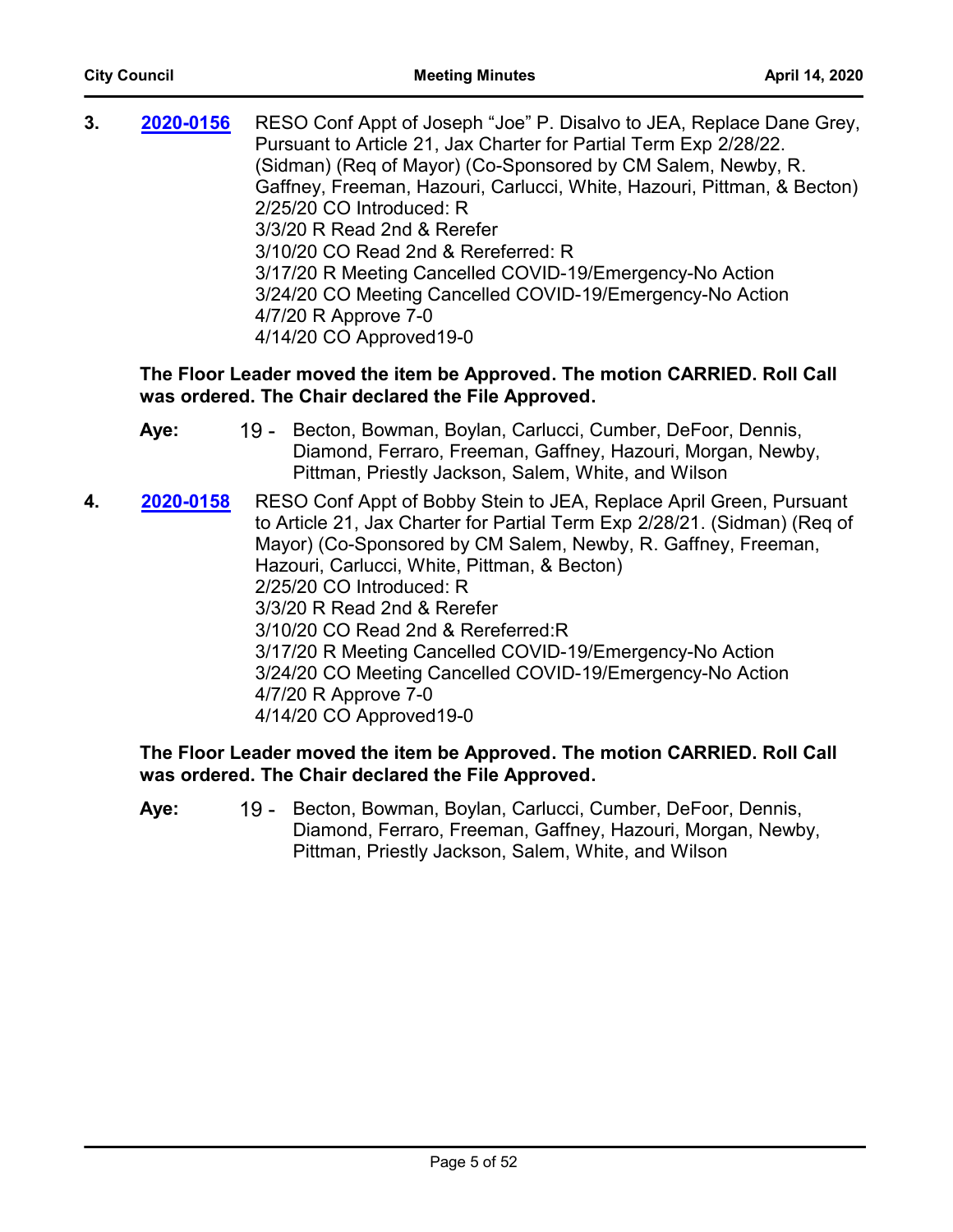**5. 2020-0189** RESO Honoring the Life & Countless Contributions of Robert "Bob" Shircliff. (Hampsey) (Introduced by CM Boylan) (Co-Sponsored by CMs Morgan, Hazouri ,DeFoor, Diamond, Newby, Carlucci, Becton, Wilson, Salem & Bowman) 3/10/20 CO Introduced:R 3/17/20 R Meeting Cancelled COVID-19/Emergency-No Action 3/24/20 CO Meeting Cancelled COVID-19/Emergency-No Action 4/7/20 R Approve 7-0 4/14/20 CO Approved19-0 **[2020-0189](http://jaxcityc.legistar.com/gateway.aspx?m=l&id=/matter.aspx?key=2256)**

## **The Floor Leader moved the item be Approved the Consent Agenda. The motion CARRIED. Roll Call was ordered. The Chair declared the File Approved the Consent Agenda.**

**6. 2020-0191** RESO Recognizing & Honoring Jax Jumbo Shrimp General Manager Harold Craw on his Promotion to the Position of Executive VP/Gen Manager, for Continuing to Keep the Jumbo Shrimp a Vital Asset to the Jax Community by Providing Safe & Affordable Family Fun at the Ballpark & for Continuing to be a Pillar of the Community & an Inspiration to Local Youth. (Baltiero) (Introduced by CM Freeman) (Co-Sponsored by CM's Morgan, Ferraro, Hazouri, Diamond, Becton, Carlucci, Wilson, Salem & Bowman) 3/10/20 CO Introduced: R 3/17/20 R Meeting Cancelled COVID-19/Emergency-No Action 3/24/20 CO Meeting Cancelled COVID-19/Emergency-No Action 4/7/20 R Approve 7-0 4/14/20 CO Approved19-0 **[2020-0191](http://jaxcityc.legistar.com/gateway.aspx?m=l&id=/matter.aspx?key=2258)**

## **The Floor Leader moved the item be Approved the Consent Agenda. The motion CARRIED. Roll Call was ordered. The Chair declared the File Approved the Consent Agenda.**

**7. 2020-0192** RESO Honoring the 150th Anniversary of Woodlawn Presbyterian Church. (Hampsey) (Introduced by CM Priestly Jackson) (Co-Sponsored by CM's Morgan, Ferraro, Hazouri, Newby, Diamond, Becton, Carlucci, Wilson & Salem) 3/10/20 CO Introduced: R 3/17/20 R Meeting Cancelled COVID-19/Emergency-No Action 3/24/20 CO Meeting Cancelled COVID-19/Emergency-No Action 4/7/20 R Approve 7-0 4/14/20 CO Approved19-0 **[2020-0192](http://jaxcityc.legistar.com/gateway.aspx?m=l&id=/matter.aspx?key=2259)**

**The Floor Leader moved the item be Approved the Consent Agenda. The motion CARRIED. Roll Call was ordered. The Chair declared the File Approved the Consent Agenda.**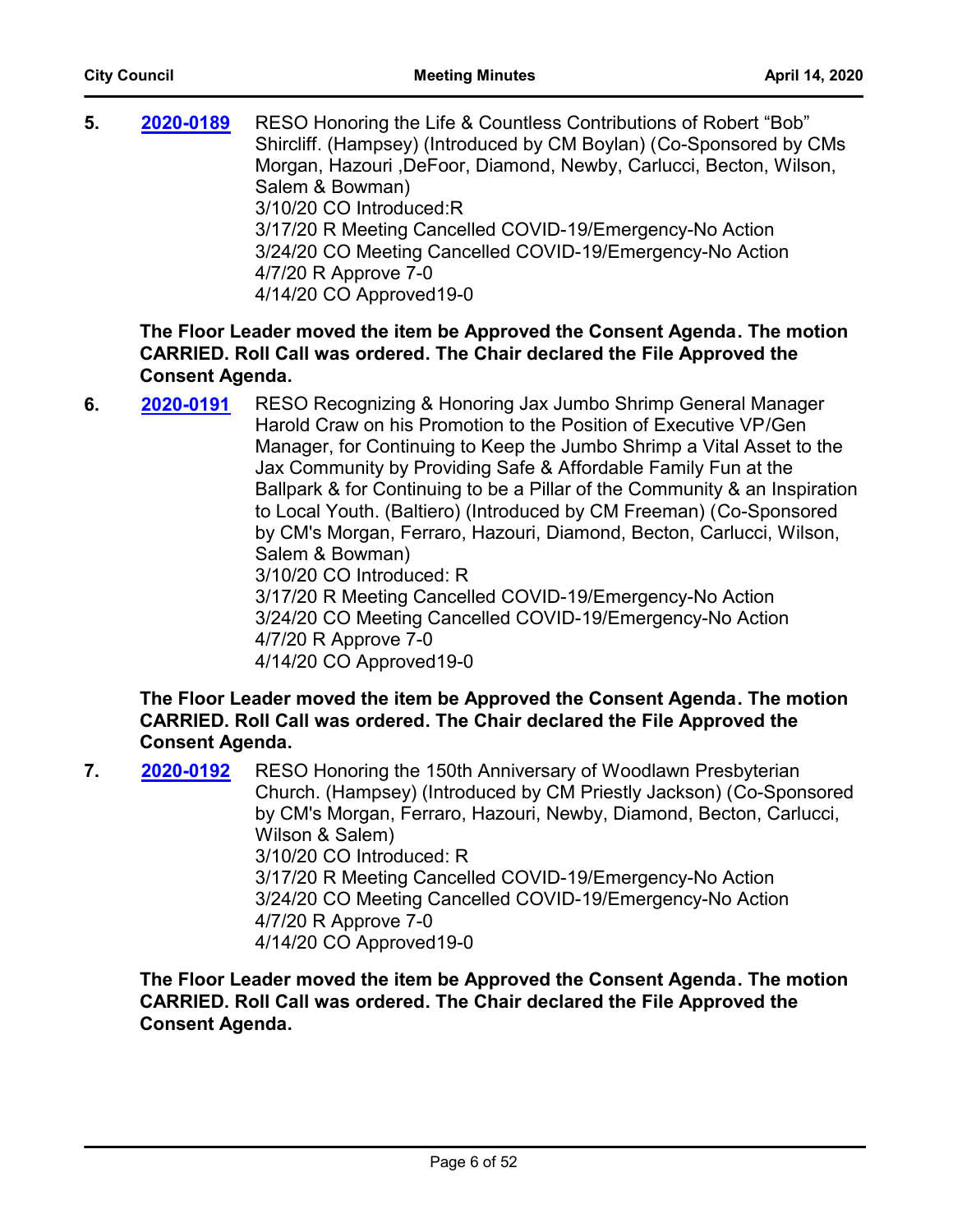**8. 2020-0194** RESO Commemorating & Celebrating Life & Achievements of Legendary High School Coach & Pillar of the Jax Community Corky Rogers following his Recent Passing. (Baltiero) (Introduced by CMs Freeman, Ferraro & Hazouri) (Co-Sponsored by CMs Morgan, Pittman, DeFoor, Newby, Carlucci, Boylan, Diamond, Becton, Wilson & Salem) 3/10/20 CO Introduced:R 3/17/20 R Meeting Cancelled COVID-19/Emergency-No Action 3/24/20 CO Meeting Cancelled COVID-19/Emergency-No Action 4/7/20 R Approve 7-0 4/14/20 CO Approved19-0 **[2020-0194](http://jaxcityc.legistar.com/gateway.aspx?m=l&id=/matter.aspx?key=2261)**

**The Floor Leader moved the item be Approved the Consent Agenda. The motion CARRIED. Roll Call was ordered. The Chair declared the File Approved the Consent Agenda.**

**9. 2020-0196** RESO Honoring & Commemorating the 100th Anniversary of the 19th Amendment to the Constitution of the United States of America. (Mitchell) (Introduced by CMs Morgan, Ferraro, Pittman, Hazouri, Diamond, Boylan, Carlucci, Becton, Wilson & Salem) 3/10/20 CO Introduced:R 3/17/20 R Meeting Cancelled COVID-19/Emergency-No Action 3/24/20 CO Meeting Cancelled COVID-19/Emergency-No Action 4/7/20 R Approve 7-0 4/14/20 CO Approved19-0 **[2020-0196](http://jaxcityc.legistar.com/gateway.aspx?m=l&id=/matter.aspx?key=2263)**

**The Floor Leader moved the item be Approved the Consent Agenda. The motion CARRIED. Roll Call was ordered. The Chair declared the File Approved the Consent Agenda.**

**10. 2020-0197** RESO Honoring & Commemorating the Life & Accomplishments of Rev Dr. Odell Smith, Jr. (Clements) (Introduced by CMs Morgan, Pittman, Hazouri, Priestly Jackson, Diamond, Carlucci, Becton, Wilson & Salem) 3/10/20 CO Introduced:R 3/17/20 R Meeting Cancelled COVID-19/Emergency-No Action 3/24/20 CO Meeting Cancelled COVID-19/Emergency-No Action 4/7/20 R Approve 7-0 4/14/20 CO Approved19-0 **[2020-0197](http://jaxcityc.legistar.com/gateway.aspx?m=l&id=/matter.aspx?key=2264)**

**The Floor Leader moved the item be Approved the Consent Agenda. The motion CARRIED. Roll Call was ordered. The Chair declared the File Approved the Consent Agenda.**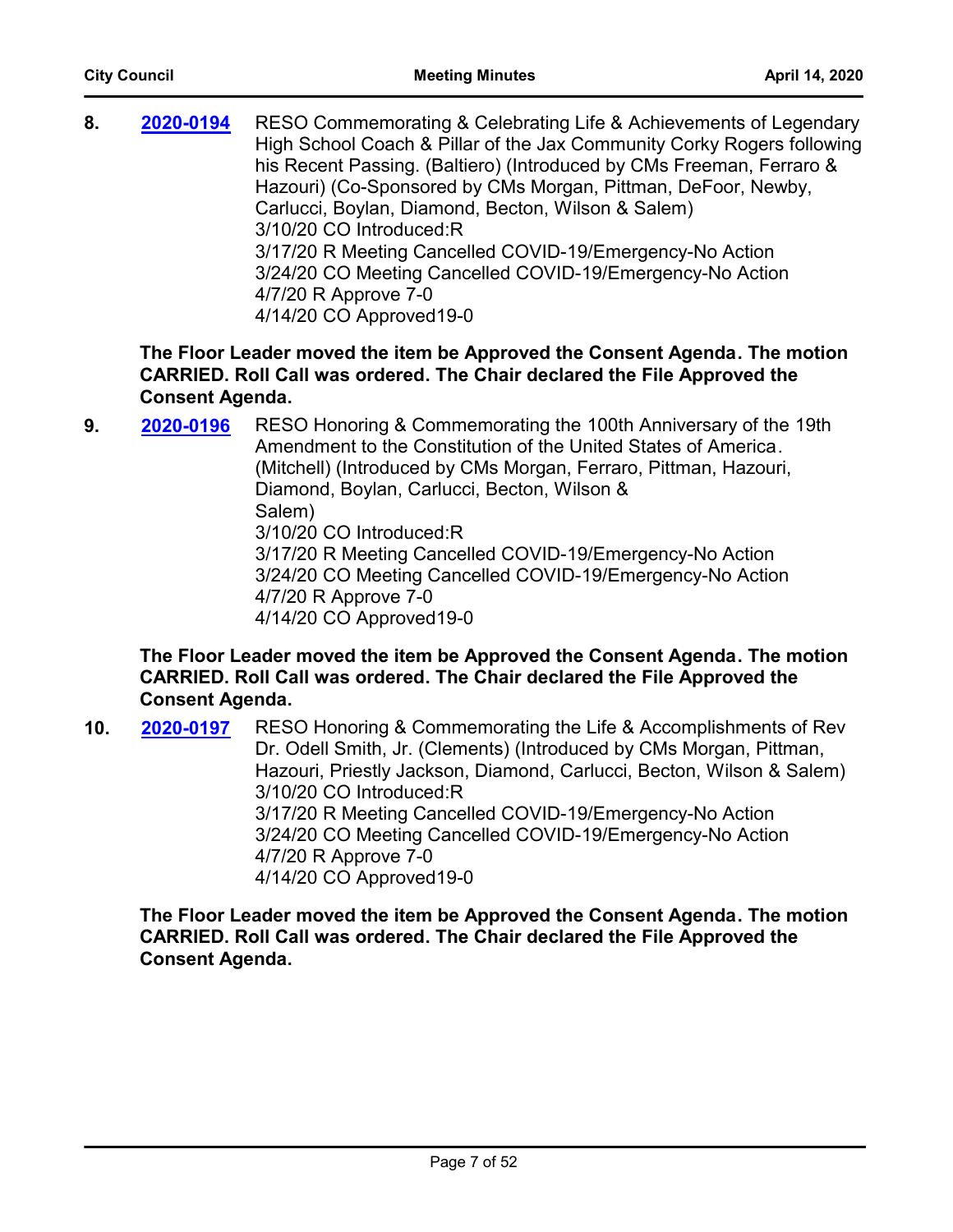**11. 2020-0198** RESO Honoring & Commemorating the Life & Accomplishments of Samir Salameh. (Clements) (Introduced by CMs Hazouri & Salem) (Co-Sponsored by CMs Morgan, Pittman, Hazouri, Diamond, Carlucci, Becton & Wilson) 3/10/20 CO Introduced:R 3/17/20 R Meeting Cancelled COVID-19/Emergency-No Action 3/24/20 CO Meeting Cancelled COVID-19/Emergency-No Action 4/7/20 R Approve 7-0 4/14/20 CO Approved19-0 **[2020-0198](http://jaxcityc.legistar.com/gateway.aspx?m=l&id=/matter.aspx?key=2265)**

**The Floor Leader moved the item be Approved the Consent Agenda. The motion CARRIED. Roll Call was ordered. The Chair declared the File Approved the Consent Agenda.**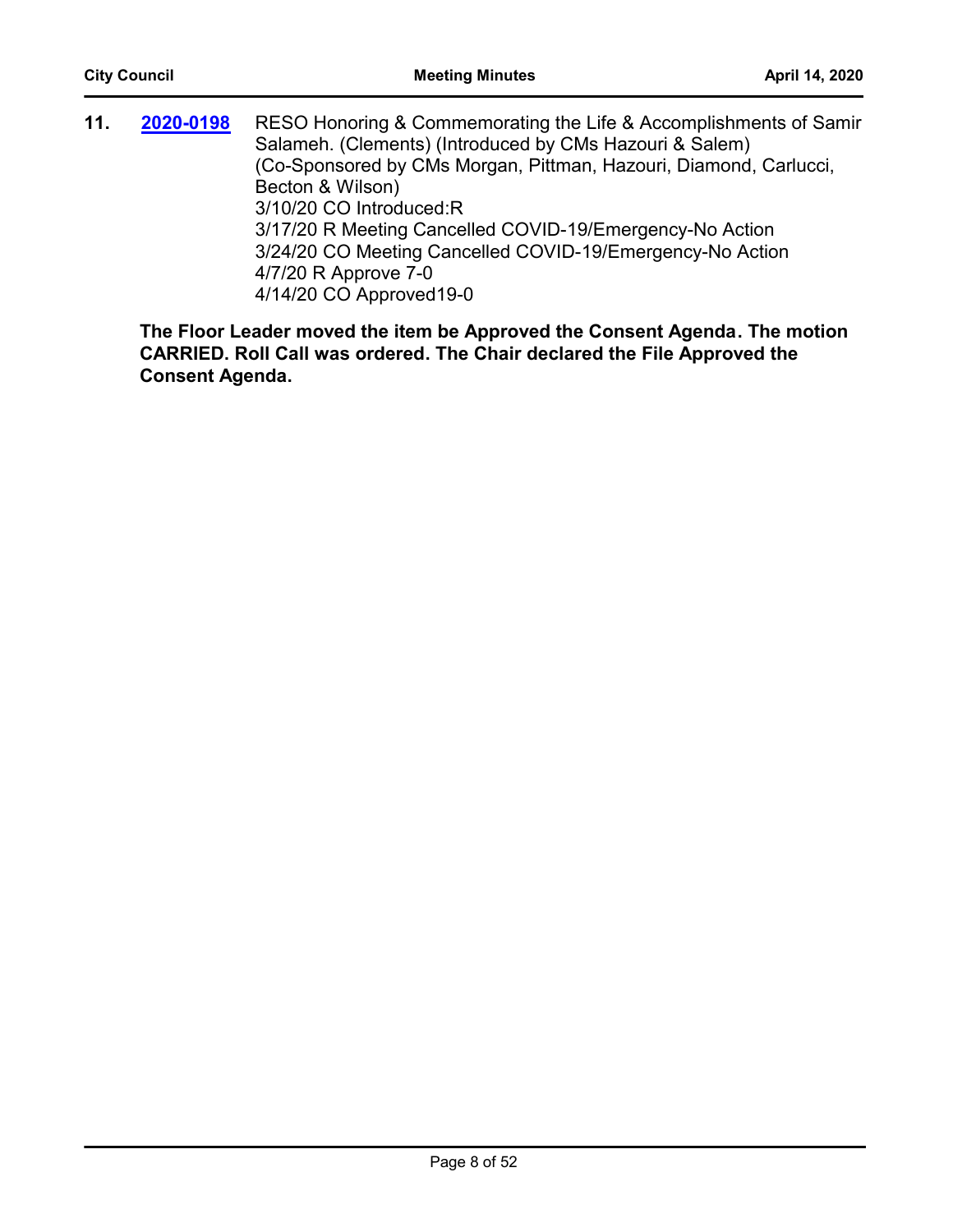## **PUBLIC HEARINGS PURSUANT TO CHAPTERS 166 & 163 FLORIDA STATUTES; SECTION 655.206, ORDINANCE CODE:**

**12. 2019-0801** ORD-Q Rezoning at 3838 St. Augustine Rd & 3838 Brooker Rd (0.48± Acres) btwn Brewster Rd & Brooker Rd – CCG-1 to PUD – Snack & Gas, Inc. (Dist 5-Cumber)(Corrigan)(LUZ) 11/12/19 CO Introduced: LUZ 11/19/19 LUZ Read 2nd & Rerefer 11/26/19 CO Read 2nd & Rerefered;LUZ 2/19/20 LUZ PH Sub/Rerefer 7-0 2/25/20 CO Sub/Rereferred;LUZ 19-0 3/17/20 LUZ Meeting Cancelled COVID-19/Emergency-No Action 3/24/20 CO Meeting Cancelled COVID-19/Emergency-No Action 4/7/20 LUZ Mtg Cancelled COVID-19/PH Cont 4.21.20, per 2020-200 4/14/20 CO PH Cont 4.28.20, per 2020-200 LUZ PH – 1/7/20, 1/22/20, 2/4/20, 2/19/20 & 4/7/20,4/21/20 Public Hearing Pursuant to Chapt 166, F.S. & CR 3.601 – 12/10/19 & 3/24/20,4/14/20,4/28/20 **[2019-0801](http://jaxcityc.legistar.com/gateway.aspx?m=l&id=/matter.aspx?key=1947)**

PH Cont. 4/28/20, per Ord. 2020-200-E

#### **This Ordinance was PH Open/Continue 4/28/20.**

**13. 2020-0134** ORD-Q Rezoning at 2185 Edgewood Ave W (0.59±) btwn Moncrief Rd & Ave B – CCG-1 to CCG-2 – Sasha Spahic. (Dist 8-Pittman) (Quinto) (LUZ) (Ex-parte: CM Pittman) 2/25/20 CO Introduced: LUZ 3/3/20 LUZ Read 2nd & Rerefer 3/10/20 CO Read 2nd & Rereferred: LUZ 3/17/20 LUZ Meeting Cancelled COVID-19/Emergency-No Action 3/24/20 CO Meeting Cancelled COVID-19/Emergency-No Action 4/7/20 LUZ Mtg Cancelled COVID-19/PH Cont 4.21.20, per 2020-200 4/14/20 CO PH Cont 4.28.20, per 2020-200 LUZ PH - 4/7/20,4/21/20 Public Hearing Pursuant to Chapt 166, F.S. & CR 3.601 – 3/24/20,4/14/20,4/28/20 **[2020-0134](http://jaxcityc.legistar.com/gateway.aspx?m=l&id=/matter.aspx?key=2197)**

PH Cont. 4/28/20,

per Ord.2020-200-E

**This Ordinance was PH Open/Continue 4/28/20.**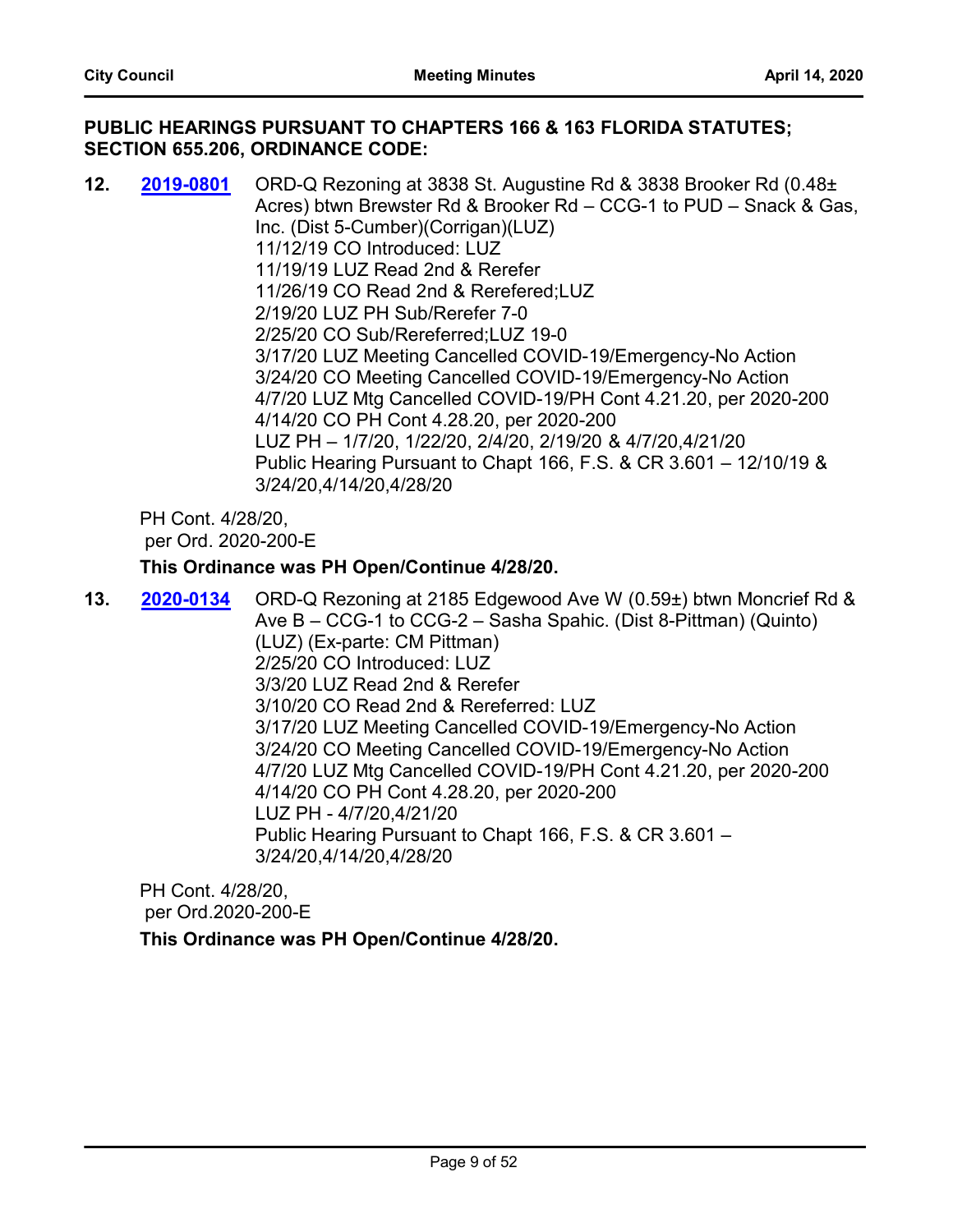| 14. | 2020-0135 | ORD-Q Rezoning at 4349 Barkoskie Rd (3.30±) btwn Old St. Augustine |
|-----|-----------|--------------------------------------------------------------------|
|     |           | Rd & Mandarin Ridge Ln - CO to PUD - RFC Holdings, LLC. (Dist      |
|     |           | 6-Boylan) (Wells) (LUZ) (Ex-parte: CM Boylan)                      |
|     |           | 2/25/20 CO Introduced: LUZ                                         |
|     |           | 3/3/20 LUZ Read 2nd & Rerefer                                      |
|     |           | 3/10/20 CO Read 2nd & Rereferred: LUZ                              |
|     |           | 3/17/20 LUZ Meeting Cancelled COVID-19/Emergency-No Action         |
|     |           | 3/24/20 CO Meeting Cancelled COVID-19/Emergency-No Action          |
|     |           | 4/7/20 LUZ Mtg Cancelled COVID-19/PH Cont 4.21.20, per 2020-200    |
|     |           | 4/14/20 CO PH Cont 4.28.20, per 2020-200                           |
|     |           | LUZ PH - 4/7/20,4/21/20                                            |
|     |           | Public Hearing Pursuant to Chapt 166, F.S. & CR 3.601 -            |
|     |           | 3/24/20,4/14/20,4/28/20                                            |
|     |           |                                                                    |

## **This Ordinance was PH Open/Continue 4/28/20.**

**15. 2020-0136** ORD-Q Apv Sign Waiver Appl SW-20-01 for Sign at 0 University Blvd W & 5140 University Blvd W btwn Philips Hwy & Richard St, Owned by Store Master Funding XI, LLC, to Increase Max Size of Sign from 61 Sq Ft to 70.75 Sq Ft in PUD Dist. (Dist 5-Cumber) (Lewis) (LUZ) 2/25/20 CO Introduced: LUZ 3/3/20 LUZ Read 2nd & Rerefer 3/10/20 CO Read 2nd & Rereferred: LUZ 3/17/20 LUZ Meeting Cancelled COVID-19/Emergency-No Action 3/24/20 CO Meeting Cancelled COVID-19/Emergency-No Action 4/7/20 LUZ Mtg Cancelled COVID-19/PH Cont 4.21.20, per 2020-200 4/14/20 CO PH Cont 4.28.20, per 2020-200 LUZ PH - 4/7/20,4/21/20 Public Hearing Pursuant to Chapt 166, F.S. & CR 3.601 – 3/24/20,4/14/20,4/28/20 **[2020-0136](http://jaxcityc.legistar.com/gateway.aspx?m=l&id=/matter.aspx?key=2199)**

PH Cont. 4/28/20, per Ord. 2020-200-E

**This Ordinance was PH Open/Continue 4/28/20.**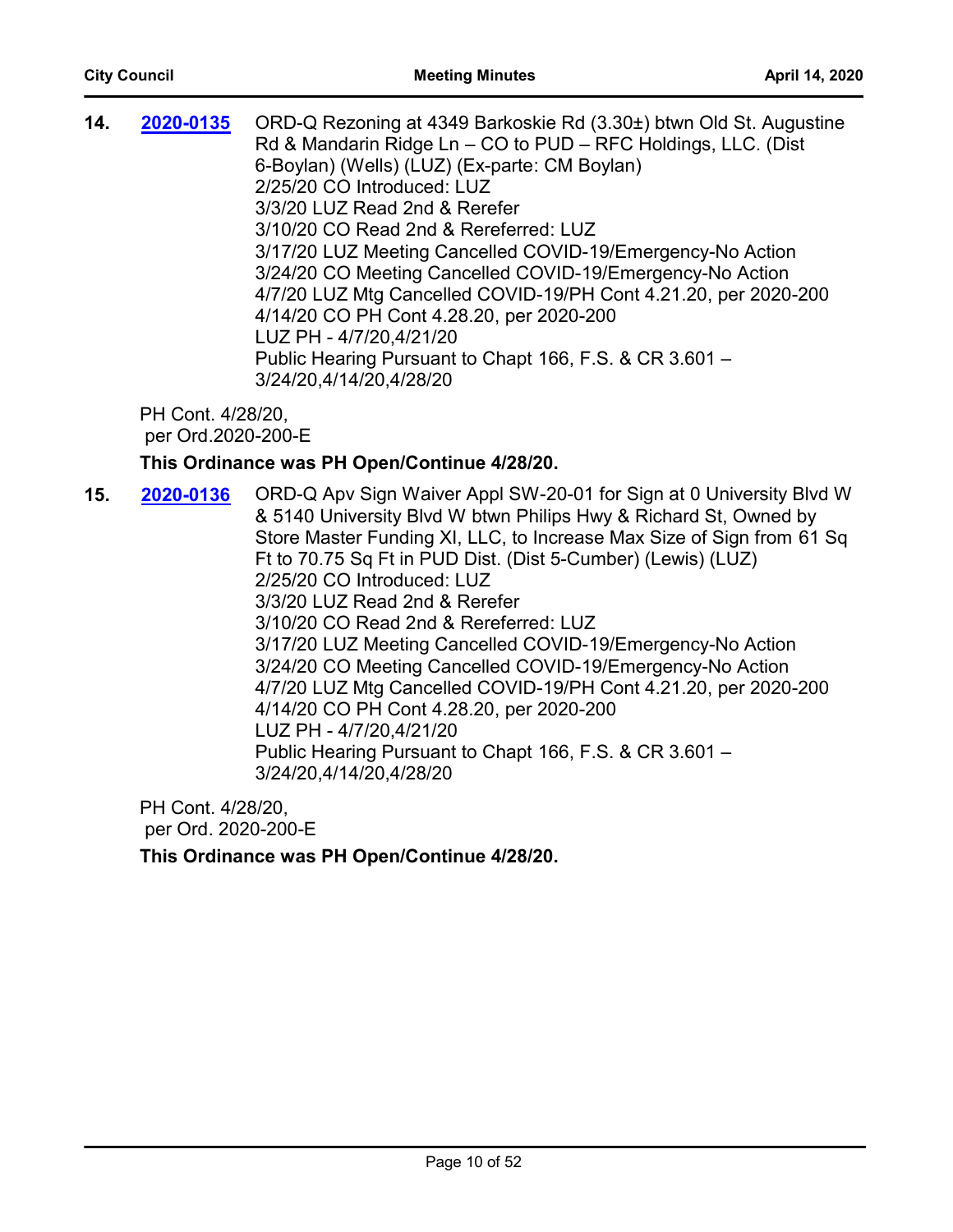**16. 2020-0137** ORD-Q Apv Sign Waiver Appl SW-20-02 for Sign at 12311 San Jose Blvd btwn Marbon Rd & Marbon Estates Ln E., Owned by Dr. Vickie A. Prince, to Increase Max Size of Sign from 32 sq ft to 40 sq ft in CO Dist. (Dist 6-Boylan) (Lewis) (LUZ) 2/25/20 CO Introduced: LUZ 3/3/20 LUZ Read 2nd & Rerefer 3/10/20 CO Read 2nd & Rereferred: LUZ 3/17/20 LUZ Meeting Cancelled COVID-19/Emergency-No Action 3/24/20 CO Meeting Cancelled COVID-19/Emergency-No Action 4/7/20 LUZ Mtg Cancelled COVID-19/PH Cont 4.21.20, per 2020-200 4/14/20 CO PH Cont 4.28.20, per 2020-200 LUZ PH - 4/7/20,4/21/20 Public Hearing Pursuant to Chapt 166, F.S. & CR 3.601 – 3/24/20,4/14/20,4/28/20 **[2020-0137](http://jaxcityc.legistar.com/gateway.aspx?m=l&id=/matter.aspx?key=2200)** PH Cont. 4/28/20, per Ord.2020-200-E **This Ordinance was PH Open/Continue 4/28/20. 17. 2020-0174** ORD-Q Rezoning at 8151 Garden St (72.02± Acres) btwn Imeson Rd & Messer Rd – PUD to PUD – Drees Homes of Florida, Inc. (Dist 8-Pittman) (Lewis) (LUZ) 3/10/20 CO Introduced: LUZ 3/17/20 LUZ Meeting Cancelled COVID-19/Emergency-No Action 3/24/20 CO Meeting Cancelled COVID-19/Emergency-No Action 4/7/20 LUZ Mtg Cancelled COVID-19/Emergency-No Action **[2020-0174](http://jaxcityc.legistar.com/gateway.aspx?m=l&id=/matter.aspx?key=2241)**

4/14/20 CO PH Cont 4.28.20, per 2020-200 LUZ PH – 4/21/20

Public Hearing Pursuant to Chapt 166, F.S. & CR 3.601 - 4/14/20,4/28/20

PH Cont. 4/28/20, per Ord.2020-200-E

**This Ordinance was PH Open/Continue 4/28/20.**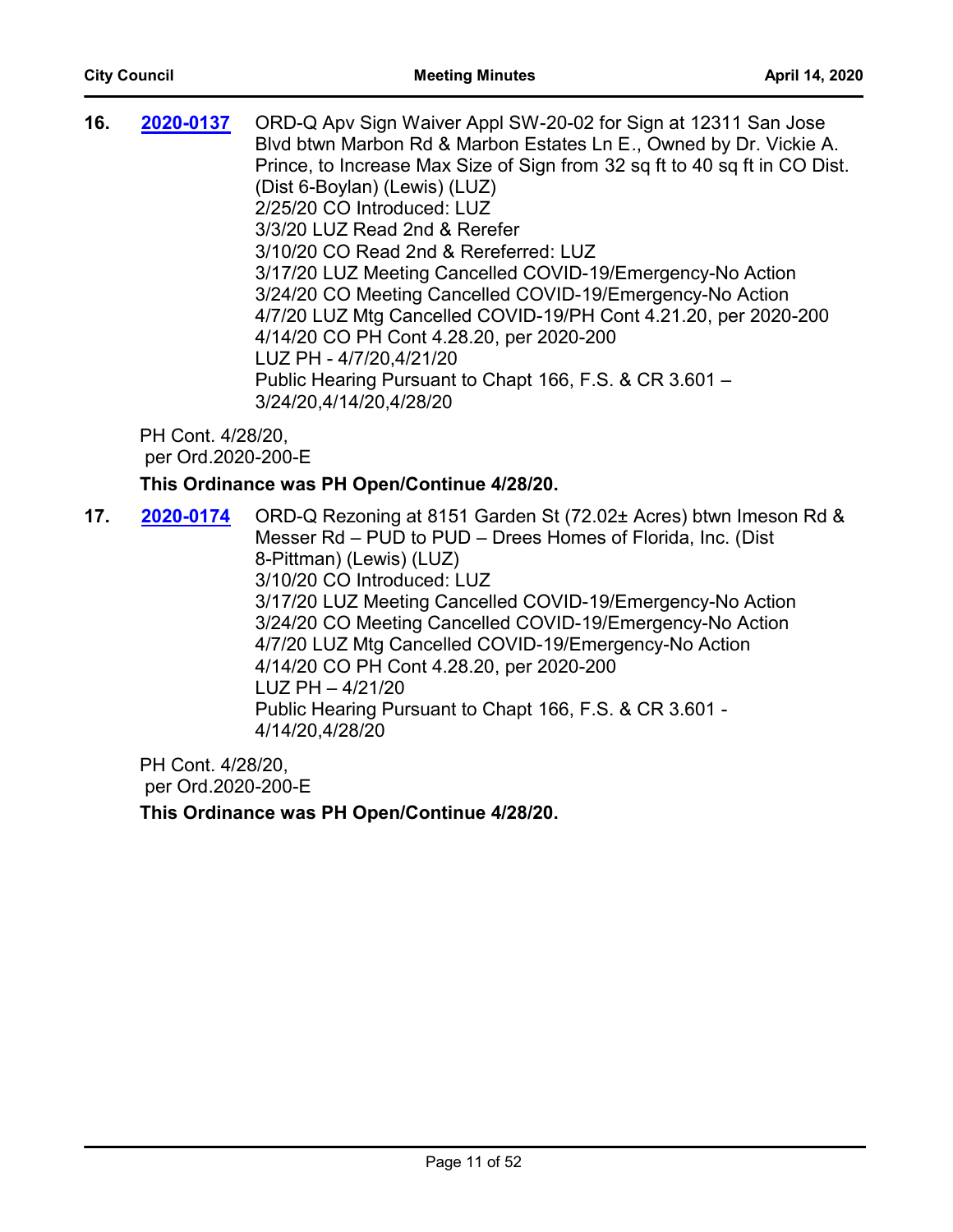| 18. | 2020-0176                  | ORD Approp \$1,552,504.82 (\$1,431,330.41) in Revenue Collected from<br>the Foreclosure Propty Registry & Reallocation of previously Approp<br>Funds in Amt of \$121,174.41) to Provide Funding to Cover Various Progs<br>that are Auth Pursuant to Chapt 179, Ord Code. (B.T. 20-047) (McCain)<br>(Reg of Mayor)<br>3/10/20 CO Introduced: NCSPHS, F<br>3/16/20 NCSPHS Meeting Cancelled COVID-19/Emergency-No Action<br>3/17/20 F Meeting Cancelled COVID-19/Emergency-No Action<br>3/24/20 CO Meeting Cancelled COVID-19/Emergency-No Action<br>4/6/20 NCSPHS Read 2nd & Rerefer<br>4/7/20 F Read 2nd & Rerefer<br>4/14/20 CO PH Read 2nd and Rereferred; NCSPHS, F<br>Public Hearing Pursuant to Chapt 166, F.S. & CR 3.601 -<br>3/24/20,4/14/20 |
|-----|----------------------------|------------------------------------------------------------------------------------------------------------------------------------------------------------------------------------------------------------------------------------------------------------------------------------------------------------------------------------------------------------------------------------------------------------------------------------------------------------------------------------------------------------------------------------------------------------------------------------------------------------------------------------------------------------------------------------------------------------------------------------------------------|
|     | Open PH<br><b>Close PH</b> |                                                                                                                                                                                                                                                                                                                                                                                                                                                                                                                                                                                                                                                                                                                                                      |
|     |                            | This Ordinance was PH Read 2nd & Rereferred.                                                                                                                                                                                                                                                                                                                                                                                                                                                                                                                                                                                                                                                                                                         |
| 19. | 2020-0177                  | ORD Apv & Auth Deed of Conservation Easemt with St. Johns River<br>Water Management District (SJRWMD) to Obtain Necessary Proj<br>Permits from SJRWMD for Developmt of New Southside Senior Ctr at<br>Beach & Peach Urban Park; Oversight by Dept of Parks, Recreation &<br>Community Svcs. (McCain) (Req of Mayor)<br>3/10/20 CO Introduced: NCSPHS, TEU, JWW<br>3/16/20 NCSPHS Meeting Cancelled COVID-19/Emergency-No Action<br>3/16/20 TEU Meeting Cancelled COVID-19/Emergency-No Action<br>3/24/20 CO Meeting Cancelled COVID-19/Emergency-No Action<br>4/6/20 NCSPHS Read 2nd & Rerefer                                                                                                                                                       |

4/6/20 TEU Read 2nd & Rerefer

4/14/20 CO PH Read 2nd and Rereferred: NCSPHS, TEU, JWW Public Hearing Pursuant to Chapt 166, F.S. & CR 3.601 – 3/24/20,4/14/20

Open PH Close PH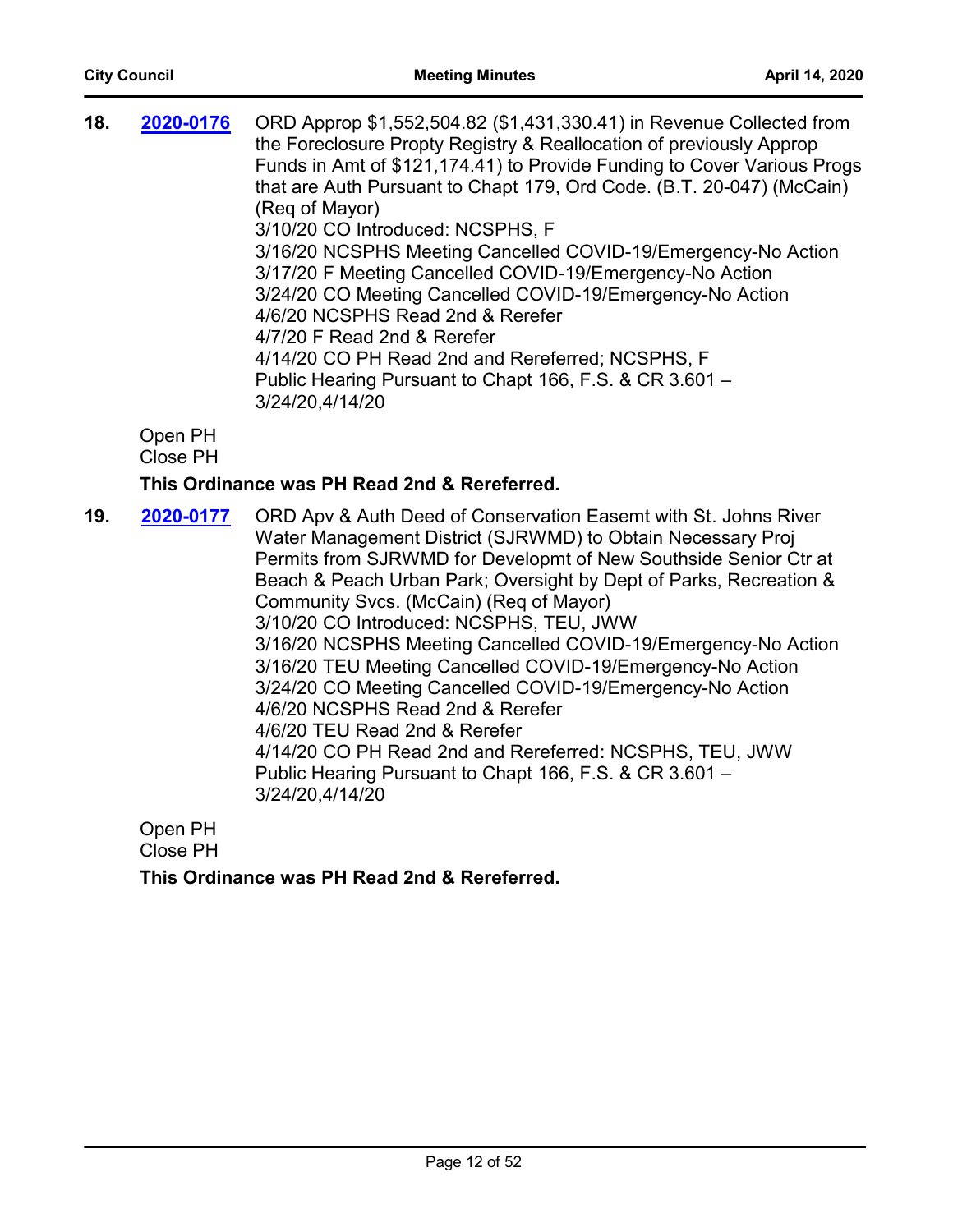| 20. | 2020-0178 | ORD Apv & Auth Derelict Vessel Grant Proj Agreemt No. 19196<br>w/Florida Fish & Wildlife Conservation Commission ("FWC") and City for<br>Removal of Derelict 34 ft Cabin Cruiser Located in Intracoastal Waterway<br>N of St. Johns River Near Channel Marker 55 & Reimburse to COJ by<br>FWC of Actual Cost of Derelict Vessel Removal; Oversight by Dept of<br>Parks, Recreation & Community Svcs. (McCain) (Req of Mayor)<br>3/10/20 CO Introduced: NCSPHS, F, JWW<br>3/16/20 NCSPHS Meeting Cancelled COVID-19/Emergency-No Action<br>3/17/20 F Meeting Cancelled COVID-19/Emergency-No Action<br>3/24/20 CO Meeting Cancelled COVID-19/Emergency-No Action<br>4/6/20 NCSPHS Read 2nd & Rerefer |
|-----|-----------|-----------------------------------------------------------------------------------------------------------------------------------------------------------------------------------------------------------------------------------------------------------------------------------------------------------------------------------------------------------------------------------------------------------------------------------------------------------------------------------------------------------------------------------------------------------------------------------------------------------------------------------------------------------------------------------------------------|
|     |           | 4/7/20 F Read 2nd & Rerefer<br>Public Hearing Pursuant to Chapt 166, F.S. & CR 3.601 -<br>3/24/20,4/14/20                                                                                                                                                                                                                                                                                                                                                                                                                                                                                                                                                                                           |

Open PH

Close PH

#### **This Ordinance was PH Read 2nd & Rereferred.**

21. **2020-0180** ORD Approp \$600,000.00 from Interest Earnings Tax Collector Receives on Deposited Funds which Benefit all of its Recipients, Including State of FL, City of Jax, Duval County School Board, & Various other Taxing Authorities & Community Developmt & Special Districts to Provide Funds to Procure New Tax Collection System for Duval County Tax Collector's Office. (B.T. 20-052) (McCain) (Req of Mayor) 3/10/20 CO Introduced: NCSPHS, F 3/16/20 NCSPHS Meeting Cancelled COVID-19/Emergency-No Action 3/17/20 F Meeting Cancelled COVID-19/Emergency-No Action 3/24/20 CO Meeting Cancelled COVID-19/Emergency-No Action 4/6/20 NCSPHS Read 2nd & Rerefer 4/7/20 F Read 2nd & Rerefer Public Hearing Pursuant to Chapt 166, F.S. & CR 3.601 – 3/24/20,4/14/20 **[2020-0180](http://jaxcityc.legistar.com/gateway.aspx?m=l&id=/matter.aspx?key=2247)**

Open PH Close PH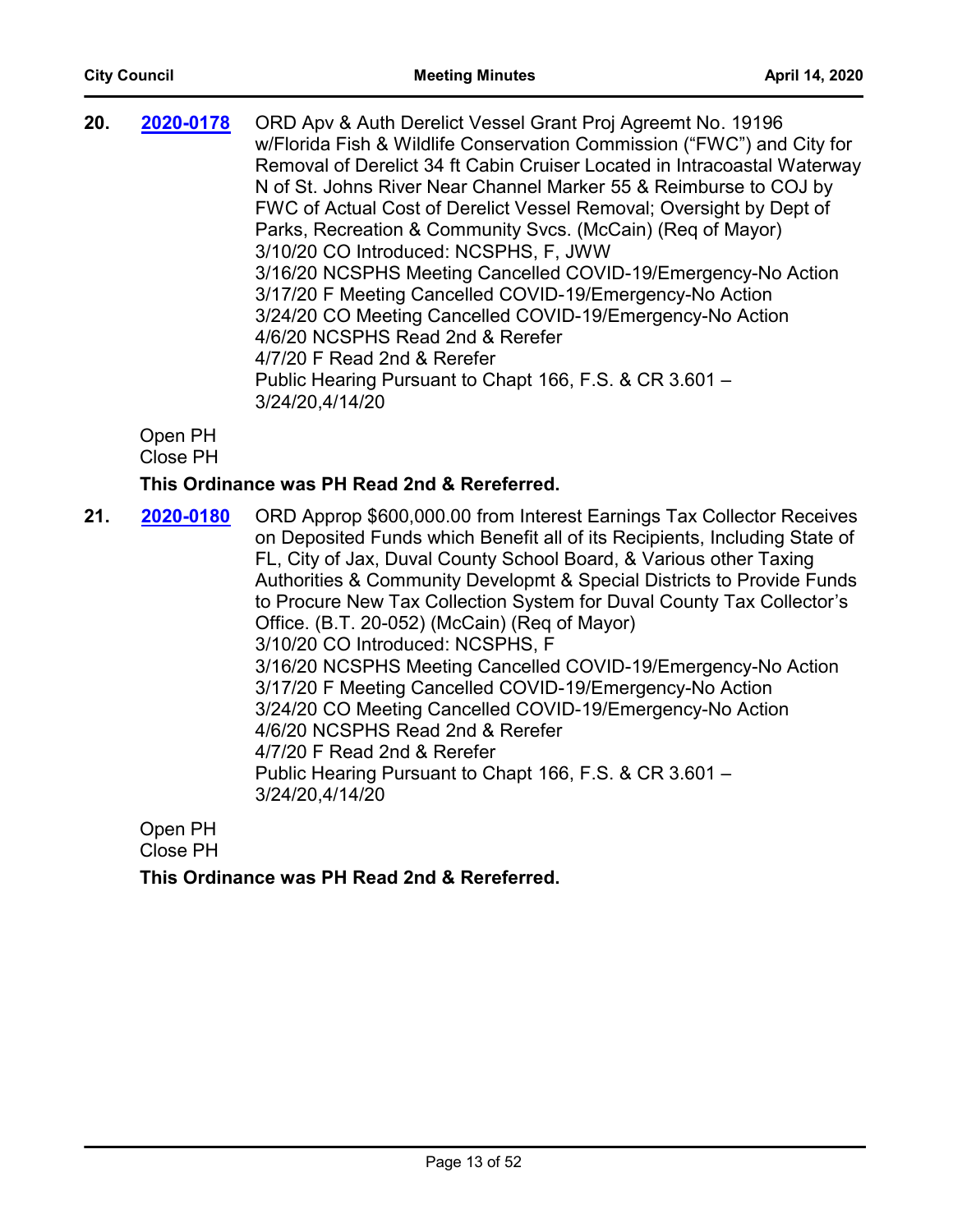| 22. | 2020-0181 | ORD Auth Second Amend to Lease Agreement btwn City of Jax & Jax<br>Golf Management, LLC to Waive Annual Rent & Gross Revenue<br>Percentage Payment for Bent Creek Golf Course for 1 Yr to Allow Funds<br>to be Utilized by Jax Golf Management, LLC for Renovations of the<br>Greens; Oversight by Dept of Parks, Recreation & Community Services.<br>(McCain) (Req of Mayor) (Co-Sponsored by CM Hazouri<br>3/10/20 CO Introduced: NCSPHS, F<br>3/16/20 NCSPHS Meeting Cancelled COVID-19/Emergency-No Action<br>3/17/20 F Meeting Cancelled COVID-19/Emergency-No Action<br>3/24/20 CO Meeting Cancelled COVID-19/Emergency-No Action<br>4/6/20 NCSPHS Read 2nd & Rerefer<br>4/7/20 F Read 2nd & Rerefer<br>4/14/20 CO PH Read 2nd and Rereferred<br>Public Hearing Pursuant to Chapt 166, F.S. & CR 3.601 -<br>3/24/20,4/14/20 |
|-----|-----------|-----------------------------------------------------------------------------------------------------------------------------------------------------------------------------------------------------------------------------------------------------------------------------------------------------------------------------------------------------------------------------------------------------------------------------------------------------------------------------------------------------------------------------------------------------------------------------------------------------------------------------------------------------------------------------------------------------------------------------------------------------------------------------------------------------------------------------------|
|     |           |                                                                                                                                                                                                                                                                                                                                                                                                                                                                                                                                                                                                                                                                                                                                                                                                                                   |

## **This Ordinance was PH Read 2nd & Rereferred.**

**23. 2020-0182** ORD Apv a Position to Increase Overall Proficiency & Efficiency in the Diagnosis, Maintenance, & Repair of Vehicles that have been Awarded to Jax Sheriff's Office by the Courts thru Forfeiture/Seizure Process. (R.C. 20-069) (McCain) (Req of Sheriff) 3/10/20 CO Introduced: NCSPHS, TEU, F 3/16/20 NCSPHS Meeting Cancelled COVID-19/Emergency-No Action 3/16/20 TEU Meeting Cancelled COVID-19/Emergency-No Action 3/17/20 F Meeting Cancelled COVID-19/Emergency-No Action 3/24/20 CO Meeting Cancelled COVID-19/Emergency-No Action 4/6/20 NCSPHS Read 2nd & Rerefer 4/6/20 TEU Read 2nd & Rerefer 4/7/20 F Read 2nd & Rerefer 4/14/20 CO PH Read 2nd and Rereferred: NCSPHS, TEU, F Public Hearing Pursuant to Chapt 166, F.S. & CR 3.601 – 3/24/20,4/14/20 **[2020-0182](http://jaxcityc.legistar.com/gateway.aspx?m=l&id=/matter.aspx?key=2249)**

Open PH Close PH **This Ordinance was PH Read 2nd & Rereferred.**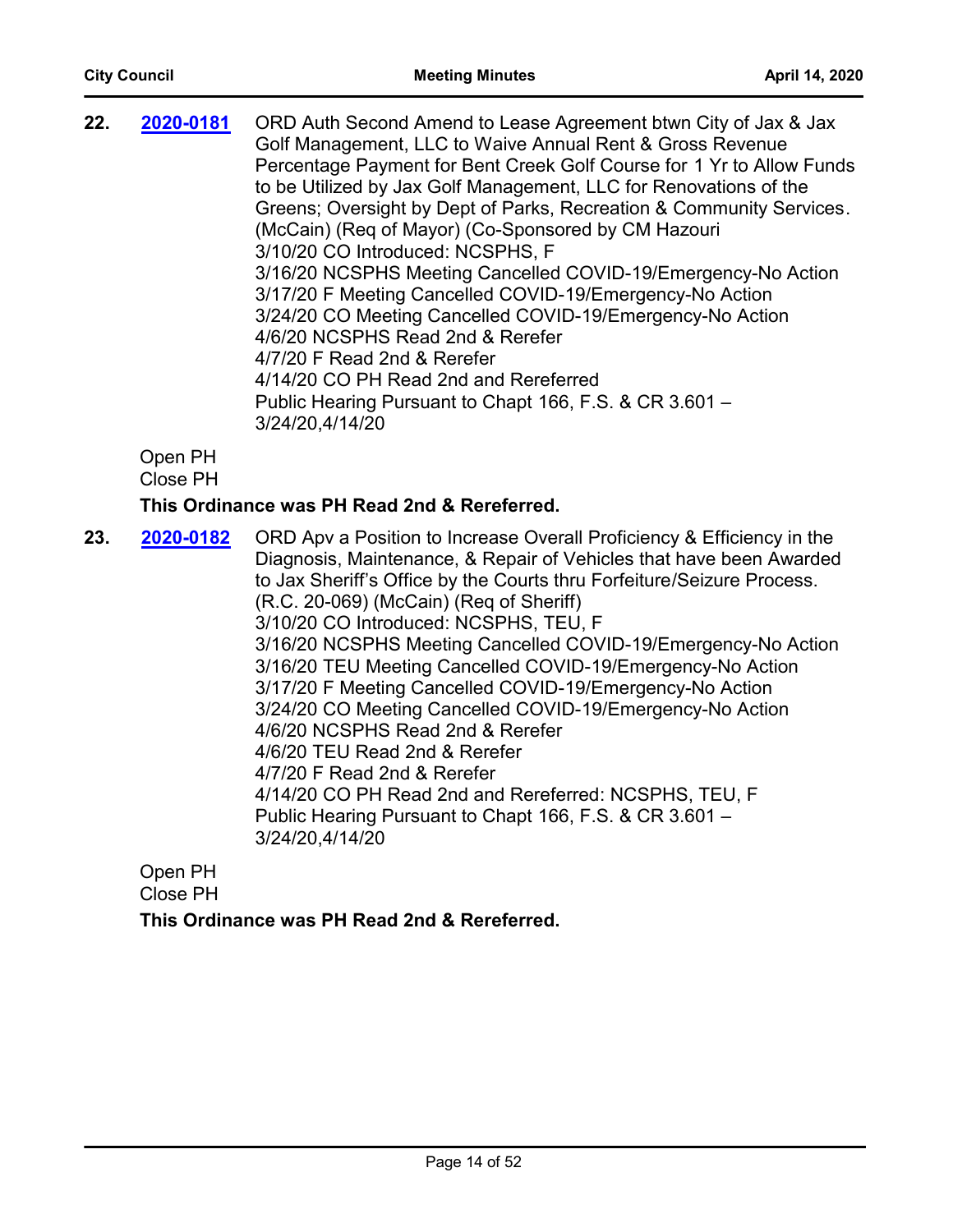| 24.<br>ORD Approp \$89,826.86 from General Fund – GSD Fund Balance (of<br>2020-0183<br>Funds Recaptured to the General Fund - GSD for FY 2019) to Provide<br>Funding to Address the Negative Cash Balances in Various Grants.<br>(McCain) (Introduced by the Finance Committee)<br>3/10/20 CO Introduced: F<br>3/17/20 F Meeting Cancelled COVID-19/Emergency-No Action<br>3/24/20 CO Meeting Cancelled COVID-19/Emergency-No Action<br>4/7/20 F Read 2nd & Rerefer<br>4/14/20 CO PH Read 2nd and Rereferred; F<br>Public Hearing Pursuant to Chapt 166, F.S. & CR 3.601 -<br>3/24/20,4/14/20 |  |
|-----------------------------------------------------------------------------------------------------------------------------------------------------------------------------------------------------------------------------------------------------------------------------------------------------------------------------------------------------------------------------------------------------------------------------------------------------------------------------------------------------------------------------------------------------------------------------------------------|--|
|-----------------------------------------------------------------------------------------------------------------------------------------------------------------------------------------------------------------------------------------------------------------------------------------------------------------------------------------------------------------------------------------------------------------------------------------------------------------------------------------------------------------------------------------------------------------------------------------------|--|

Open PH

Close PH

#### **This Ordinance was PH Read 2nd & Rereferred.**

25. **2020-0184** ORD Auth Non-Residential Solid Waste Collection & Transportation Franchise to Freedom Waste Management LLC Pursuant to Chapt 380 (Solid Waste Management), Pt 6 (Nonresidential Solid Waste Collection & Transportation Franchises), Ord Code; Oversight by Solid Waste Div of Dept of Public Works. (McCain) (Introduced by CP Wilson Pursuant to Chapter 380) 3/10/20 CO Introduced: TEU 3/16/20 TEU Meeting Cancelled COVID-19/Emergency-No Action 3/24/20 CO Meeting Cancelled COVID-19/Emergency-No Action 4/6/20 TEU Read 2nd & Rerefer 4/14/20 CO PH Read 2nd and Rereferred; TEU Public Hearing Pursuant to Chapt 166, F.S. & CR 3.601 – 3/24/20,4/14/20 **[2020-0184](http://jaxcityc.legistar.com/gateway.aspx?m=l&id=/matter.aspx?key=2251)** Open PH

Close PH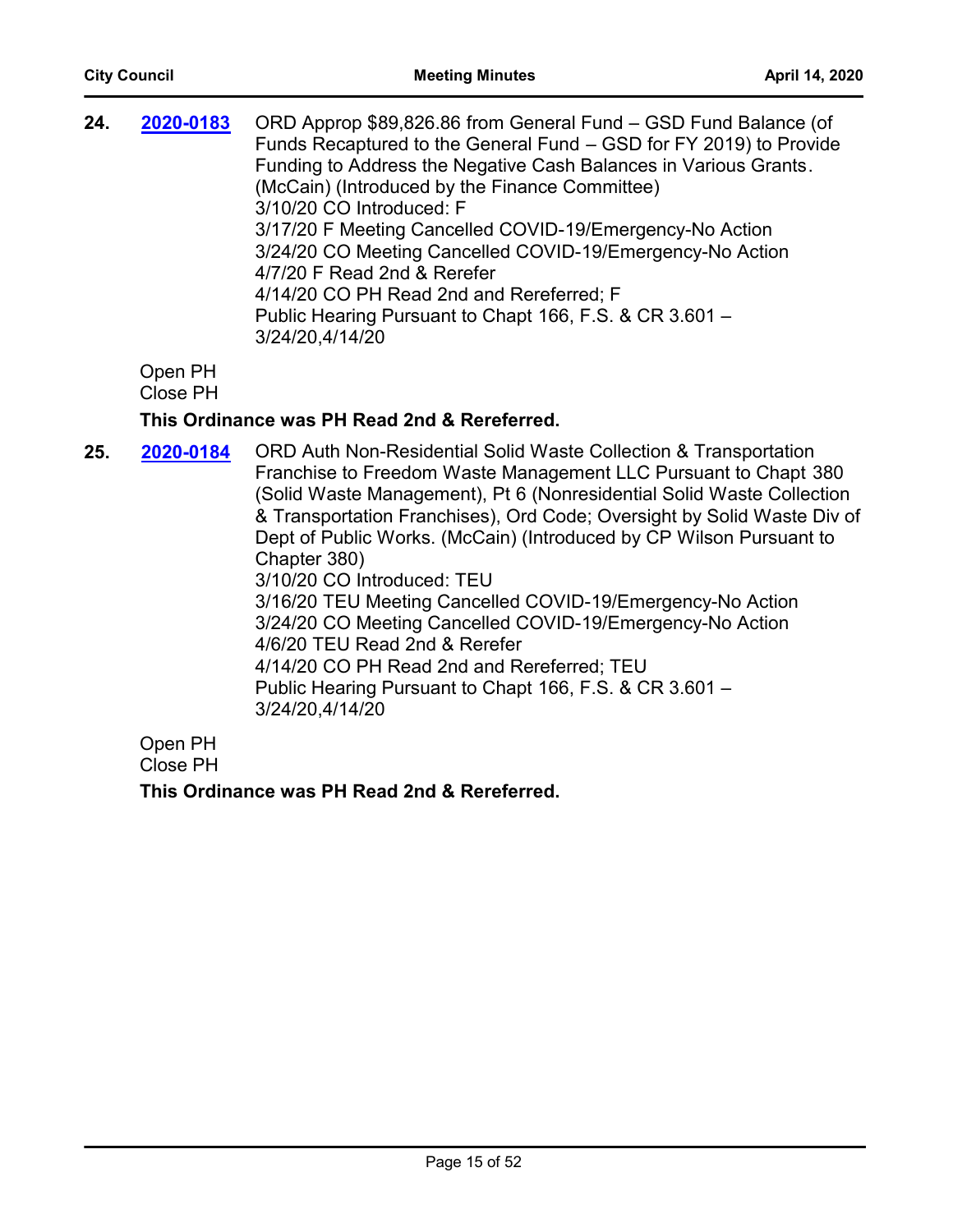| 26. | 2020-0185 | ORD-MC Concerning Contracts with City, Including Contracts &<br>Compensation of City Employees & Officers; Amend Chapt 129 (Salaries<br>of Public Officials & Employees), Ord Code, to Rename the Chapt;<br>Creating New Sec 129.113 (Unlawful Compensation), Ord Code, to<br>Prohibit Various Compensation Provisions; Creating New Sec 601.409<br>(Unlawful Contracts), Chapt 601 (Offenses Against Operation of Govt),<br>Ord Code, to Prohibit Various Contracts & Contract Provisions). (Durden)<br>(Introduced by CM Priestly Jackson)<br>3/10/20 CO Introduced: F, R<br>3/17/20 F Meeting Cancelled COVID-19/Emergency-No Action<br>3/17/20 R Meeting Cancelled COVID-19/Emergency-No Action<br>3/24/20 CO Meeting Cancelled COVID-19/Emergency-No Action<br>4/7/20 F Read 2nd & Rerefer<br>4/7/20 R Read 2nd & Rerefer<br>4/14/20 CO PH Read 2nd and Rereferred; F, R<br>Public Hearing Pursuant to Chapt 166, F.S. & CR 3.601 -<br>3/24/20,4/14/20 |
|-----|-----------|-------------------------------------------------------------------------------------------------------------------------------------------------------------------------------------------------------------------------------------------------------------------------------------------------------------------------------------------------------------------------------------------------------------------------------------------------------------------------------------------------------------------------------------------------------------------------------------------------------------------------------------------------------------------------------------------------------------------------------------------------------------------------------------------------------------------------------------------------------------------------------------------------------------------------------------------------------------|
|     |           |                                                                                                                                                                                                                                                                                                                                                                                                                                                                                                                                                                                                                                                                                                                                                                                                                                                                                                                                                             |
|     |           |                                                                                                                                                                                                                                                                                                                                                                                                                                                                                                                                                                                                                                                                                                                                                                                                                                                                                                                                                             |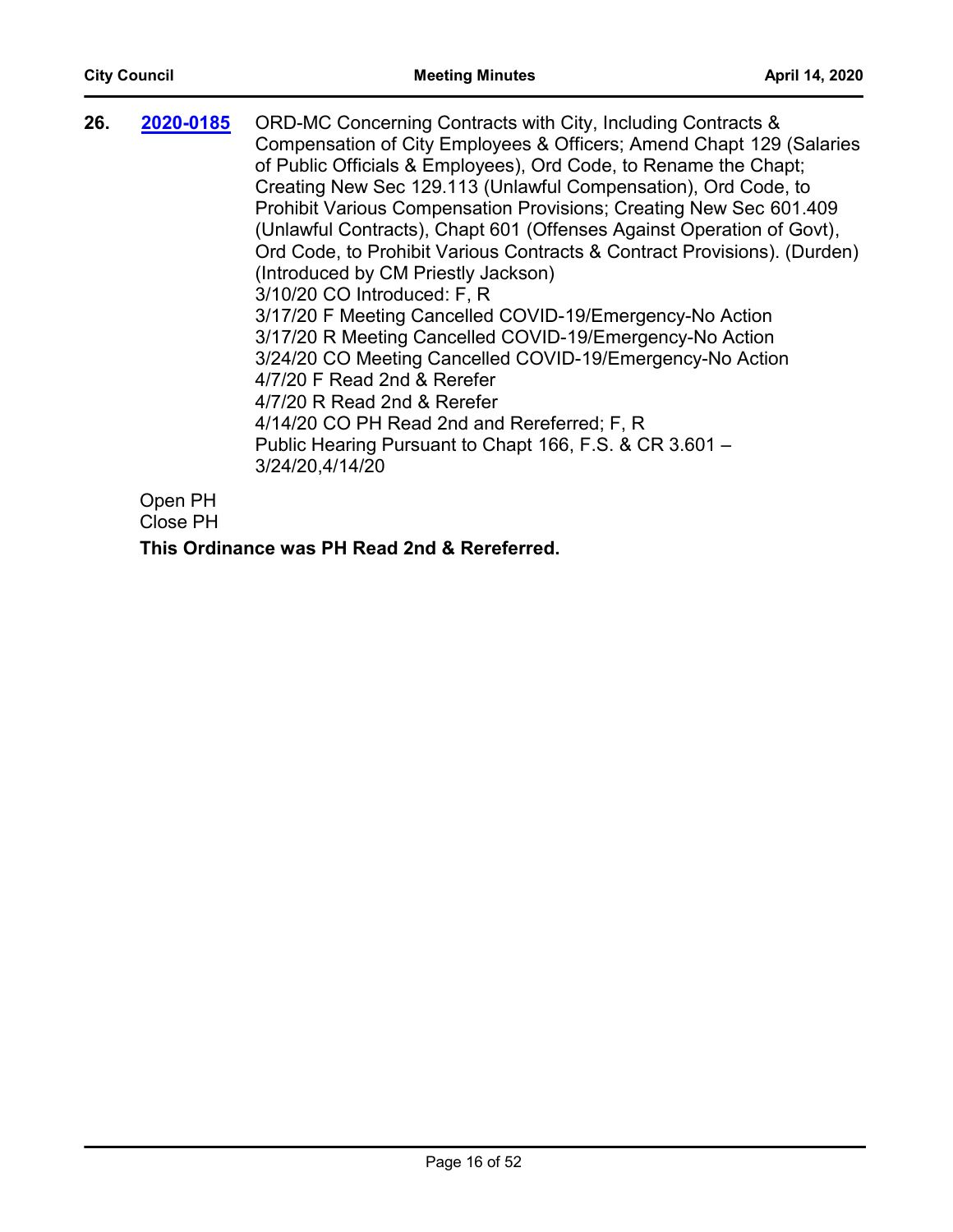| 27. | 2020-0187                 | Ord Auth Execution of (1) Redev Agreemt btwn the City of Jax &<br>Springfield Lofts, LLC & (2) Loan Documents & Related Documents to<br>Support Redev by Developer an approx. 2.12± Acre Site at 1341 Pearl |
|-----|---------------------------|-------------------------------------------------------------------------------------------------------------------------------------------------------------------------------------------------------------|
|     |                           | St, 235 W 3rd St & 205 W 3rd St in City of Jax Auth Redev Completion                                                                                                                                        |
|     |                           | Grant in Amount of \$1,000,000 to Developer Upon Substantial                                                                                                                                                |
|     |                           | Completion of Proj to be Approp by Subsequent Legislation; Auth                                                                                                                                             |
|     |                           | Recapture Enhanced Value (REV) Grant in Amt of \$1,000,000 for                                                                                                                                              |
|     |                           | Duration not to Exceed 10 yrs; Auth Development Loan in Amount of                                                                                                                                           |
|     |                           | \$1,000,000 w/Term of 20 Yrs in Connection w/Project to be Approp by                                                                                                                                        |
|     |                           | Subsequent Legislation; Designating OED as Contract Monitor for                                                                                                                                             |
|     |                           | Agreemt & Related Agreemts; City Oversight of Project by Dept of Public                                                                                                                                     |
|     |                           | Works & OED; Auth Execution of all Relating to Above Agreemts &                                                                                                                                             |
|     |                           | Transactions & Auth Technical Changes to the Documents; Prov                                                                                                                                                |
|     |                           | Deadline for Developer to Execute Agreemts After They are Delivered to                                                                                                                                      |
|     |                           | Developer; Waiver of that Portion of Public Investment Policy Adopted by<br>Ord 2016-382-E, as Amended which Limits REV Grants to No More than                                                              |
|     |                           | 50% of Tax Increment for Up to 10 Yrs & that Requires Company to                                                                                                                                            |
|     |                           | Create at least 10 New Full-Time Jobs & to Auth Redev Completion                                                                                                                                            |
|     |                           | Grant & Development Loan that are not Currently Auth by Public                                                                                                                                              |
|     |                           | Investment Policy. (Sawyer) (Req of Mayor)                                                                                                                                                                  |
|     |                           | 3/10/20 CO Introduced: NCSPHS, F                                                                                                                                                                            |
|     |                           | 3/16/20 NCSPHS Meeting Cancelled COVID-19/Emergency-No Action<br>3/17/20 F Meeting Cancelled COVID-19/Emergency-No Action                                                                                   |
|     |                           | 3/24/20 CO Meeting Cancelled COVID-19/Emergency-No Action                                                                                                                                                   |
|     |                           | 4/6/20 NCSPHS Read 2nd & Rerefer                                                                                                                                                                            |
|     |                           | 4/7/20 F Read 2nd & Rerefer                                                                                                                                                                                 |
|     |                           | 4/14/20 CO PH Read 2nd and Rereferred; NCSPHS, F                                                                                                                                                            |
|     |                           | Public Hearing Pursuant to Chapt 166, F.S. & CR 3.601 -<br>3/24/20,4/14/20                                                                                                                                  |
|     | $\bigcap_{n\geq n} D_{n}$ |                                                                                                                                                                                                             |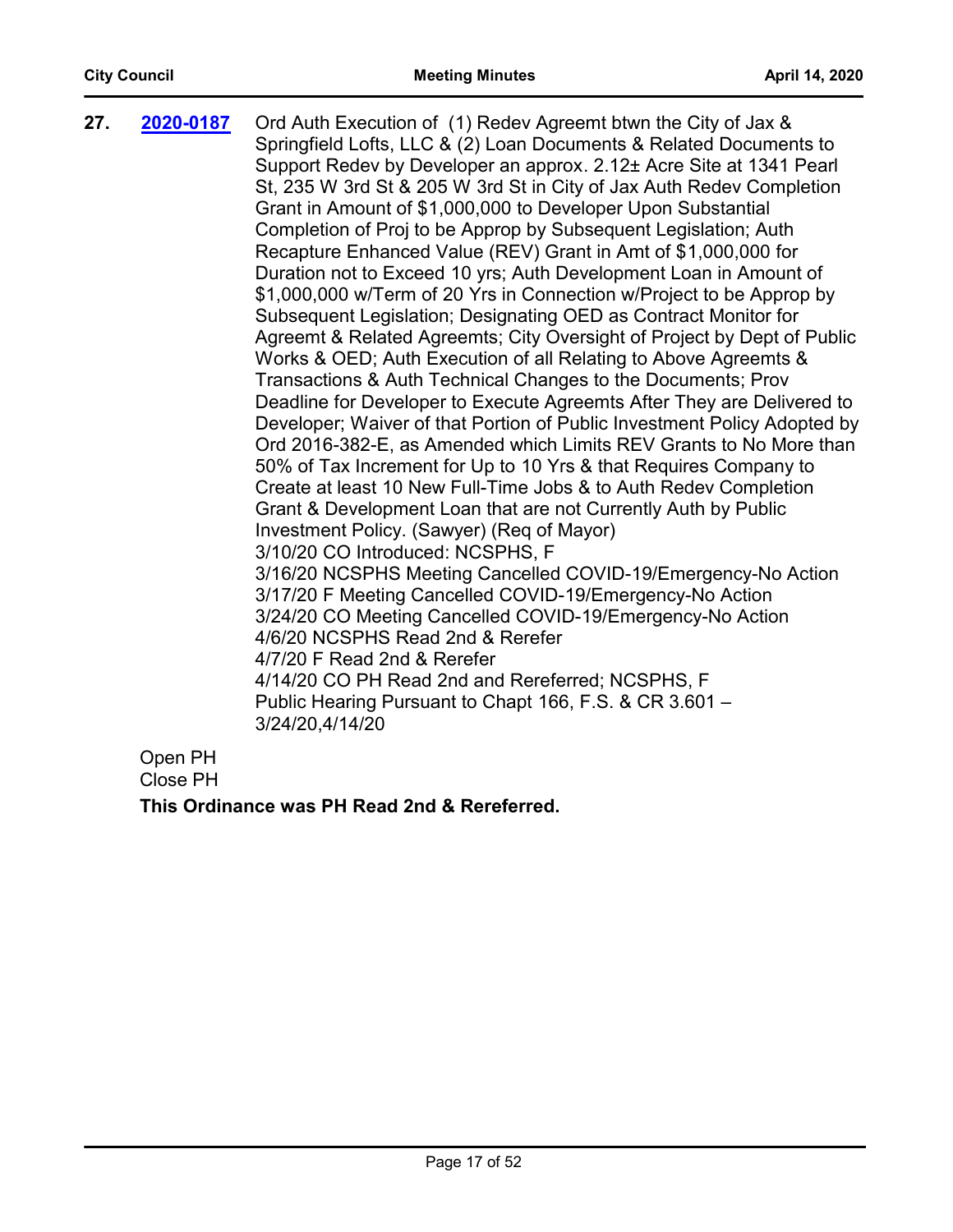| 28. | 2020-0199 | ORD Apv & Auth Amend Two to Grant Agreemt btwn City of Jax & Clara<br>White Mission, Inc. to Remove Construction of Pedestrian Bridge from<br>Project Scope for White Harvest Farms & Market Project. (Staffopoulos)<br>(Reg of Mayor)<br>3/10/20 CO Introduced: NCSPHS, F<br>3/16/20 NCSPHS Meeting Cancelled COVID-19/Emergency-No Action<br>3/17/20 F Meeting Cancelled COVID-19/Emergency-No Action<br>3/24/20 CO Meeting Cancelled COVID-19/Emergency-No Action<br>4/6/20 NCSPHS Read 2nd & Rerefer<br>4/7/20 F Read 2nd & Rerefer<br>4/14/20 CO PH Read 2nd and Rereferred; NCSPHS, F<br>Public Hearing Pursuant to Chapt 166, F.S. & CR 3.601 -<br>3/24/20,4/14/20 |
|-----|-----------|---------------------------------------------------------------------------------------------------------------------------------------------------------------------------------------------------------------------------------------------------------------------------------------------------------------------------------------------------------------------------------------------------------------------------------------------------------------------------------------------------------------------------------------------------------------------------------------------------------------------------------------------------------------------------|
|     | ∩nan DH   |                                                                                                                                                                                                                                                                                                                                                                                                                                                                                                                                                                                                                                                                           |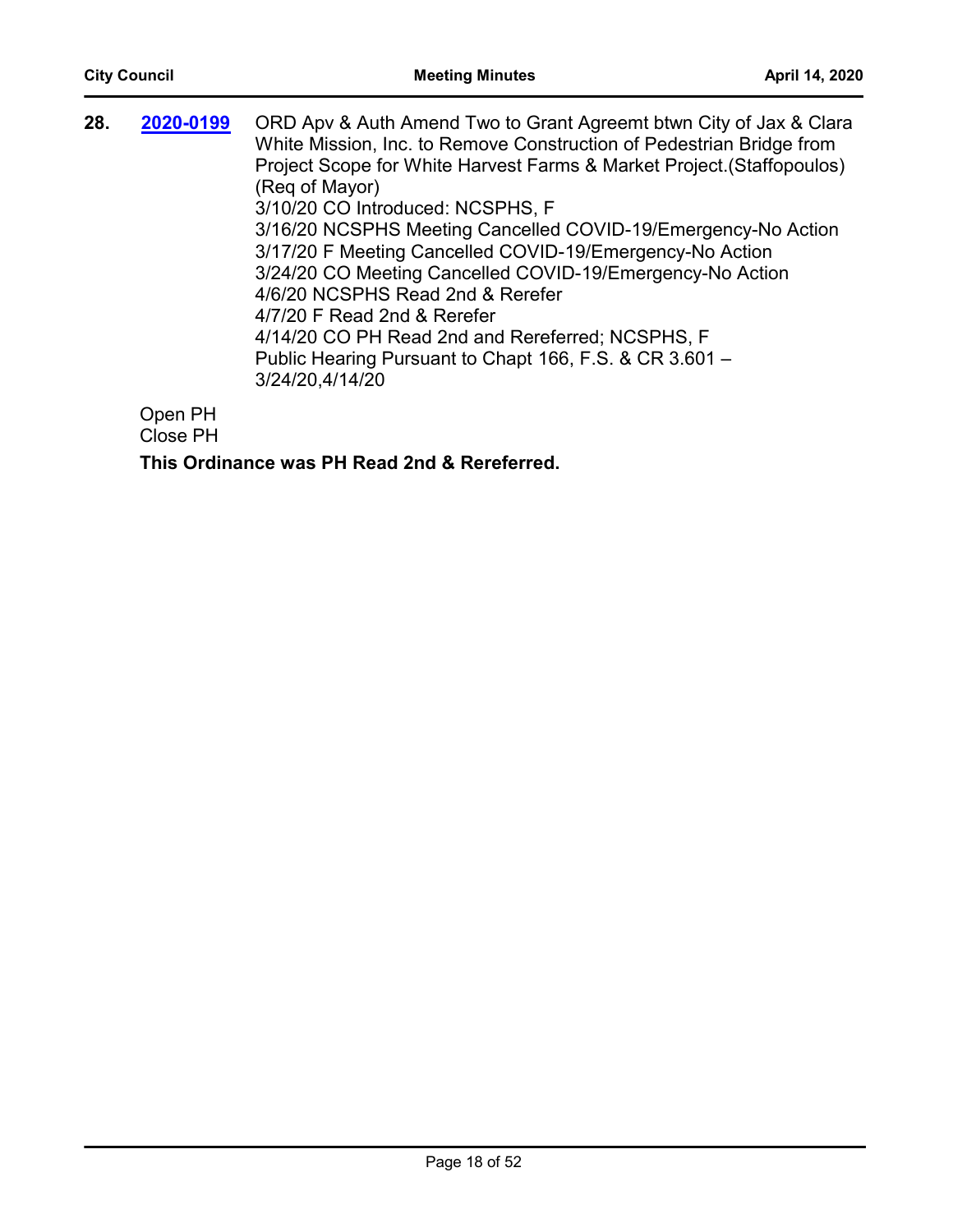#### **PUBLIC HEARINGS ON LAND USE AMENDMENTS AND CERTAIN COMPANION REZONINGS:**

**29. 2019-0307** ORD Transmitting a Proposed Large Scale FLUM Amend to 2030 Comp Plan at 8835 Ricardo Lane btwn Ricardo Lane & Macarthur Ct S (0.30± of an Acre) - LDR to CGC - Donald James Haas, II. (Appl# L-5364-19A) (Dist 4-Wilson)(Reed)(LUZ)(PD & PC Deny) 5/15/19 CO Introduced: LUZ 5/21/19 LUZ Read 2nd & Rerefer 5/28/19 CO Read 2nd & Rereferred; LUZ 3/17/20 LUZ Meeting Cancelled COVID-19/Emergency-No Action 3/24/20 CO Meeting Cancelled COVID-19/Emergency-No Action 4/7/20 LUZ Mtg Cancelled COVID-19/PH Cont 4.21.20, per 2020-200 4/14/20 CO PH Cont 4.28.20, per 2020-200 LUZ PH - 6/18/19, 7/16/19, 8/6/19, 9/9/19, 9/17/19, 10/1/19, 10/15/19, 11/5/19, 11/19/19, 12/3/19 & 3/3/20, 3/17/20,4/7/20,4/21/20 Public Hearing Pursuant to Sec 163.3184(3), F.S. & Chapt 650, Pt 4, Ord Code - 6/11/19 & 6/25/19, 7/23/19, 8/13/19, 8/27/19, 9/10/19, 9/24/19, 10/8/19,10/22/19,11/12/19, 11/26/19,12/10/19 & 3/10/20, 3/24/20,4/14/20,4/28/20 **[2019-0307](http://jaxcityc.legistar.com/gateway.aspx?m=l&id=/matter.aspx?key=1298)**

PH Cont. 4/28/20, per Ord.2020-200-E

#### **This Ordinance was PH Contd 4/28/20.**

**30. 2020-0002** ORD Transmitting a Proposed Large Scale Revision to FLUM of 2030 Comp Plan at 6131 Cedar Point Rd, btwn Nungezer Rd & Sheffield Rd. (48.82 ±Acres) – AGR-III & AGR-IV to RR – Jeffrey & Catherine Andring. (Appl# L-5421-19A) (Dist 2-Ferraro) (Kelly) (LUZ)(PD & PC Apv) 1/14/20 CO Introduced: LUZ,JWW 1/22/20 LUZ Read 2nd & Rerefer 1/28/20 CO Read 2nd & Rerefered:LUZ 2/12/20 JWW Approve 1-9 (Failed) (Ferraro, Pittman, Barket, Birtalan, Haskell, Burnett, Hardesty, Devereaux, Brock) 3/17/20 LUZ Meeting Cancelled COVID-19/Emergency-No Action 3/24/20 CO Meeting Cancelled COVID-19/Emergency-No Action 4/7/20 LUZ Mtg Cancelled COVID-19/PH Cont 4.21.20, per 2020-200 4/14/20 CO PH Cont 4.28.20, per 2020-200 LUZ PH – 2/19/20, 3/17/20,4/7/20,4/21/20 Public Hearing Pursuant to Sec 163.3184(3), F.S. & Chapt 650, Pt 4 Ord Code- 2/11/20 & 2/25/20,3/24/20,4/14/20,4/28/20 **[2020-0002](http://jaxcityc.legistar.com/gateway.aspx?m=l&id=/matter.aspx?key=2056)**

PH Cont. 4/28/20, per Ord.2020-200-E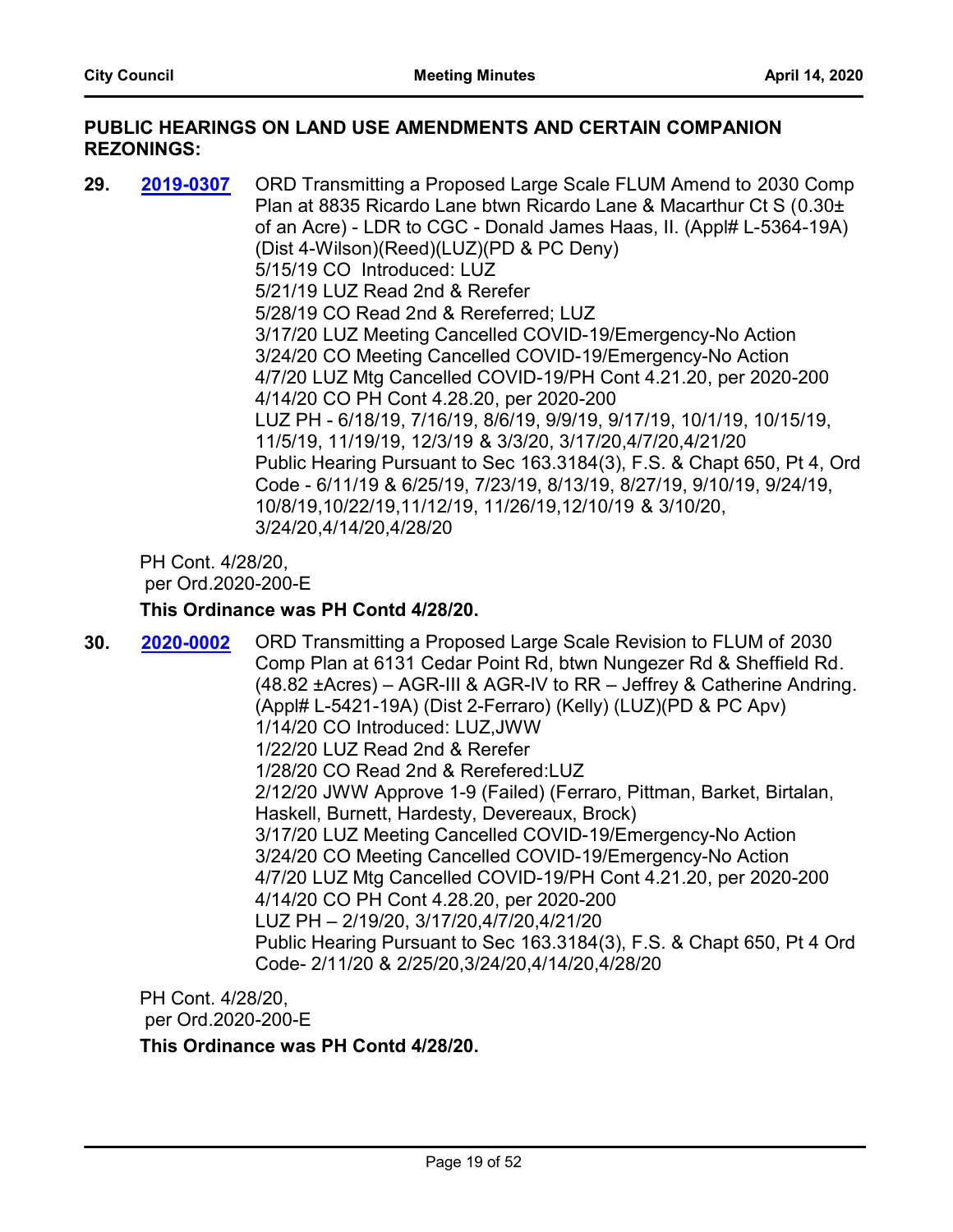| 2020-0045                   | ORD Transmitting a Proposed Large Scale Revision to FLUM of 2030        |
|-----------------------------|-------------------------------------------------------------------------|
|                             | Comp Plan at 3800 St. Johns Bluff Rd.S., btwn St. Johns Industrial Pkwy |
|                             | S. & Alumni Way (36.76± Acres) – PBF & LDR to RC – Morroco Temple       |
|                             | Assoc. (Appl# L-5328-18A) (Dist 4-Wilson) (Schoenig) (LUZ) (PD & PC     |
|                             | Apv) (Ex-Parte: CM Salem)                                               |
|                             | 1/28/20 CO Introduced: LUZ, JWW                                         |
|                             | 2/4/20 LUZ Read 2nd & Rerefer                                           |
|                             | 2/11/20 CO Read 2nd & Rerefered; LUZ                                    |
|                             | 3/11/20 JWW Approve 10-0                                                |
|                             | 3/17/20 LUZ Meeting Cancelled COVID-19/Emergency-No Action              |
|                             | 3/24/20 CO Meeting Cancelled COVID-19/Emergency-No Action               |
|                             | 4/7/20 LUZ Mtg Cancelled COVID-19/PH Cont 4.21.20, per 2020-200         |
|                             | 4/14/20 CO PH Cont 4.28.20, per 2020-200                                |
|                             | LUZ PH - 3/3/20, 3/17/20,4/7/20,4/21/20                                 |
|                             | Public Hearing Pursuant to Sec 163.3184(3), F.S. & Chapt 650, Pt 4, Ord |
|                             | Code - 2/25/20 & 3/10/20, 3/24/20,4/14/20,4/28/20                       |
| DU C <sub>opt</sub> 4/20/20 |                                                                         |
|                             |                                                                         |

## **This Ordinance was PH Contd 4/28/20.**

**32. 2020-0086** ORD Apv 2019B Series Text Amend to Transportation Element, Capital Improvemts Element & Future Land Use Element of the 2030 Comp Plan to Revise, Remove & Add Goals, Objectives & Policies Consistent with City's Mobility Strategy Plan. (Parola) (Req of Mayor) 2/11/20 CO Introduced: LUZ 2/19/20 LUZ Read 2nd & Rerefer 2/25/20 CO Read 2nd and Rerefered;LUZ 3/17/20 LUZ Meeting Cancelled COVID-19/Emergency-No Action 3/24/20 CO Meeting Cancelled COVID-19/Emergency-No Action 4/7/20 LUZ Mtg Cancelled COVID-19/PH Cont 4.21.20, per 2020-200 4/14/20 CO PH Cont 4.28.20, per 2020-200 LUZ PH – 3/17/20,4/7/20,4/21/20 Public Hearing Pursuant to Sec 163.3184(3), F.S. & Chapt 650, Pt 4, Ord Code – 3/10/20 & 3/24/20,4/14/20,4/28/20 **[2020-0086](http://jaxcityc.legistar.com/gateway.aspx?m=l&id=/matter.aspx?key=2147)**

PH Cont. 4/28/20, per Ord.2020-200-E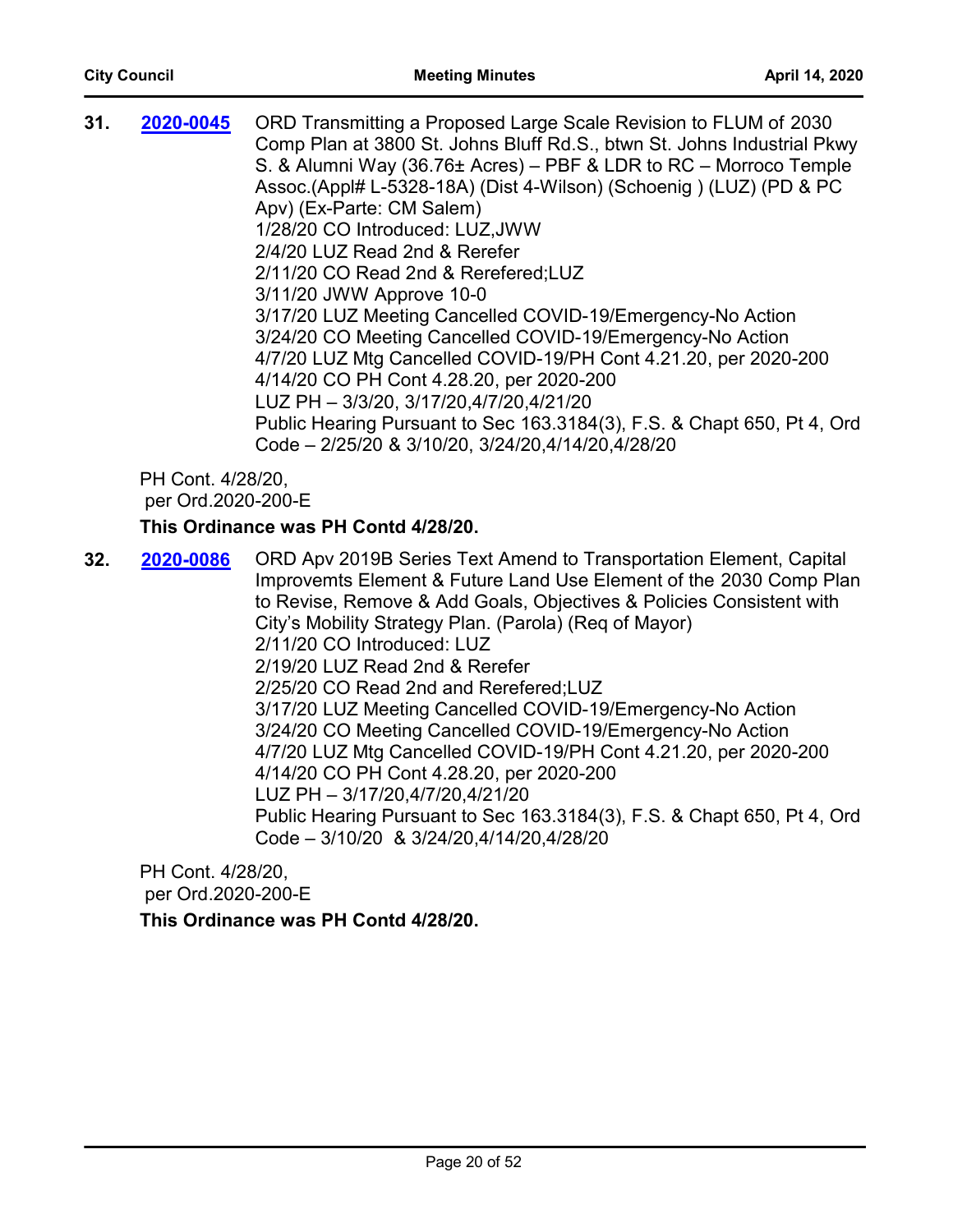| 33. | 2020-0087                               | ORD Adopt Small Scale FLUM Amend to 2030 Comp Plan at 0 Lem<br>Turner Rd & 12803 Lem Turner Rd, btwn Hemlock St & Sunport<br>Industrial Pkwy (1.53± Acres) – NC to LDR – Percy Oaks Partners, LLC.<br>(Appl# L-5429-20C) (Dist 7-R. Gaffney) (Lukacovic) (PD & PC Apv)<br>(Introduced by CM R. Gaffney)<br>2/11/20 CO Introduced: LUZ<br>2/19/20 LUZ Read 2nd & Rerefer<br>2/25/20 CO Read 2nd and Rerefered; LUZ<br>3/17/20 LUZ Meeting Cancelled COVID-19/Emergency-No Action<br>3/24/20 CO Meeting Cancelled COVID-19/Emergency-No Action<br>4/7/20 LUZ Mtg Cancelled COVID-19/PH Cont 4.21.20, per 2020-200<br>4/14/20 CO PH Cont 4.28.20, per 2020-200<br>LUZ PH - 3/17/20,4/7/20,4/21/20<br>Public Hearing Pursuant to Sec 163.3187, F.S. & Chapt 650, Pt 4, Ord<br>Code - 3/10/20 & 3/24/20,4/14/20,4/28/20 |
|-----|-----------------------------------------|--------------------------------------------------------------------------------------------------------------------------------------------------------------------------------------------------------------------------------------------------------------------------------------------------------------------------------------------------------------------------------------------------------------------------------------------------------------------------------------------------------------------------------------------------------------------------------------------------------------------------------------------------------------------------------------------------------------------------------------------------------------------------------------------------------------------|
|     | PH Cont. 4/28/20,<br>per Ord.2020-200-E |                                                                                                                                                                                                                                                                                                                                                                                                                                                                                                                                                                                                                                                                                                                                                                                                                    |
|     |                                         | This Ordinance was PH Contd 4/28/20.                                                                                                                                                                                                                                                                                                                                                                                                                                                                                                                                                                                                                                                                                                                                                                               |
| 34. | 2020-0088                               | ORD Adopt Small Scale FLUM Amend to 2030 Comp Plan at 2939                                                                                                                                                                                                                                                                                                                                                                                                                                                                                                                                                                                                                                                                                                                                                         |

Manitou Ave, btwn Ortega Blvd & Baltic Circle (0.37± Acres) – CGC to RPI – Timothy R. Brunelle & Julie L. Brunelle. (Appl# L-5423-19C)(Dist 14-DeFoor)(Lukacovic)(LUZ)(PD & PC Apv) (Rezoning 2020-89) 2/11/20 CO Introduced: LUZ 2/19/20 LUZ Read 2nd & Rerefer 2/25/20 CO Read 2nd and Rerefered;LUZ 3/17/20 LUZ Meeting Cancelled COVID-19/Emergency-No Action 3/24/20 CO Meeting Cancelled COVID-19/Emergency-No Action 4/7/20 LUZ Mtg Cancelled COVID-19/PH Cont 4.21.20, per 2020-200 4/14/20 CO PH Cont 4.28.20, per 2020-200 LUZ PH – 3/17/20,4/7/20,4/21/20 Public Hearing Pursuant to Sec 163.3187, F.S. & Chapt 650, Pt 4, Ord Code – 3/10/20 & 3/24/20,4/14/20,4/28/20

PH Cont. 4/28/20, per Ord.2020-200-E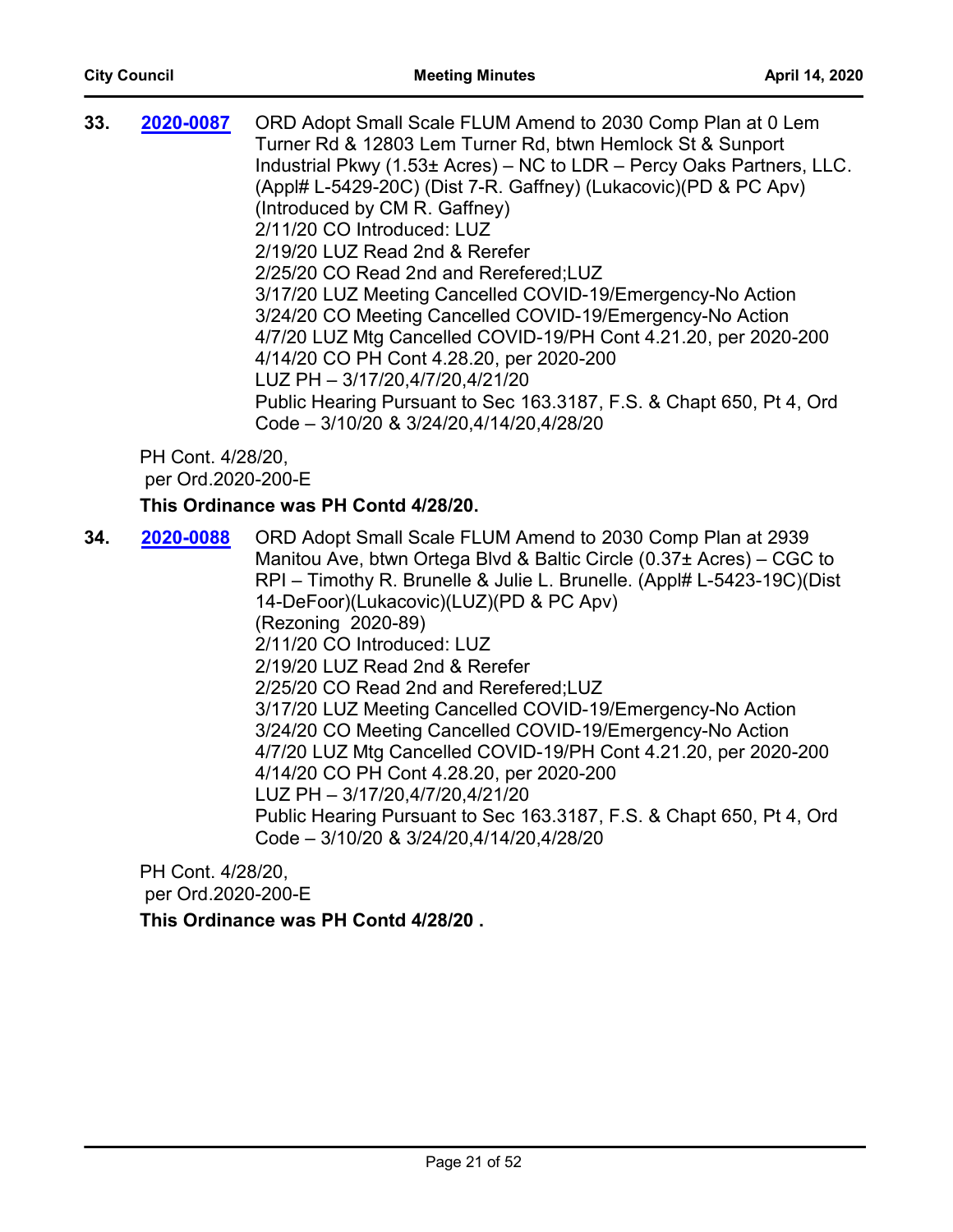| 35. | 2020-0089                               | ORD-Q Rezoning at 2939 Manitou Ave (0.37± Acres) btwn Ortega Blvd<br>& Baltic Cir – CN to PUD – Timothy R. Brunelle & Julie Brunelle. (Dist<br>14-DeFoor)(Lewis)(LUZ)(PD & PC Apv) (Ex-Parte: CM DeFoor)<br>(Small Scale 2020-88)<br>2/11/20 CO Introduced: LUZ<br>2/19/20 LUZ Read 2nd & Rerefer<br>2/25/20 CO Read 2nd and Rerefered; LUZ<br>3/17/20 LUZ Meeting Cancelled COVID-19/Emergency-No Action<br>3/24/20 CO Meeting Cancelled COVID-19/Emergency-No Action<br>4/7/20 LUZ Mtg Cancelled COVID-19/PH Cont 4.21.20, per 2020-200<br>4/14/20 CO PH Cont 4.28.20, per 2020-200<br>LUZ PH - 3/17/20,4/7/20,4/21/20<br>Public Hearing Pursuant to Chapt 166, F.S. & CR 3.601 - 3/10/20 &<br>3/24/20,4/14/20,4/28/20 |
|-----|-----------------------------------------|--------------------------------------------------------------------------------------------------------------------------------------------------------------------------------------------------------------------------------------------------------------------------------------------------------------------------------------------------------------------------------------------------------------------------------------------------------------------------------------------------------------------------------------------------------------------------------------------------------------------------------------------------------------------------------------------------------------------------|
|     | PH Cont. 4/28/20,<br>per Ord.2020-200-E | This Ordinance was PH Contd 4/28/20.                                                                                                                                                                                                                                                                                                                                                                                                                                                                                                                                                                                                                                                                                     |
| 36. | 2020-0090                               | ORD Adopt Small Scale FLUM Amend to 2030 Comp Plan at 11134 New<br>Kings Rd btwn Dunn Ave & Sarah's Walk Dr (2.70± Acres) - RPI & LDR<br>to $ROS - J & C$ Jax Properties, LLC. (Appl# L-5411-19C)(Dist 7-R.<br>Gaffney)(Lukacovic)(LUZ)(PD & PC Apv)                                                                                                                                                                                                                                                                                                                                                                                                                                                                     |

(Rezoning 2020-91) 2/11/20 CO Introduced : LUZ

2/19/20 LUZ Read 2nd & Rerefer

2/25/20 CO Read 2nd and Rerefered;LUZ

3/17/20 LUZ Meeting Cancelled COVID-19/Emergency-No Action

3/24/20 CO Meeting Cancelled COVID-19/Emergency-No Action

4/7/20 LUZ Mtg Cancelled COVID-19/PH Cont 4.21.20, per 2020-200 4/14/20 CO PH Cont 4.28.20, per 2020-200

LUZ PH – 3/17/20,4/7/20,4/21/20

Public Hearing Pursuant to Sec 163.3187, F.S. & Chapt 650, Pt 4, Ord Code – 3/10/20 & 3/24/20,4/14/20,4/28/20

PH Cont. 4/28/20, per Ord.2020-200-E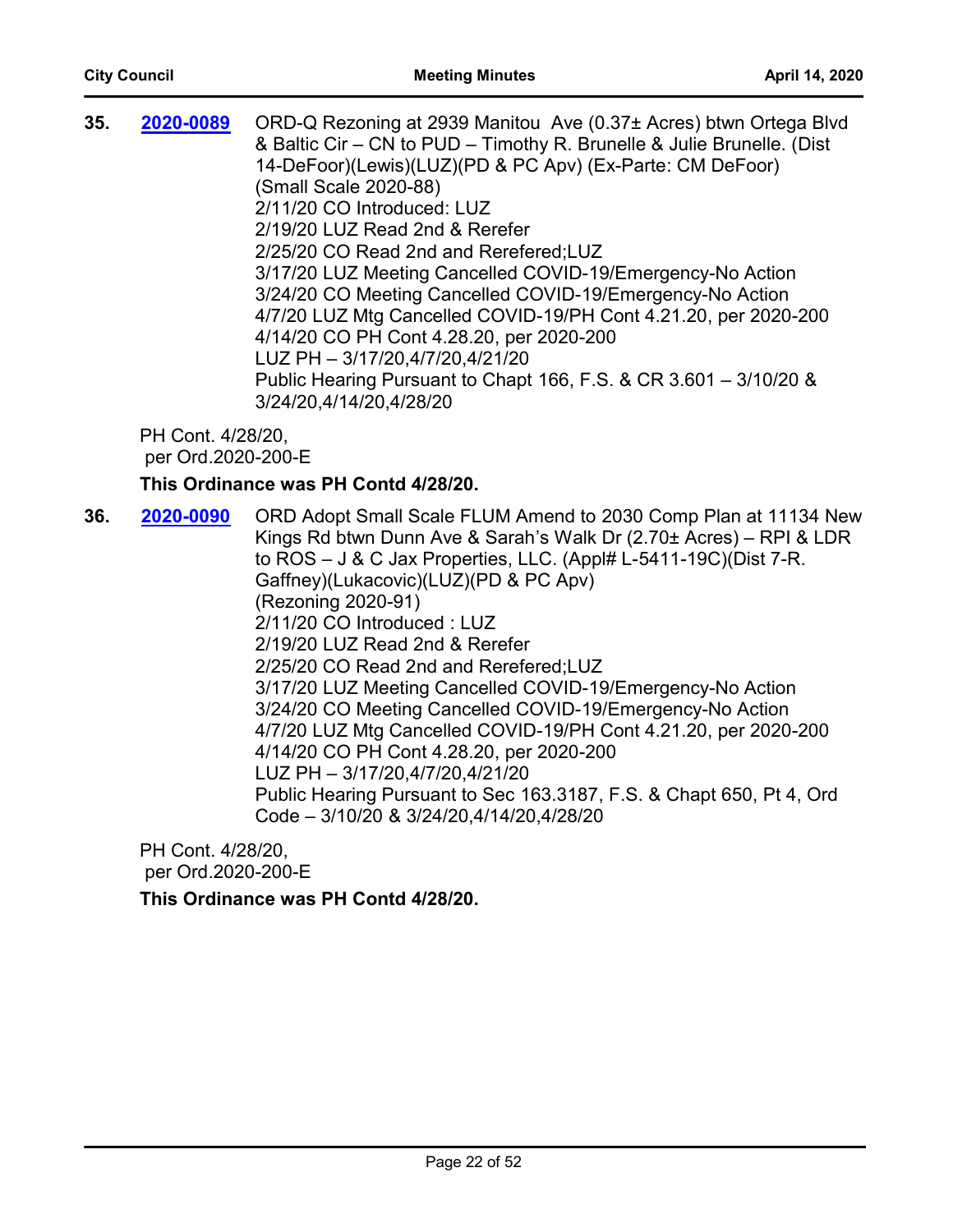| 37. | 2020-0091                               | ORD-Q Rezoning at 11134 New Kings Rd (2.70± Acres) btwn Dunn Ave<br>& Sarah's Walk Dr - RLD-60 to ROS - J & C Jax Properties, LLC. (Appl#<br>L-5411-19C) (Dist 7-R. Gaffney) (Cox) (LUZ) (PD & PC Apv) (Ex-Parte:<br>CM DeFoor, Boylan)<br>(Small Scale 2020-90)<br>2/11/20 CO Introduced: LUZ<br>2/19/20 LUZ Read 2nd & Rerefer<br>2/25/20 CO Read 2nd and Rerefered; LUZ<br>3/17/20 LUZ Meeting Cancelled COVID-19/Emergency-No Action<br>3/24/20 CO Meeting Cancelled COVID-19/Emergency-No Action<br>4/7/20 LUZ Mtg Cancelled COVID-19/PH Cont 4.21.20, per 2020-200<br>4/14/20 CO PH Cont 4.28.20, per 2020-200<br>LUZ PH - 3/17/20,4/7/20,4/21/20<br>Public Hearing Pursuant to Chapt 166, F.S. & CR 3.601 - 3/10/20 &<br>3/24/20,4/14/20,4/28/20 |
|-----|-----------------------------------------|---------------------------------------------------------------------------------------------------------------------------------------------------------------------------------------------------------------------------------------------------------------------------------------------------------------------------------------------------------------------------------------------------------------------------------------------------------------------------------------------------------------------------------------------------------------------------------------------------------------------------------------------------------------------------------------------------------------------------------------------------------|
|     | PH Cont. 4/28/20,<br>per Ord.2020-200-E |                                                                                                                                                                                                                                                                                                                                                                                                                                                                                                                                                                                                                                                                                                                                                         |
|     |                                         | This Ordinance was PH Contd 4/28/20.                                                                                                                                                                                                                                                                                                                                                                                                                                                                                                                                                                                                                                                                                                                    |
| 38. | 2020-0092                               | ORD Adopt Small Scale FLUM Amend to 2030 Comp Plan at 0 San Jose<br>Blvd btwn Goodby's Creek & Beauclerc Rd (2.37± Acres) – CSV to NC –<br>City of Jacksonville. (Appl# L-5433-20C) (Dist 5-Cumber) (Reed) (LUZ)<br>(PD & PC Apv)<br>(Rezoning 2020-93)<br>2/11/20 CO Introduced: LUZ, JWW<br>2/19/20 LUZ Read 2nd & Rerefer<br>2/25/20 CO Read 2nd and Rerefered; LUZ<br>3/11/20 JWW Approve 10-0<br>3/17/20 LUZ Meeting Cancelled COVID-19/Emergency-No Action<br>3/24/20 CO Meeting Cancelled COVID-19/Emergency-No Action<br>4/7/20 LUZ Mtg Cancelled COVID-19/PH Cont 4.21.20, per 2020-200                                                                                                                                                        |

- 4/14/20 CO PH Cont 4.28.20, per 2020-200
- LUZ PH 3/17/20,4/7/20,4/21/20

Public Hearing Pursuant to Sec 163.3187, F.S. & Chapt 650, Pt 4, Ord Code – 3/10/20 & 3/24/20,4/14/20,4/28/20

PH Cont. 4/28/20, per Ord.2020-200-E **This Ordinance was PH Contd 4/28/20.**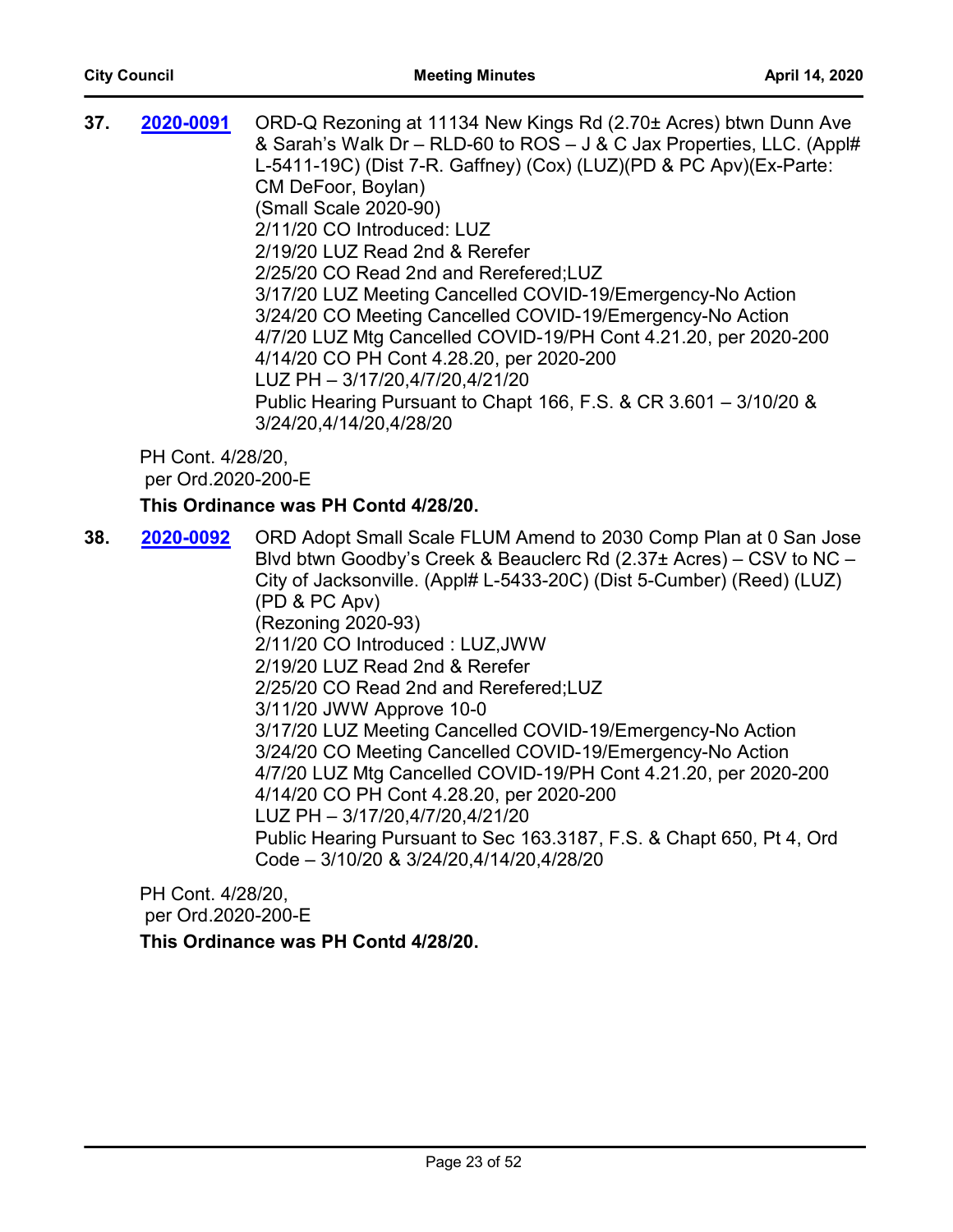| 39. | 2020-0093                               | ORD-Q Rezoning at 0 San Jose Blvd (2.37± Acres) btwn Goodby's<br>Creek & Beauclerc Rd - CSV to CN - City of Jacksonville. (Appl#<br>L-5433-20C)(Dist 5-Cumber) (Wells)(LUZ)(PD & PC Apv)(Ex-parte:<br>Boylan)<br>(Small Scale 2020-92)<br>2/11/20 CO Introduced: LUZ<br>2/19/20 LUZ Read 2nd & Rerefer<br>2/25/20 CO Read 2nd and Rerefered;LUZ<br>3/17/20 LUZ Meeting Cancelled COVID-19/Emergency-No Action<br>3/24/20 CO Meeting Cancelled COVID-19/Emergency-No Action<br>4/7/20 LUZ Mtg Cancelled COVID-19/PH Cont 4.21.20, per 2020-200<br>4/14/20 CO PH Cont 4.28.20, per 2020-200<br>LUZ PH - 3/17/20,4/7/20,4/21/20<br>Public Hearing Pursuant to Chapt 166, F.S. & CR 3.601 - 3/10/20 &<br>3/24/20,4/14/20,4/28/20 |
|-----|-----------------------------------------|------------------------------------------------------------------------------------------------------------------------------------------------------------------------------------------------------------------------------------------------------------------------------------------------------------------------------------------------------------------------------------------------------------------------------------------------------------------------------------------------------------------------------------------------------------------------------------------------------------------------------------------------------------------------------------------------------------------------------|
|     | PH Cont. 4/28/20,<br>per Ord.2020-200-E |                                                                                                                                                                                                                                                                                                                                                                                                                                                                                                                                                                                                                                                                                                                              |
|     |                                         | This Ordinance was PH Contd 4/28/20.                                                                                                                                                                                                                                                                                                                                                                                                                                                                                                                                                                                                                                                                                         |
| 40. | 2020-0127                               | ORD Apv 2020B Series Text Amend to Future Land Use Element of<br>2030 Comp Plan of City of Jax to Amend FLUM Element of 2030 Comp<br>Plan Related to Transit Oriented Dev (TOD) Master Planning &<br>Implementation for Transmittal to State of FL's Various Agencies for<br>Review: Prov Disclaimer that Amend Transmitted herein Shall Not be<br>Construed as Exemption from any Other Applicable Laws. (Reed)<br>(Introduced by CP Wilson)<br>2/25/20 CO Introduced: LUZ<br>3/3/20 LUZ Read 2nd & Rerefer<br>3/10/20 CO Read 2nd & Rereferred: LUZ<br>3/17/20 LUZ Meeting Cancelled COVID-19/Emergency-No Action                                                                                                          |

3/24/20 CO Meeting Cancelled COVID-19/Emergency-No Action

4/7/20 LUZ Mtg Cancelled COVID-19/PH Cont 4.21.20, per 2020-200

- 4/14/20 CO PH Cont 4.28.20, per 2020-200
- LUZ PH 4/7/20,4/21/20

Public Hearing Pursuant to Sec 163.3184(3), F.S. & Chapt 650, Pt 4, Ord Code – 3/24/20 & 4/14/20,4/28/20

PH Cont. 4/28/20, per Ord.2020-200-E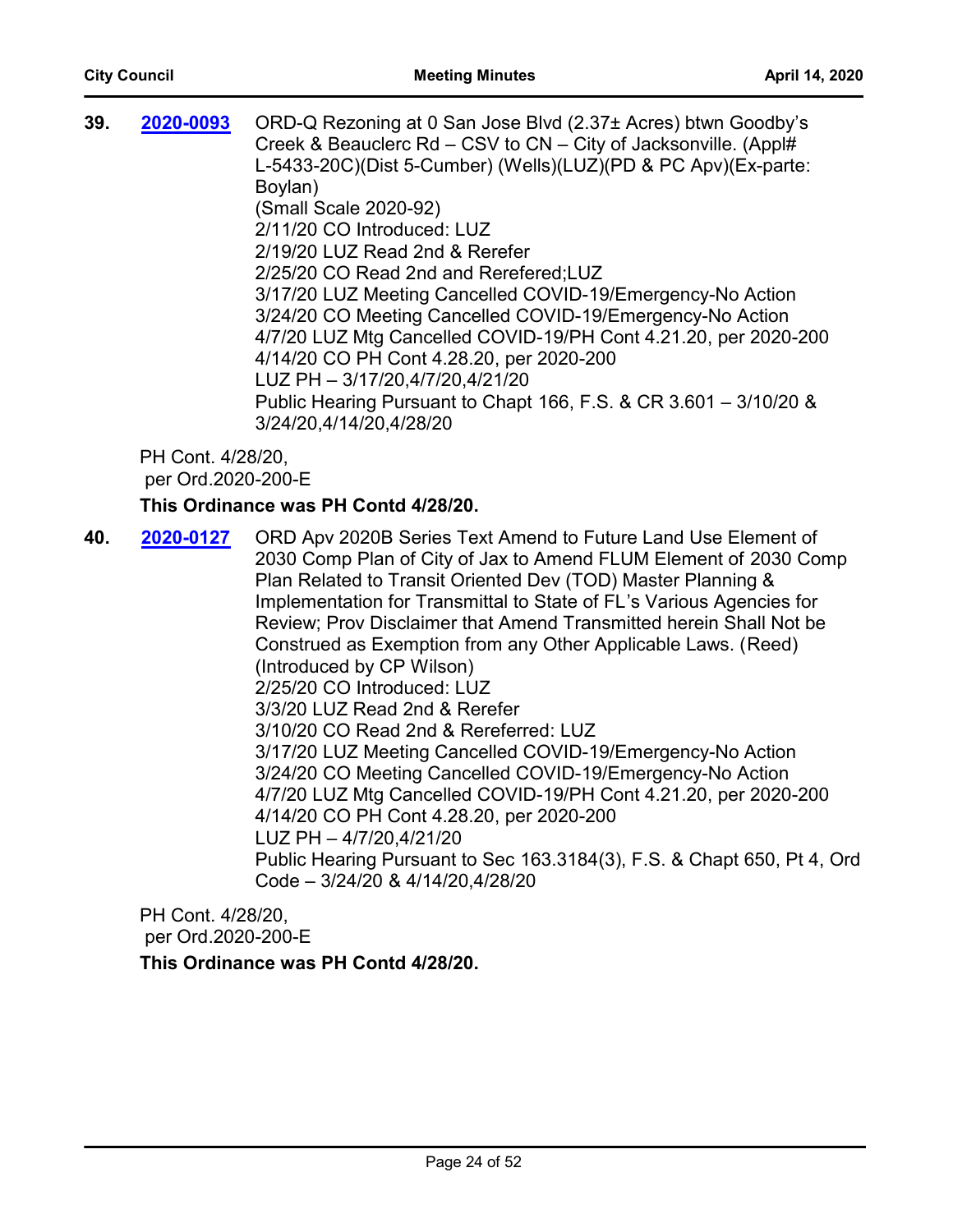| 41. | 2020-0128                               | ORD Adopt Large Scale FLUM Amend to 2030 Comp Plan at 0 Jones<br>Branch Blvd. btwn Imeson Rd & I-295 (59.066 $\pm$ ) – CGC to LI & CSV –<br>Robert's Diesel Service, Inc. (Appl# L-5389-19A) (Dist 10-Priestly<br>Jackson) (Lukacovic) ((LUZ)<br>(Rezoning 2020-129)<br>2/25/20 CO Introduced: LUZ<br>3/3/20 LUZ Read 2nd & Rerefer<br>3/10/20 CO Read 2nd & Rereferred: LUZ<br>3/17/20 LUZ Meeting Cancelled COVID-19/Emergency-No Action<br>3/24/20 CO Meeting Cancelled COVID-19/Emergency-No Action<br>4/7/20 LUZ Mtg Cancelled COVID-19/PH Cont 4.21.20, per 2020-200<br>4/14/20 CO PH Cont 4.28.20, per 2020-200<br>LUZ PH - 4/7/20,4/21/20<br>Public Hearing Pursuant to Sec 163.3184(3), F.S. & Chapt 650, Pt 4, Ord<br>Code - 3/24/20 & 4/14/20,4/28/20 |
|-----|-----------------------------------------|------------------------------------------------------------------------------------------------------------------------------------------------------------------------------------------------------------------------------------------------------------------------------------------------------------------------------------------------------------------------------------------------------------------------------------------------------------------------------------------------------------------------------------------------------------------------------------------------------------------------------------------------------------------------------------------------------------------------------------------------------------------|
|     | PH Cont. 4/28/20,<br>per Ord.2020-200-E | This Ordinance was PH Contd 4/28/20.                                                                                                                                                                                                                                                                                                                                                                                                                                                                                                                                                                                                                                                                                                                             |
| 42. | 2020-0129                               | ORD-Q Rezoning at 0 Jones Branch Blvd. (59.06±) btwn Imeson Rd &                                                                                                                                                                                                                                                                                                                                                                                                                                                                                                                                                                                                                                                                                                 |
|     |                                         | L295 - PUD to U. & CSV - Robert's Diesel Service. Inc. (Dist 10-Priestly)                                                                                                                                                                                                                                                                                                                                                                                                                                                                                                                                                                                                                                                                                        |

I-295 – PUD to LI & CSV – Robert's Diesel Service, Inc. (Dist 10-Priestly Jackson) (Wells) (LUZ) (Large-Scale 2020-128) 2/25/20 CO Introduced: LUZ 3/3/20 LUZ Read 2nd & Rerefer 3/10/20 CO Read 2nd & Rereferred: LUZ 3/17/20 LUZ Meeting Cancelled COVID-19/Emergency-No Action 3/24/20 CO Meeting Cancelled COVID-19/Emergency-No Action 4/7/20 LUZ Mtg Cancelled COVID-19/PH Cont 4.21.20, per 2020-200 4/14/20 CO PH Cont 4.28.20, per 2020-200 LUZ PH - 4/7/20,4/21/20 Public Hearing Pursuant to Chapt 166, F.S. & CR 3.601 – 3/24/20 & 4/14/20,4/28/20

PH Cont. 4/28/20, per Ord.2020-200-E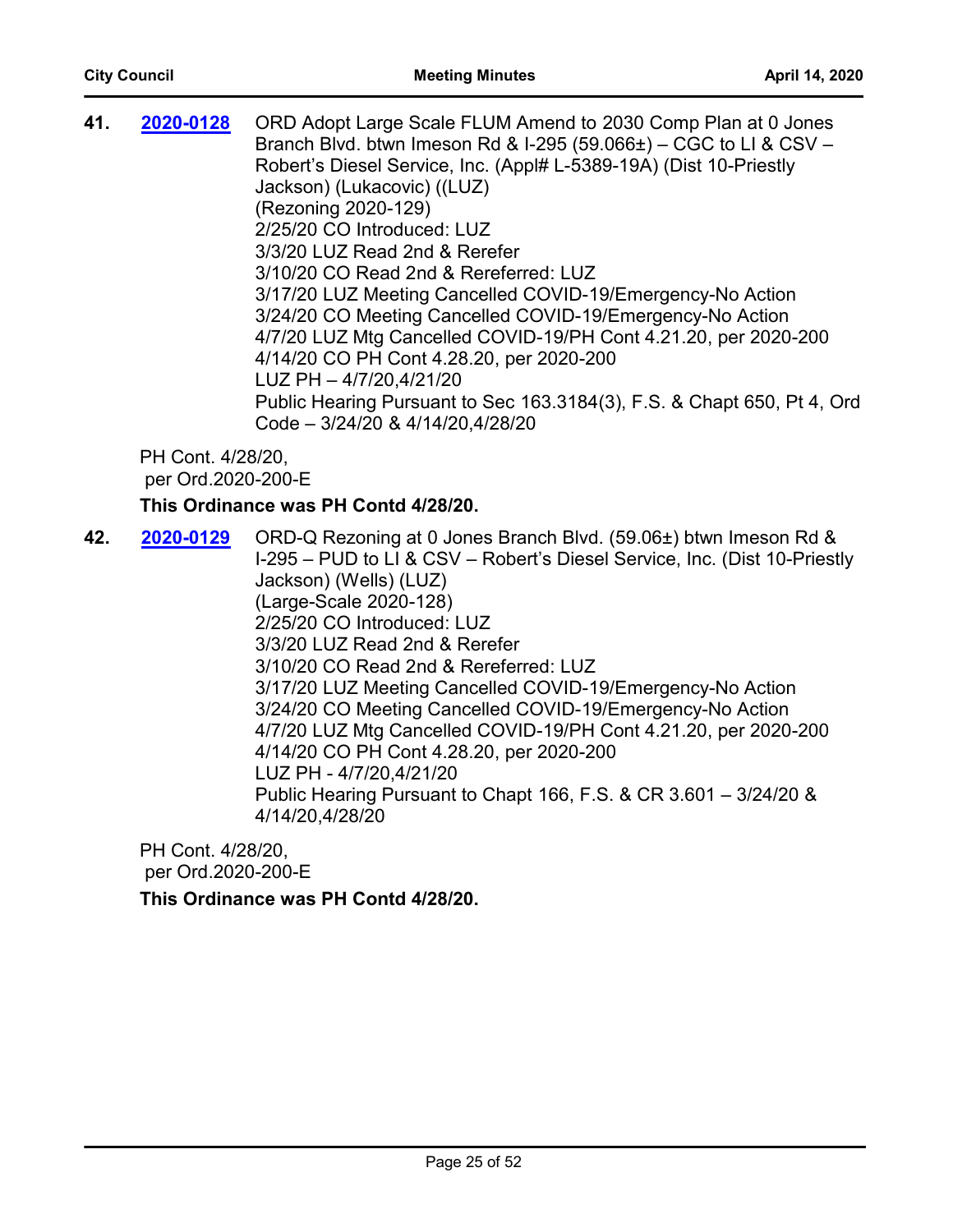| 43. | 2020-0130                               | ORD Adopt Large Scale FLUM Amend to 2030 Comp Plan at 0 New<br>Berlin Rd btwn Ringneck Dr & Island Dr $(36.35\pm)$ - AGR-III to LI-<br>Jacksonville Sisters, LLC & St. Johns River Partners, LLC. (Dist |
|-----|-----------------------------------------|---------------------------------------------------------------------------------------------------------------------------------------------------------------------------------------------------------|
|     |                                         | 2-Ferraro) (Schoenig) (LUZ)<br>(Rezoning 2020-131)                                                                                                                                                      |
|     |                                         | 2/25/20 CO Introduced: LUZ                                                                                                                                                                              |
|     |                                         | 3/3/20 LUZ Read 2nd & Rerefer                                                                                                                                                                           |
|     |                                         | 3/10/20 CO Read 2nd & Rereferred: LUZ                                                                                                                                                                   |
|     |                                         | 3/17/20 LUZ Meeting Cancelled COVID-19/Emergency-No Action                                                                                                                                              |
|     |                                         | 3/24/20 CO Meeting Cancelled COVID-19/Emergency-No Action                                                                                                                                               |
|     |                                         | 4/7/20 LUZ Mtg Cancelled COVID-19/PH Cont 4.21.20, per 2020-200                                                                                                                                         |
|     |                                         | 4/14/20 CO PH Cont 4.28.20, per 2020-200                                                                                                                                                                |
|     |                                         | LUZ PH - 4/7/20,4/21/20                                                                                                                                                                                 |
|     |                                         | Public Hearing Pursuant to Sec 163.3184(3), F.S. & Chapt 650, Pt 4, Ord                                                                                                                                 |
|     |                                         | Code - 3/24/20 & 4/14/20,4/28/20                                                                                                                                                                        |
|     | PH Cont. 4/28/20,<br>per Ord.2020-200-E |                                                                                                                                                                                                         |
|     |                                         | This Ordinance was PH Contd 4/28/20.                                                                                                                                                                    |
|     |                                         |                                                                                                                                                                                                         |

**44. 2020-0131** ORD-Q Rezoning at 0 New Berlin Rd (36.35±) btwn Ringneck Dr & Island Dr – AGR to IL – Jacksonville Sisters, LLC & St. Johns River Partners, LLC. (Dist 2-Ferraro) (Quinto) (LUZ) (Large-Scale 2020-130) 2/25/20 CO Introduced: LUZ 3/3/20 LUZ Read 2nd & Rerefer 3/10/20 CO Read 2nd & Rereferred: LUZ 3/17/20 LUZ Meeting Cancelled COVID-19/Emergency-No Action 3/24/20 CO Meeting Cancelled COVID-19/Emergency-No Action 4/7/20 LUZ Mtg Cancelled COVID-19/PH Cont 4.21.20, per 2020-200 4/14/20 CO PH Cont 4.28.20, per 2020-200 LUZ PH - 4/7/20,4/21/20 Public Hearing Pursuant to Chapt 166, F.S. & CR 3.601 – 3/24/20 & 4/14/20,4/28/20 **[2020-0131](http://jaxcityc.legistar.com/gateway.aspx?m=l&id=/matter.aspx?key=2194)**

PH Cont. 4/28/20, per Ord.2020-200-E

**This Ordinance was PH Contd This Ordinance was PH Contd 4/28/20..**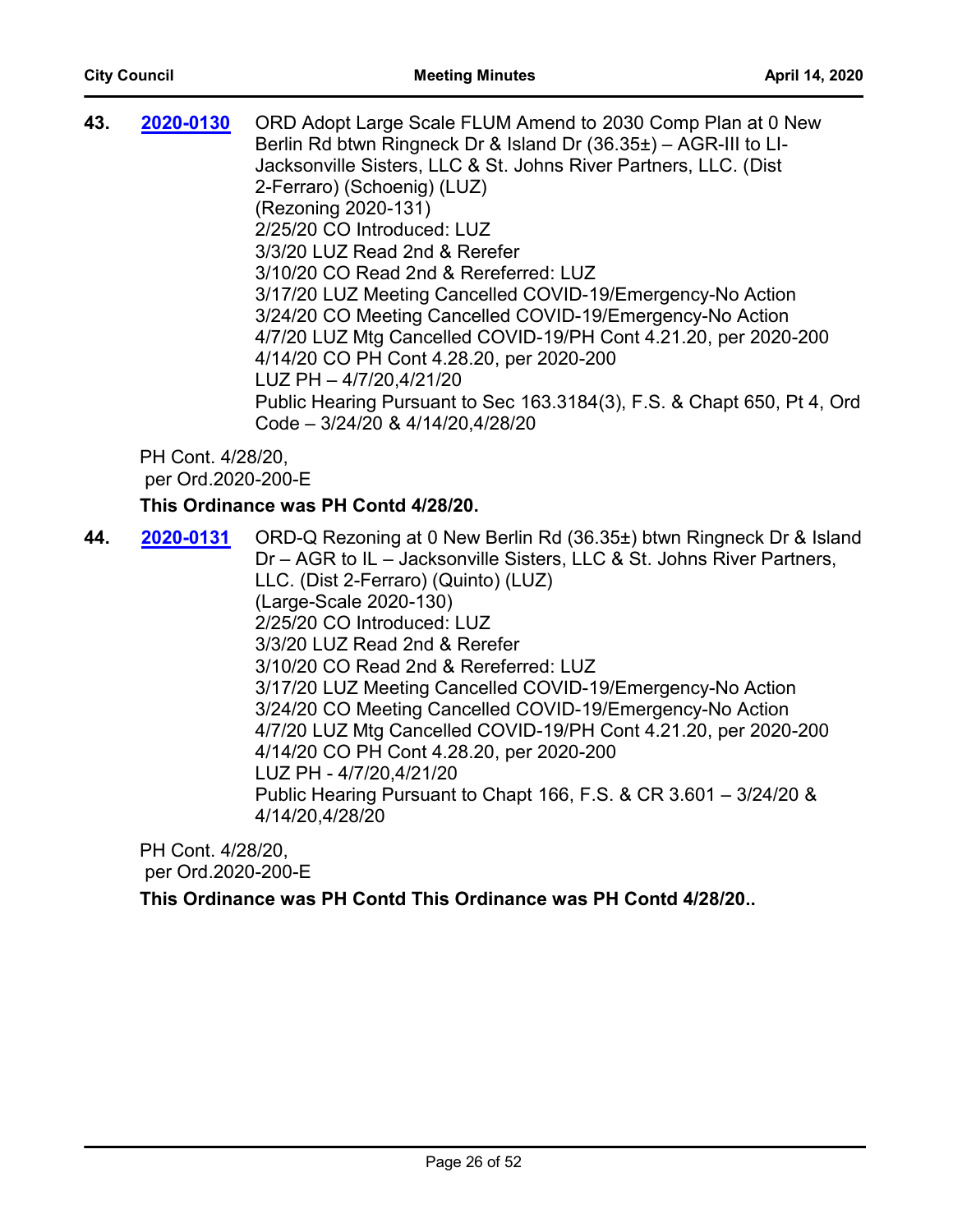| 45. | 2020-0132                               | ORD Adopt Small Scale FLUM Amend to 2030 Comp Plan at 1320<br>Chaffee Rd S btwn I-10 & Panther Creek Pkwy $(6.50\pm)$ – LDR to CGC –<br>Final Waters, LLC. (Appl# L-5430-20C) (Dist 12-White) (Lukacovic)<br>(LUZ)<br>(Rezoning 2020-133)<br>2/25/20 CO Introduced: LUZ<br>3/3/20 LUZ Read 2nd & Rerefer<br>3/10/20 CO Read 2nd & Rereferred: LUZ<br>3/17/20 LUZ Meeting Cancelled COVID-19/Emergency-No Action<br>3/24/20 CO Meeting Cancelled COVID-19/Emergency-No Action<br>4/7/20 LUZ Mtg Cancelled COVID-19/PH Cont 4.21.20, per 2020-200<br>4/14/20 CO PH Cont 4.28.20, per 2020-200<br>LUZ PH - 4/7/20,4/21/20<br>Public Hearing Pursuant to Sec 163.3187, F.S. & Chapt 650, Pt 4, Ord<br>Code - 3/24/20 & 4/14/20,4/28/20 |
|-----|-----------------------------------------|------------------------------------------------------------------------------------------------------------------------------------------------------------------------------------------------------------------------------------------------------------------------------------------------------------------------------------------------------------------------------------------------------------------------------------------------------------------------------------------------------------------------------------------------------------------------------------------------------------------------------------------------------------------------------------------------------------------------------------|
|     | PH Cont. 4/28/20,<br>per Ord.2020-200-E |                                                                                                                                                                                                                                                                                                                                                                                                                                                                                                                                                                                                                                                                                                                                    |
|     |                                         | This Ordinance was PH Contd 4/28/20.                                                                                                                                                                                                                                                                                                                                                                                                                                                                                                                                                                                                                                                                                               |
| 46. | 2020-0133                               | ORD-Q Rezoning at 1320 Chaffee Rd S (6.50±) btwn I-10 & Panther<br>Creek Pkwy – RR-Acre to CCG-1 – Final Waters, LLC. (Dist 12-White)<br>(Corrigan) (LUZ)<br>(Small-Scale 2020-132)<br>2/25/20 CO Introduced: LUZ<br>3/3/20 LUZ Read 2nd & Rerefer<br>3/10/20 CO Read 2nd & Rereferred: LUZ<br>3/17/20 LUZ Meeting Cancelled COVID-19/Emergency-No Action<br>3/24/20 CO Meeting Cancelled COVID-19/Emergency-No Action<br>4/7/20 LUZ Mtg Cancelled COVID-19/PH Cont 4.21.20, per 2020-200<br>4/14/20 CO PH Cont 4.28.20, per 2020-200<br>LUZ PH - 4/7/20,4/21/20<br>Public Hearing Pursuant to Chapt 166, F.S. & CR 3.601 - 3/24/20 &<br>4/14/20,4/28/20                                                                           |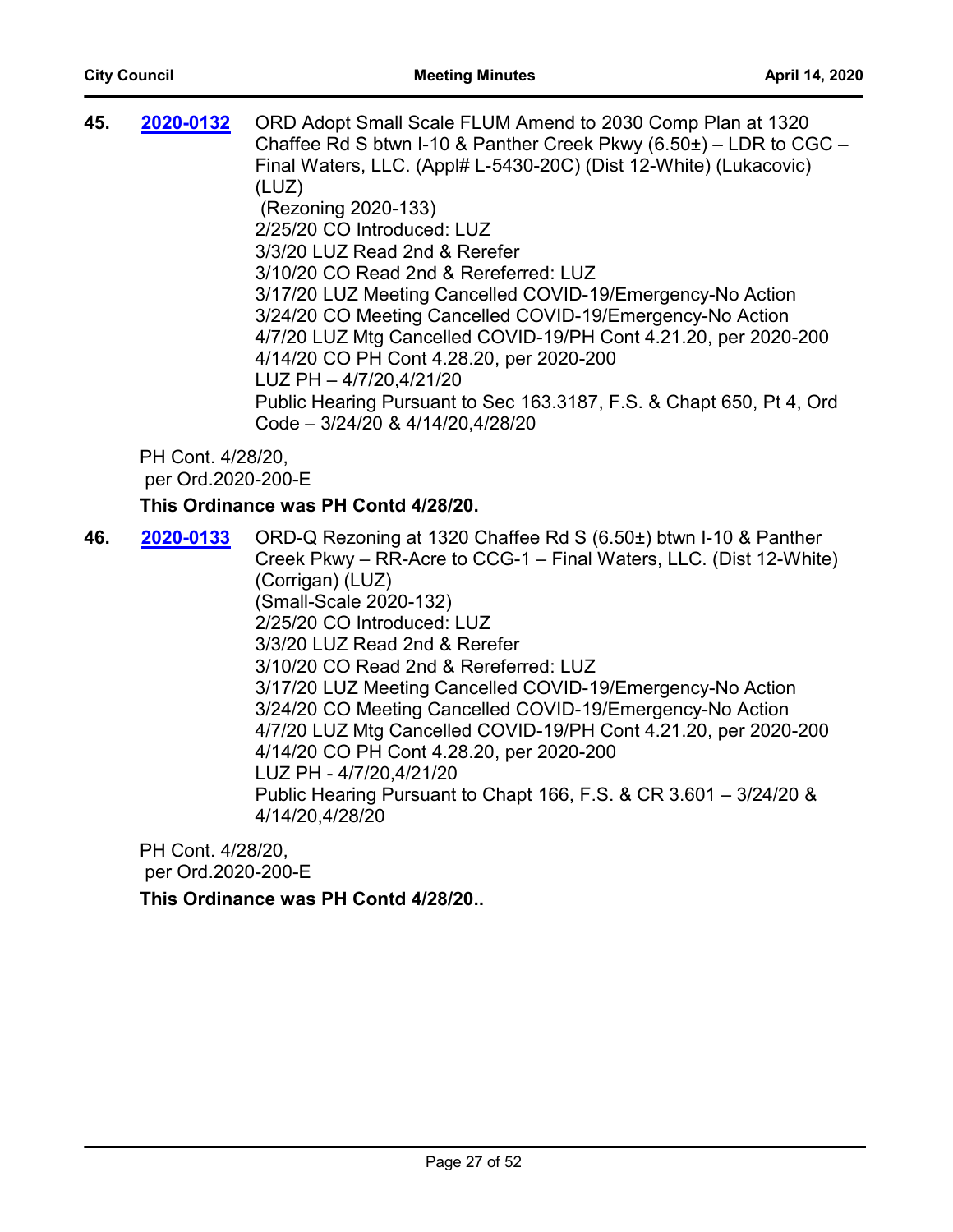**47. 2020-0162** ORD Adopting a Large-Scale FLUM Amend to 2030 Comp Plan at 0 Philips Hwy, 14931 Philips Hwy, 0 Slocumb Ave, & 0 Grand St. btwn Philips Hwy & J. Turner Butler Blvd (2795.50± Acres) – AGR-I, AGR-II, AGR-III & AGR-IV to LDR – Estuary, LLC. (Appl# L-5325-18A) (Dist 11-Becton) (Reed) (LUZ) (Rezoning 2020-163) 3/10/20 CO Introduced: LUZ 3/17/20 LUZ Meeting Cancelled COVID-19/Emergency-No Action 3/24/20 CO Meeting Cancelled COVID-19/Emergency-No Action 4/7/20 LUZ Mtg Cancelled COVID-19/Emergency-No Action 4/14/20 CO PH Cont 4.28.20, per 2020-200 LUZ PH – 4/21/20 Public Hearing Pursuant to Sec 163.3184(3), F.S. & Chapt 650, Pt 4, Ord Code - 4/14/20 & 4/28/20 **[2020-0162](http://jaxcityc.legistar.com/gateway.aspx?m=l&id=/matter.aspx?key=2229)**

PH Cont. 4/28/20, per Ord.2020-200-E

## **This Ordinance was PH Contd 4/28/20..**

**48. 2020-0163** ORD-Q Rezoning at 0 Philips Hwy, 14931 Philips Hwy, 0 Slocumb Ave, & 0 Grand St. (2795.50± Acres) btwn Philips Hwy & J. Turner Butler Blvd – AGR to RR-Acre – Estuary, LLC. (Dist 11-Becton) (Quinto) (LUZ) (Large-Scale 2020-162) 3/10/20 CO Introduced: LUZ 3/17/20 LUZ Meeting Cancelled COVID-19/Emergency-No Action 3/24/20 CO Meeting Cancelled COVID-19/Emergency-No Action 4/7/20 LUZ Mtg Cancelled COVID-19/Emergency-No Action 4/14/20 CO PH Cont 4.28.20, per 2020-200 LUZ PH – 4/21/20 Public Hearing Pursuant to Chapt 166, F.S. & CR 3.601 - 4/14/20 & 4/28/20 **[2020-0163](http://jaxcityc.legistar.com/gateway.aspx?m=l&id=/matter.aspx?key=2230)**

PH Cont. 4/28/20, per Ord.2020-200-E **This Ordinance was PH Contd 4/28/20..**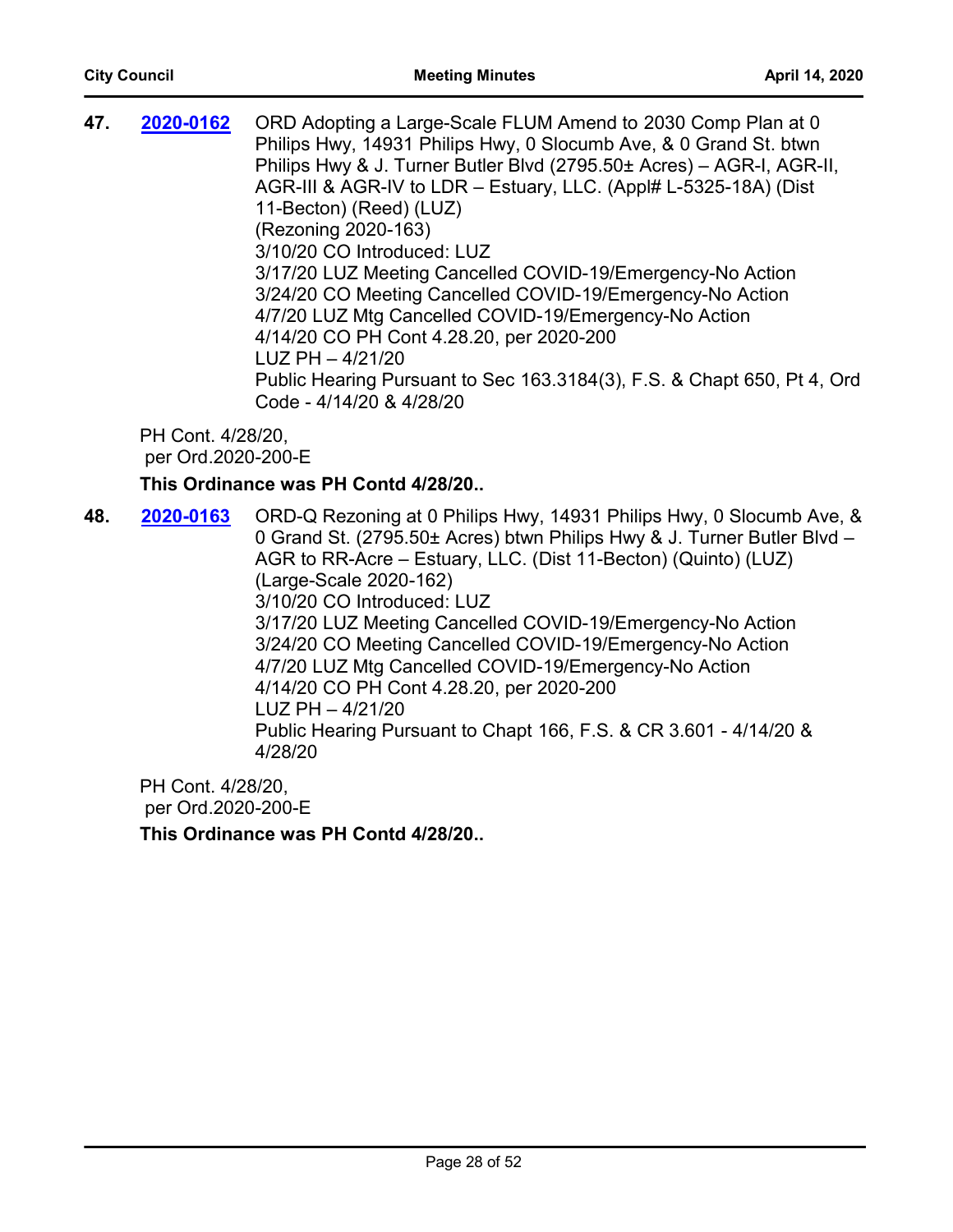| 2020-0164 | ORD Adopting a Large-Scale FLUM Amend to 2030 Comp Plan East of<br>I-295 & South of J. Turner Butler Blvd (2512.23± Acres) - AGR-I, AGR-II<br>& AGR-III to LDR – Estuary, LLC. (Appl# L-5349-18A) (Dist 11-Becton)<br>(Fogarty) (LUZ)<br>(Rezoning 2020-165)<br>3/10/20 CO Introduced: LUZ<br>3/17/20 LUZ Meeting Cancelled COVID-19/Emergency-No Action<br>3/24/20 CO Meeting Cancelled COVID-19/Emergency-No Action<br>4/7/20 LUZ Mtg Cancelled COVID-19/Emergency-No Action<br>4/14/20 CO PH Cont 4.28.20, per 2020-200<br>$LUZ$ PH $-$ 4/21/20<br>Public Hearing Pursuant to Sec 163.3184(3), F.S. & Chapt 650, Pt 4, Ord |
|-----------|-------------------------------------------------------------------------------------------------------------------------------------------------------------------------------------------------------------------------------------------------------------------------------------------------------------------------------------------------------------------------------------------------------------------------------------------------------------------------------------------------------------------------------------------------------------------------------------------------------------------------------|
|           | Code - 4/14/20 & 4/28/20                                                                                                                                                                                                                                                                                                                                                                                                                                                                                                                                                                                                      |
|           |                                                                                                                                                                                                                                                                                                                                                                                                                                                                                                                                                                                                                               |

#### **This Ordinance was PH Contd 4/28/20..**

**50. 2020-0165** ORD-Q Rezoning East of I-295 & South of J. Turner Butler Blvd (2512.23± Acres) – AGR to RR-Acre – Estuary, LLC. (Dist 11-Becton) (Corrigan) (LUZ) (Large-Scale 2020-164) 3/10/20 CO Introduced: LUZ 3/17/20 LUZ Meeting Cancelled COVID-19/Emergency-No Action 3/24/20 CO Meeting Cancelled COVID-19/Emergency-No Action 4/7/20 LUZ Mtg Cancelled COVID-19/Emergency-No Action 4/14/20 CO PH Cont 4.28.20, per 2020-200 LUZ PH – 4/21/20 Public Hearing Pursuant to Chapt 166, F.S. & CR 3.601 - 4/14/20 & 4/28/20 **[2020-0165](http://jaxcityc.legistar.com/gateway.aspx?m=l&id=/matter.aspx?key=2232)**

PH Cont. 4/28/20, per Ord.2020-200-E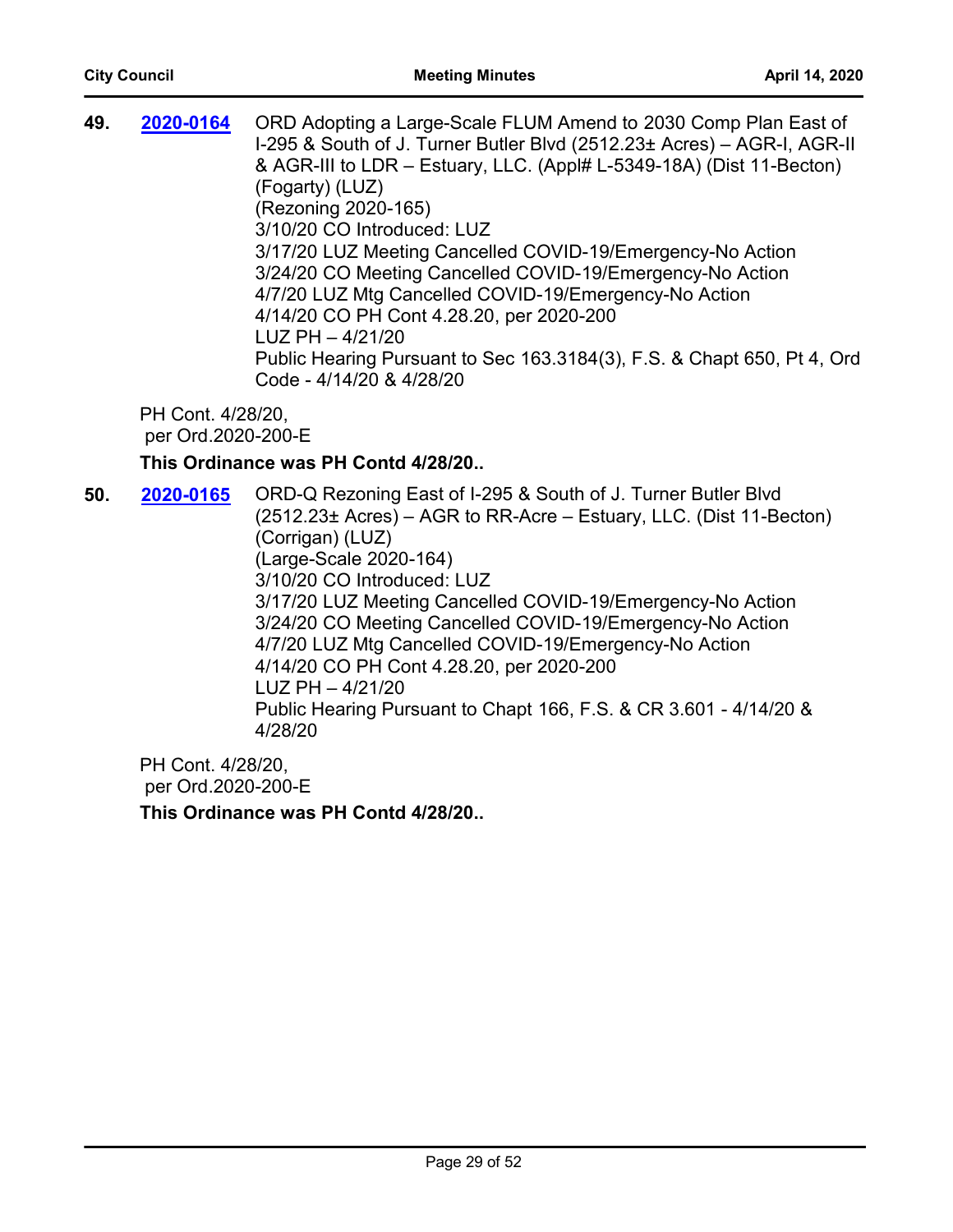| 51. | 2020-0166 | ORD Adopting a Large-Scale FLUM Amend to 2030 Comp Plan at 7046<br>Ramona Blvd & 7059 Ramona Blvd (53.44± Acres) btwn I-10 & Ramona<br>Blvd – LDR, CGC, CSV & ROS to MDR & CSV – RMFM RE, LLC. (Appl#<br>L-5385-19A) (Dist 10-Priestly Jackson) (Kelly) (LUZ)<br>(Rezoning 2020-167) |
|-----|-----------|--------------------------------------------------------------------------------------------------------------------------------------------------------------------------------------------------------------------------------------------------------------------------------------|
|     |           | 3/10/20 CO Introduced: LUZ                                                                                                                                                                                                                                                           |
|     |           | 3/17/20 LUZ Meeting Cancelled COVID-19/Emergency-No Action                                                                                                                                                                                                                           |
|     |           | 3/24/20 CO Meeting Cancelled COVID-19/Emergency-No Action                                                                                                                                                                                                                            |
|     |           | 4/7/20 LUZ Mtg Cancelled COVID-19/Emergency-No Action                                                                                                                                                                                                                                |
|     |           | 4/14/20 CO PH Cont 4.28.20, per 2020-200                                                                                                                                                                                                                                             |
|     |           | $LUZ$ PH $-$ 4/21/20                                                                                                                                                                                                                                                                 |
|     |           | Public Hearing Pursuant to Sec 163.3184(3), F.S. & Chapt 650, Pt 4, Ord                                                                                                                                                                                                              |
|     |           | Code - 4/14/20 & 4/28/20                                                                                                                                                                                                                                                             |
|     |           |                                                                                                                                                                                                                                                                                      |

## **This Ordinance was PH Contd 4/28/20..**

**52. 2020-0167** ORD-Q Rezoning at 7046 Ramona Blvd & 7059 Ramona Blvd (53.44± Acres) btwn I-10 & Ramona Blvd – RLD-60 & PUD to RMD-D & CSV – RMFM RE, LLC. (Dist 10-Priestly Jackson) (Cox) (LUZ) (Large-Scale 2020-166) 3/10/20 CO Introduced: LUZ 3/17/20 LUZ Meeting Cancelled COVID-19/Emergency-No Action 3/24/20 CO Meeting Cancelled COVID-19/Emergency-No Action 4/7/20 LUZ Mtg Cancelled COVID-19/Emergency-No Action 4/14/20 CO PH Cont 4.28.20, per 2020-200 LUZ PH – 4/21/20 Public Hearing Pursuant to Chapt 166, F.S. & CR 3.601 - 4/14/20 & 4/28/20 **[2020-0167](http://jaxcityc.legistar.com/gateway.aspx?m=l&id=/matter.aspx?key=2234)**

PH Cont. 4/28/20, per Ord.2020-200-E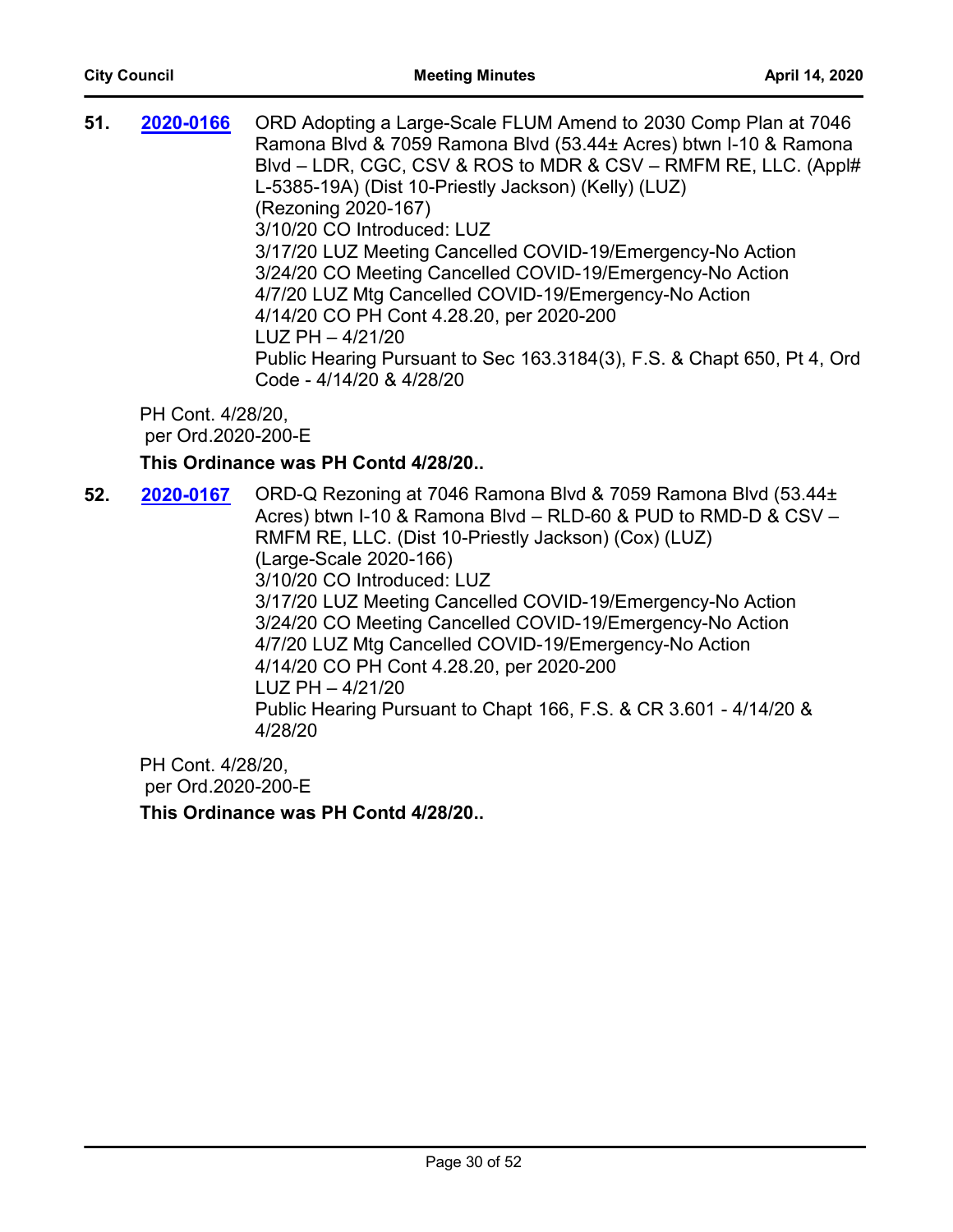| 53. | 2020-0168 | ORD Adopting Large-Scale FLUM Amend to 2030 Comp Plan at 0<br>Starratt Rd (19.55± Acres) btwn Starratt Rd & Hidden Creek Dr - CGC to<br>LDR - Yellow Bluff Partners, LLC. (Appl# L5391-19A) (Dist 2-Ferraro)<br>(Fogarty) (LUZ)<br>(Rezoning 2020-169)<br>3/10/20 CO Introduced: LUZ<br>3/17/20 LUZ Meeting Cancelled COVID-19/Emergency-No Action<br>3/24/20 CO Meeting Cancelled COVID-19/Emergency-No Action<br>4/7/20 LUZ Mtg Cancelled COVID-19/Emergency-No Action<br>4/14/20 CO PH Cont 4.28.20, per 2020-200<br>$LUZ$ PH $-4/21/20$<br>Public Hearing Pursuant to Sec 163.3184(3), F.S. & Chapt 650, Pt 4, Ord<br>Code - 4/14/20 & 4/28/20 |
|-----|-----------|----------------------------------------------------------------------------------------------------------------------------------------------------------------------------------------------------------------------------------------------------------------------------------------------------------------------------------------------------------------------------------------------------------------------------------------------------------------------------------------------------------------------------------------------------------------------------------------------------------------------------------------------------|
|-----|-----------|----------------------------------------------------------------------------------------------------------------------------------------------------------------------------------------------------------------------------------------------------------------------------------------------------------------------------------------------------------------------------------------------------------------------------------------------------------------------------------------------------------------------------------------------------------------------------------------------------------------------------------------------------|

## **This Ordinance was PH Contd 4/28/20..**

**54. 2020-0169** ORD-Q Rezoning at 0 Starratt Rd (30.24± Acres) btwn Starratt Rd & Hidden Creek Dr. – PUD & RLD-90 to PUD – Yellow Bluff Partners, LLC & David James Vickers, ET AL. (Dist 2-Ferraro) (Quinto) (LUZ)(Ex-parte: DeFoor) (Large-Scale 2020-168) 3/10/20 CO Introduced: LUZ 3/17/20 LUZ Meeting Cancelled COVID-19/Emergency-No Action 3/24/20 CO Meeting Cancelled COVID-19/Emergency-No Action 4/7/20 LUZ Mtg Cancelled COVID-19/Emergency-No Action 4/14/20 CO PH Cont 4.28.20, per 2020-200 LUZ PH – 4/21/20 Public Hearing Pursuant to Chapt 166, F.S. & CR 3.601 - 4/14/20 & 4/28/20 **[2020-0169](http://jaxcityc.legistar.com/gateway.aspx?m=l&id=/matter.aspx?key=2236)**

PH Cont. 4/28/20, per Ord.2020-200-E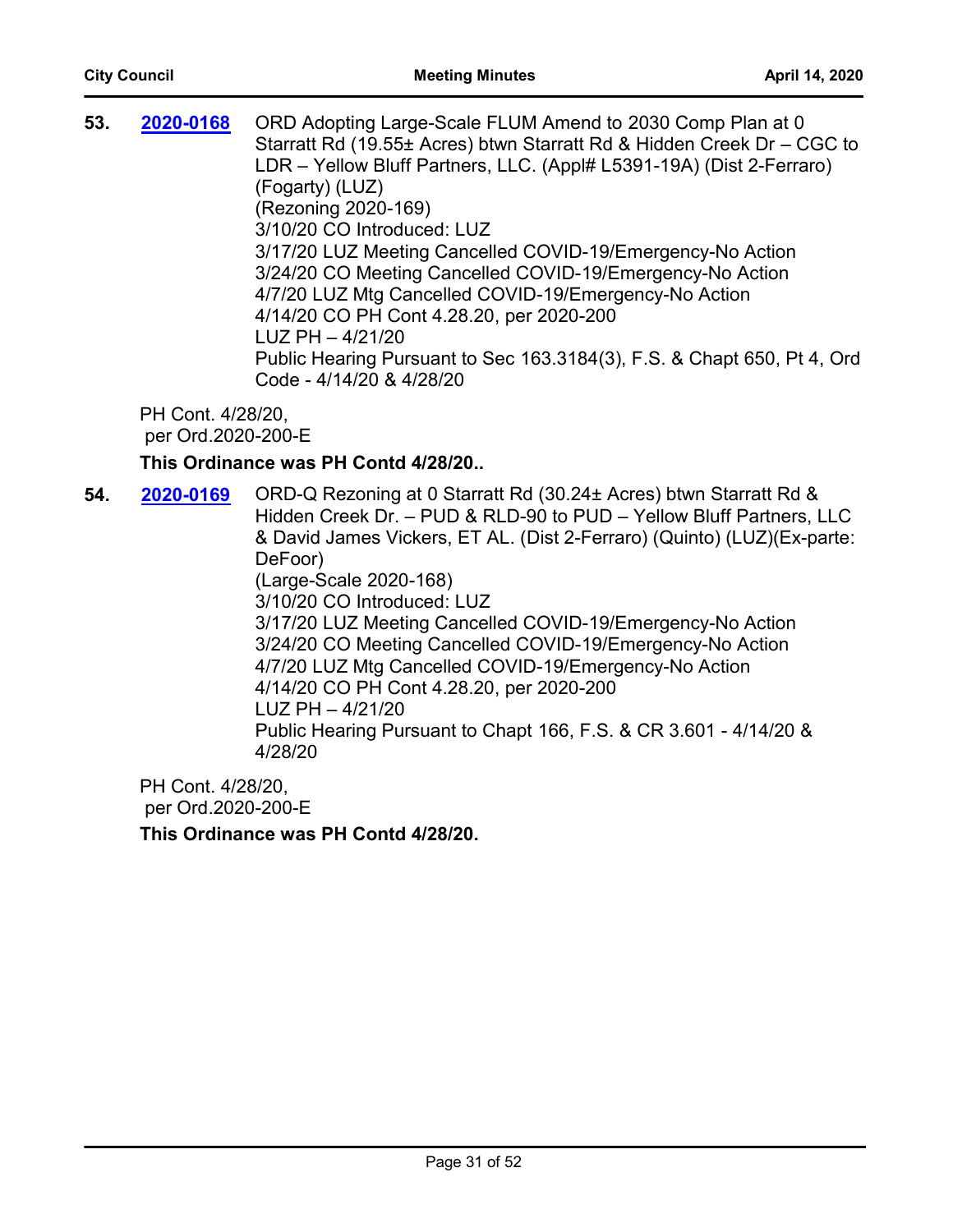| 55. | 2020-0170         | ORD Adopting a Small-Scale FLUM Amend to 2030 Comp Plan on           |
|-----|-------------------|----------------------------------------------------------------------|
|     |                   | Heckscher Dr (7.18± Acres) btwn Blount Island Blvd & Browns Creek -  |
|     |                   | WD/WR to CSV – Nature Conservancy, Inc., Clovis A. Wood, Jr., ET AL  |
|     |                   | & United States Dept of the Interior - National Park Svc. (Appl#     |
|     |                   | L-5407-19C) (Dist 2- Ferraro) (Reed) (LUZ)                           |
|     |                   | (Rezoning 2020-171)                                                  |
|     |                   | 3/10/20 CO Introduced: LUZ                                           |
|     |                   | 3/17/20 LUZ Meeting Cancelled COVID-19/Emergency-No Action           |
|     |                   | 3/24/20 CO Meeting Cancelled COVID-19/Emergency-No Action            |
|     |                   | 4/7/20 LUZ Mtg Cancelled COVID-19/Emergency-No Action                |
|     |                   | 4/14/20 CO PH Cont 4.28.20, per 2020-200                             |
|     |                   | $LUZ$ PH $-4/21/20$                                                  |
|     |                   | Public Hearing Pursuant to Sec 163.3187, F.S. & Chapt 650, Pt 4, Ord |
|     |                   | Code $-4/14/20$ & $4/28/20$                                          |
|     | PH Cont. 4/28/20, |                                                                      |
|     |                   |                                                                      |

per Ord.2020-200-E

## **This Ordinance was PH Contd 4/28/20..**

**56. 2020-0171** ORD-Q Rezoning on Heckscher Dr (7.18± Acres) btwn Blount Island Blvd & Browns Creek – IW to CSV – Nature Conservancy, Inc., Clovis A. Wood, Jr., ET AL & United States Dept of the Interior – National Park Svc. (Dist 2-Ferraro) (Wells) (LUZ) (Small-Scale 2020-170) 3/10/20 CO Introduced: LUZ 3/17/20 LUZ Meeting Cancelled COVID-19/Emergency-No Action 3/24/20 CO Meeting Cancelled COVID-19/Emergency-No Action 4/7/20 LUZ Mtg Cancelled COVID-19/Emergency-No Action 4/14/20 CO PH Cont 4.28.20, per 2020-200 LUZ PH – 4/21/20 Public Hearing Pursuant to Chapt 166, F.S. & CR 3.601 - 4/14/20 & 4/28/20 **[2020-0171](http://jaxcityc.legistar.com/gateway.aspx?m=l&id=/matter.aspx?key=2238)**

PH Cont. 4/28/20, per Ord.2020-200-E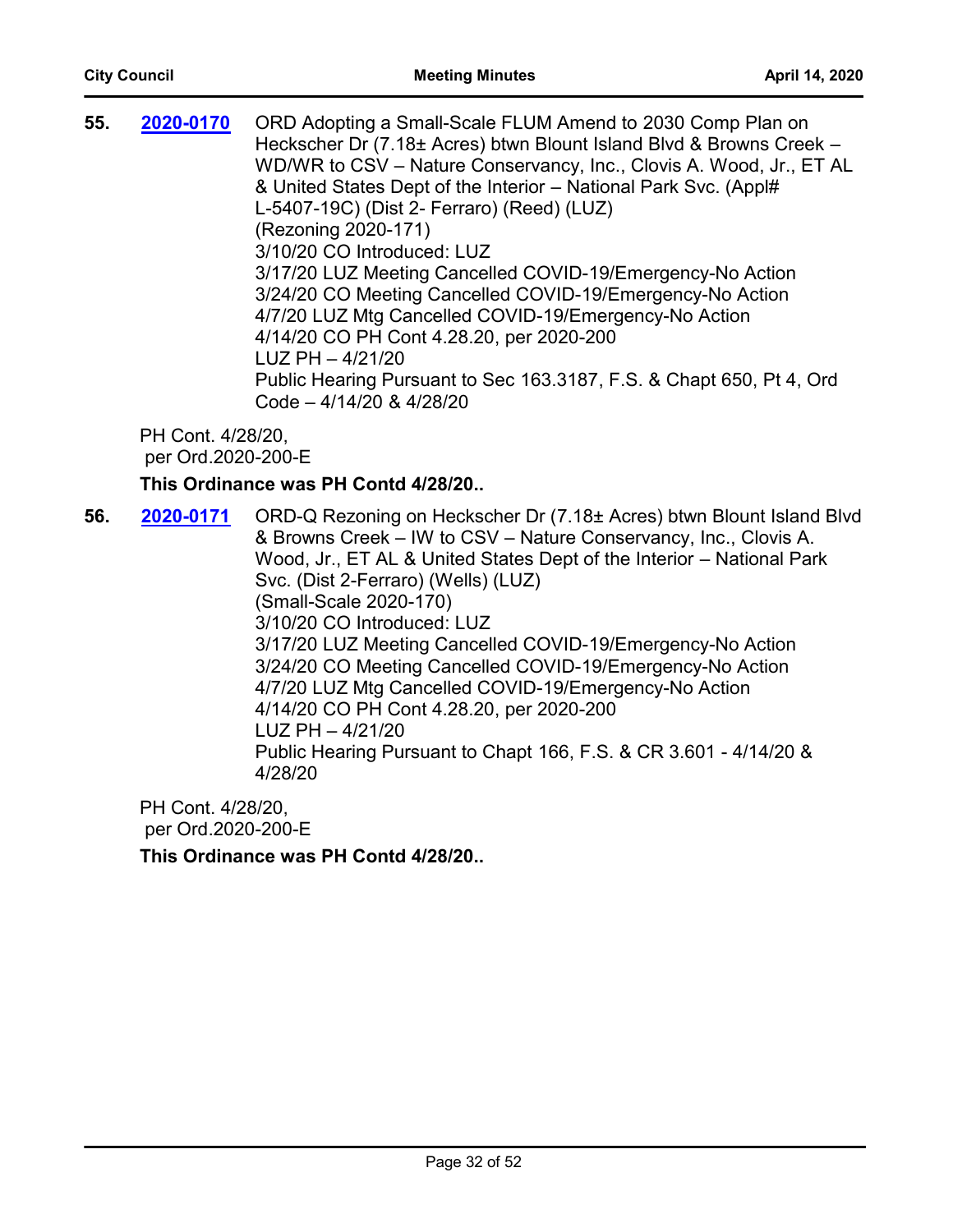| 57. | 2020-0172 | ORD Adopting a Small-Scale FLUM Amend to 2030 Comp Plan at 0<br>Arnold Rd & 2731 Arnold Rd (6.30± Acres) btwn Pecan Park Rd &<br>Veterans Cemetery Rd – AGR-IV to LI – Kathy Kite (Appl# L-5431-20C)<br>(Dist 7-R. Gaffney) (Fogarty) (LUZ)<br>(Rezoning 2020-173)<br>3/10/20 CO Introduced: LUZ<br>3/17/20 LUZ Meeting Cancelled COVID-19/Emergency-No Action<br>3/24/20 CO Meeting Cancelled COVID-19/Emergency-No Action<br>4/7/20 LUZ Mtg Cancelled COVID-19/Emergency-No Action<br>4/14/20 CO PH Cont 4.28.20, per 2020-200<br>$LUZ$ PH $-4/21/20$<br>Public Hearing Pursuant to Sec 163.3187, F.S. & Chapt 650, Pt 4, Ord |
|-----|-----------|---------------------------------------------------------------------------------------------------------------------------------------------------------------------------------------------------------------------------------------------------------------------------------------------------------------------------------------------------------------------------------------------------------------------------------------------------------------------------------------------------------------------------------------------------------------------------------------------------------------------------------|
|     |           | Code - 4/14/20 & 4/28/20                                                                                                                                                                                                                                                                                                                                                                                                                                                                                                                                                                                                        |

## **This Ordinance was PH Contd 4/28/20..**

**58. 2020-0173** ORD-Q Rezoning at 0 Arnold Rd & 2731 Arnold Rd (6.30± Acres) btwn Pecan Park Rd & Veterans Cemetery Rd – AGR to IL – Kathy Kite. (Dist 7-R. Gaffney) (Corrigan) (LUZ) (Small-Scale 2020-172) 3/10/20 CO Introduced: LUZ 3/17/20 LUZ Meeting Cancelled COVID-19/Emergency-No Action 3/24/20 CO Meeting Cancelled COVID-19/Emergency-No Action 4/7/20 LUZ Mtg Cancelled COVID-19/Emergency-No Action 4/14/20 CO PH Cont 4.28.20, per 2020-200 LUZ PH – 4/21/20 Public Hearing Pursuant to Chapt 166, F.S. & CR 3.601 - 4/14/20 & 4/28/20 **[2020-0173](http://jaxcityc.legistar.com/gateway.aspx?m=l&id=/matter.aspx?key=2240)**

PH Cont. 4/28/20, per Ord.2020-200-E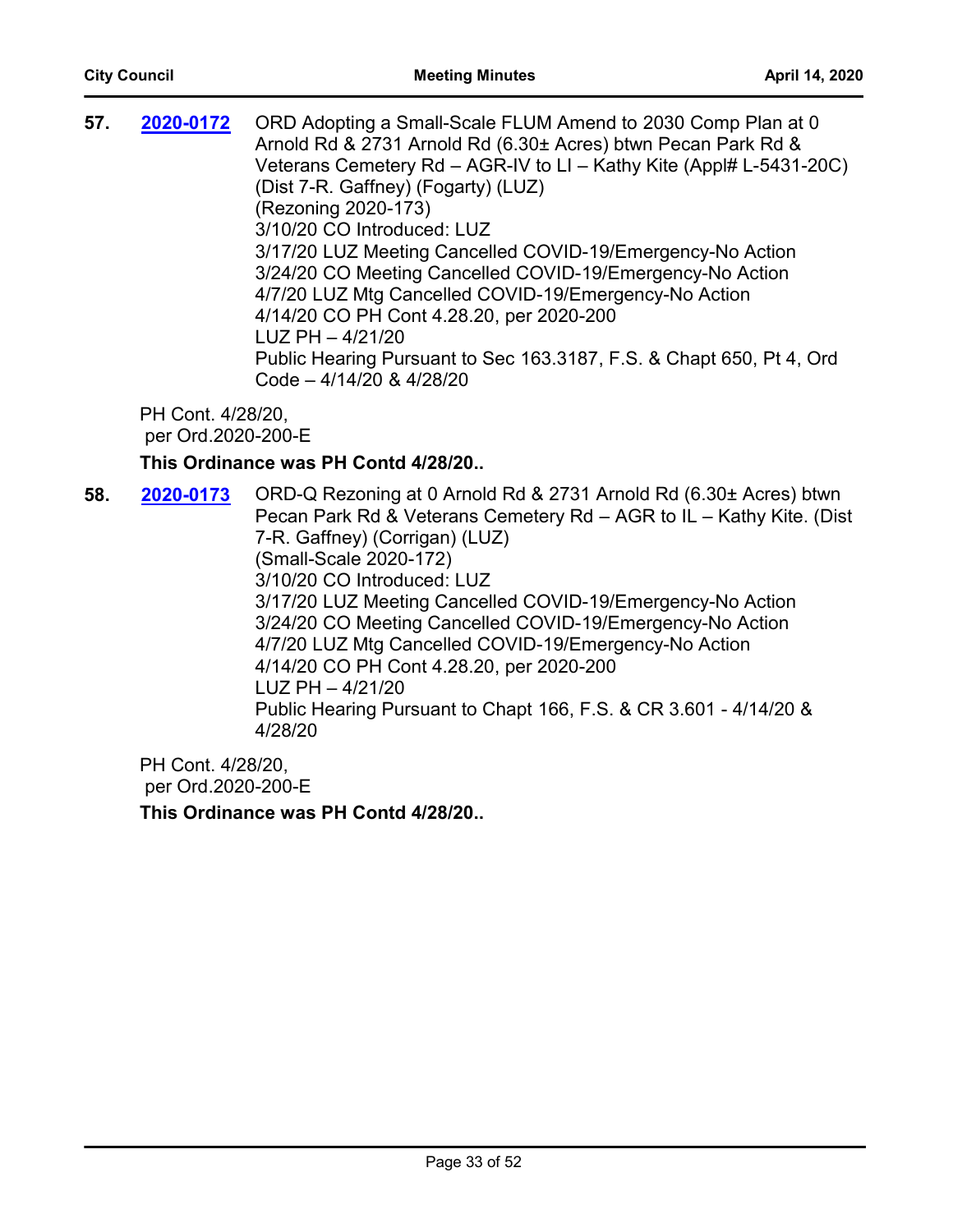| 59. | 2020-0175 | ORD Adopt Modification to 2030 Comp Plan to Update the Capital<br>Improvemts Element Schedule by Estab the FY's 2020-2024 Capital<br>Improvemts Element Schedule in the Capital Improvemts Element. (Eller)<br>(Reg of Mayor)<br>3/10/20 CO Introduced: LUZ<br>3/17/20 LUZ Meeting Cancelled COVID-19/Emergency-No Action<br>3/24/20 CO Meeting Cancelled COVID-19/Emergency-No Action<br>4/7/20 LUZ Mtg Cancelled COVID-19/PH Cont 4.21.20, per 2020-200<br>4/14/20 CO PH Cont 4.28.20, per 2020-200<br>LUZ PH - 4/7/20,4/21/20<br>Public Hearing Pursuant to Sec 163.3177(3)(b), F.S. & Chapt 650, Pt. 4, |
|-----|-----------|-------------------------------------------------------------------------------------------------------------------------------------------------------------------------------------------------------------------------------------------------------------------------------------------------------------------------------------------------------------------------------------------------------------------------------------------------------------------------------------------------------------------------------------------------------------------------------------------------------------|
|     |           | Ord Code - 3/24/20,4/14/20,4/28/20                                                                                                                                                                                                                                                                                                                                                                                                                                                                                                                                                                          |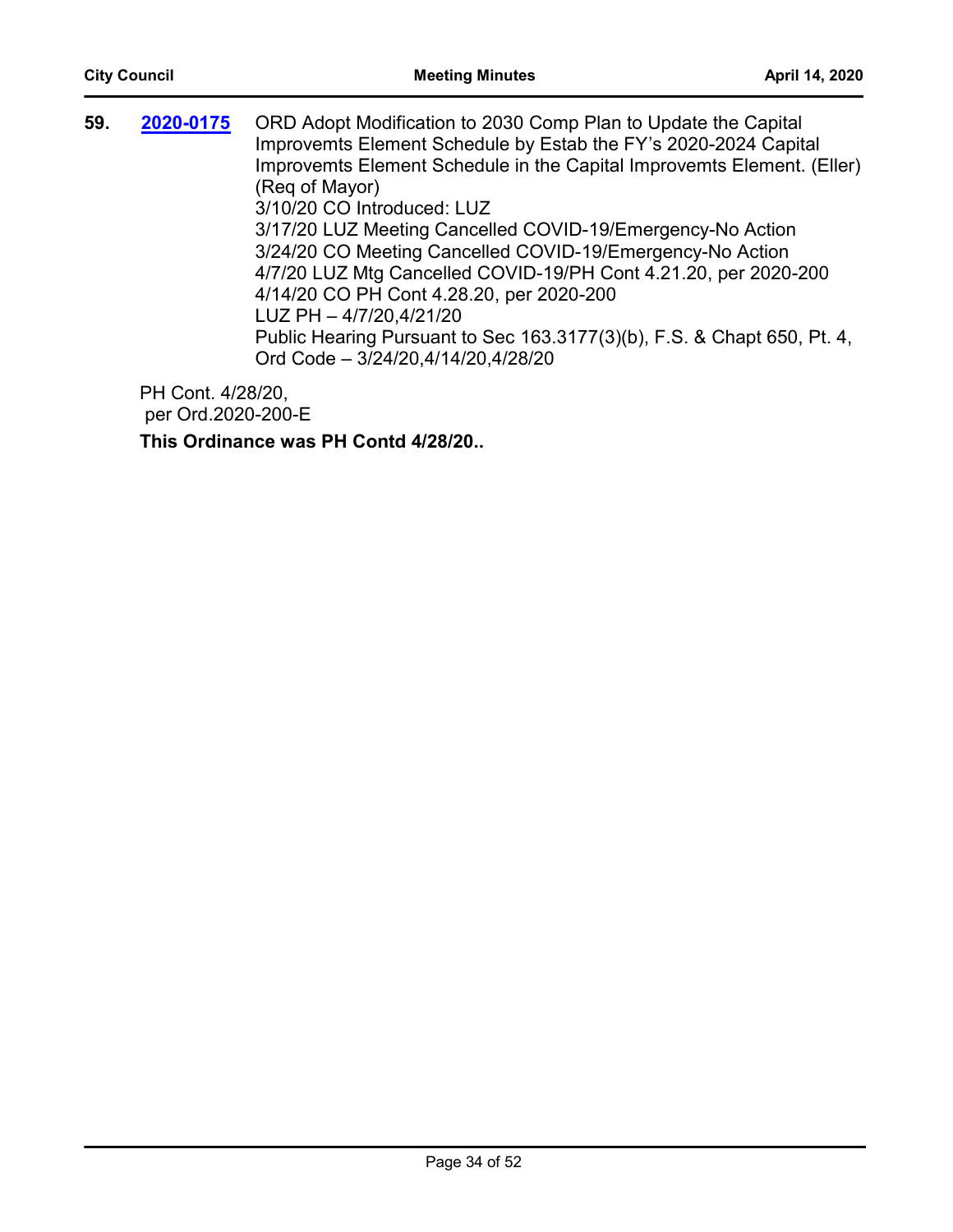#### **3RD READING RESOLUTIONS:**

**60.** RESO Concerning City Council's Top Budget Priorities for 2020-21 FY & Encouraging the Mayor to Incorporate Council Priorities into 2020-2021 Budget. (Sidman) (Introduced by Finance Committee) 2/25/20 CO Introduced:F, R 3/3/20 F Read 2nd & Rerefer 3/3/20 R Read 2nd & Rerefer 3/10/20 CO Read 2nd & Rereferred: F, R 3/17/20 F Meeting Cancelled COVID-19/Emergency-No Action 3/17/20 R Meeting Cancelled COVID-19/Emergency-No Action 3/24/20 CO Meeting Cancelled COVID-19/Emergency-No Action 4/7/20 F Amend/Approve 7-0 4/7/20 R Amend/Approve 7-0 4/14/20 CO Amend/Approved 19-0 **[2020-0152](http://jaxcityc.legistar.com/gateway.aspx?m=l&id=/matter.aspx?key=2215)**

(v) Amend

(m) Move

#### **The Floor Leader moved the item be Amend/Approved. The motion CARRIED. Roll Call was ordered. The Chair declared the File Amend/Approved.**

- 19 Becton, Bowman, Boylan, Carlucci, Cumber, DeFoor, Dennis, Diamond, Ferraro, Freeman, Gaffney, Hazouri, Morgan, Newby, Pittman, Priestly Jackson, Salem, White, and Wilson **Aye:**
- **61. 2020-0154** RESO Conf Appt of Dr. A. Zachary Faison, Jr., to JEA Replace Christian "Andy" Allen, Pursuant to Article 21, Jax Charter, for Partial Term Exp 2/28/22. (Sidman) (Req of Mayor) (Co-Sponsored by CM Salem, R. Gaffney, Newby, White, Hazouri, Pittman, Carlucci & Becton) 2/25/20 CO Introduced: R 3/3/20 R Read 2nd & Rerefer 3/10/20 CO Read 2nd & Rereferred: R 3/17/20 R Meeting Cancelled COVID-19/Emergency-No Action 3/24/20 CO Meeting Cancelled COVID-19/Emergency-No Action 4/7/20 R Approve 6-1 (Priestly Jackson) 4/14/20 CO Approved 18-1 (Priestly Jackson) **[2020-0154](http://jaxcityc.legistar.com/gateway.aspx?m=l&id=/matter.aspx?key=2217)**

(m) Move

**The Floor Leader moved the item be Approved. The motion CARRIED. Roll Call was ordered. The Chair declared the File Approved.**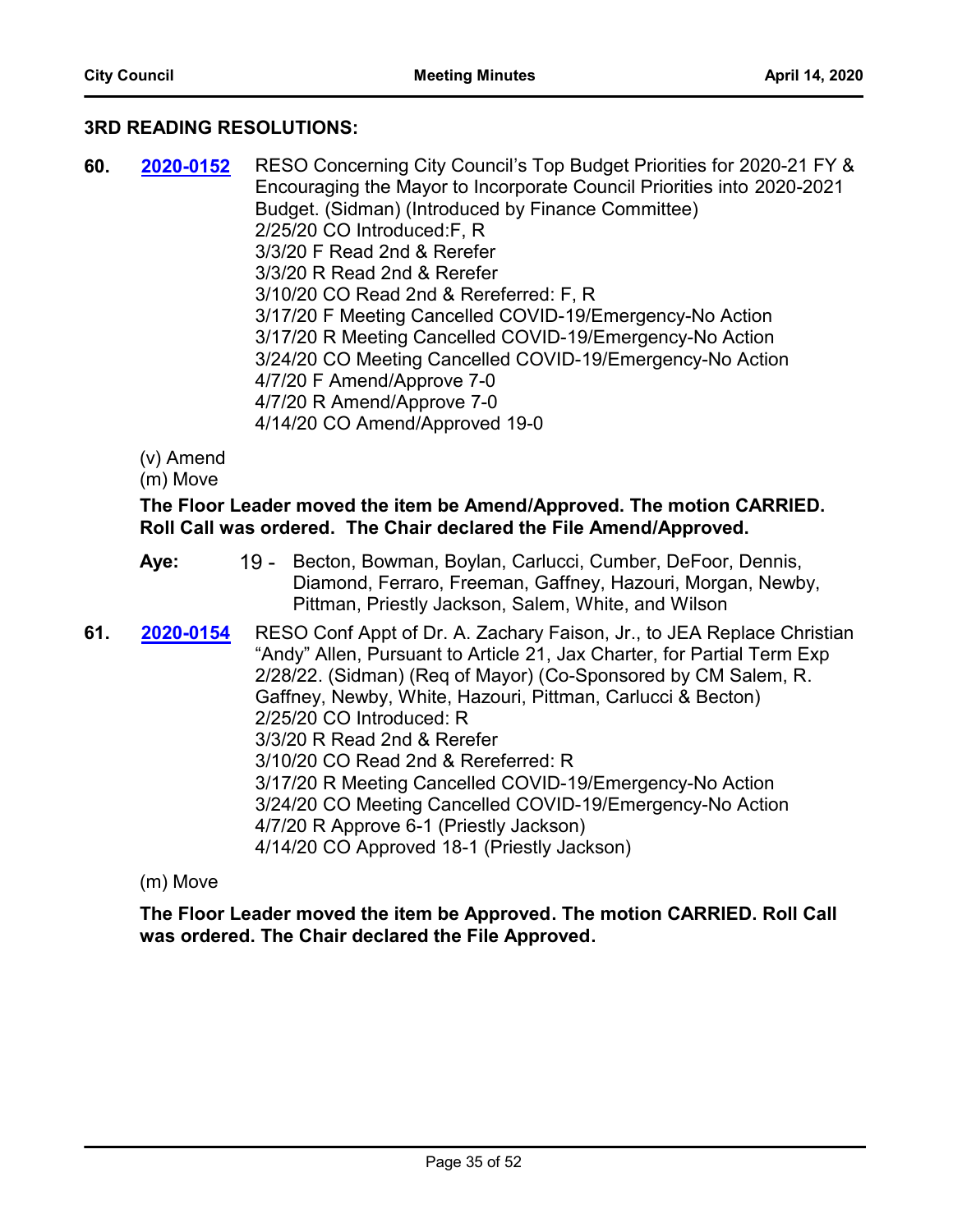**62. 2020-0155** RESO Conf Appt of Dr. Leon L. Haley, Jr., to JEA, Replace Kelly Flanagan, Pursuant to Article 21, Jax Charter for 1st Full Term Exp 2/28/24. (Sidman) (Req of Mayor) (Co-Sponsored by CM Salem, R.Gaffney, Newby, White, Hazouri, Pittman, Carlucci & Becton) 2/25/20 CO Introduced: R 3/3/20 R Read 2nd & Rerefer 3/10/20 CO Read 2nd & Rereferred: R 3/17/20 R Meeting Cancelled COVID-19/Emergency-No Action 3/24/20 CO Meeting Cancelled COVID-19/Emergency-No Action 4/7/20 R Approve 4-3 (Diamond, DeFoor, Priestly Jackson) 4/14/20 CO Approved16-3 (Diamond, DeFoor, Priestly Jackson) **[2020-0155](http://jaxcityc.legistar.com/gateway.aspx?m=l&id=/matter.aspx?key=2218)**

(m) Move

## **The Floor Leader moved the item be Approve. The motion CARRIED. Roll Call was ordered. The Chair declared the File Approved.**

- 16 Becton, Bowman, Boylan, Carlucci, Cumber, Dennis, Ferraro, Freeman, Gaffney, Hazouri, Morgan, Newby, Pittman, Salem, White, and Wilson **Aye:**
- **Nay:** 3 DeFoor, Diamond, and Priestly Jackson
- **63. 2020-0157** RESO Conf Appt of Tom Vanosdol to JEA, Replace Henry K. Brown, Pursuant to Article 21, Jax Charter for 1st Full Term Exp 2/28/23. (Sidman) (Req of Mayor) (Co-Sponsored by CM Salem, Newby, R. Gaffney, White, Hazouri, Pittman, Carlucci, & Becton) 2/25/20 CO Introduced: R 3/3/20 R Read 2nd & Rerefer 3/10/20 CO Read 2nd & Rereferred: R 3/17/20 R Meeting Cancelled COVID-19/Emergency-No Action 3/24/20 CO Meeting Cancelled COVID-19/Emergency-No Action 4/7/20 R Approve 6-0-1 (Boylan) 4/14/20 CO Approved 18-0-1 (Boylan-Abstain) **[2020-0157](http://jaxcityc.legistar.com/gateway.aspx?m=l&id=/matter.aspx?key=2220)**

(m) Move

#### **The Floor Leader moved the item be Approve. The motion CARRIED. Roll Call was ordered. The Chair declared the File Approved.**

18 - Becton, Bowman, Carlucci, Cumber, DeFoor, Dennis, Diamond, Ferraro, Freeman, Gaffney, Hazouri, Morgan, Newby, Pittman, Priestly Jackson, Salem, White, and Wilson **Aye:**

**Abstain:** 1 - Boylan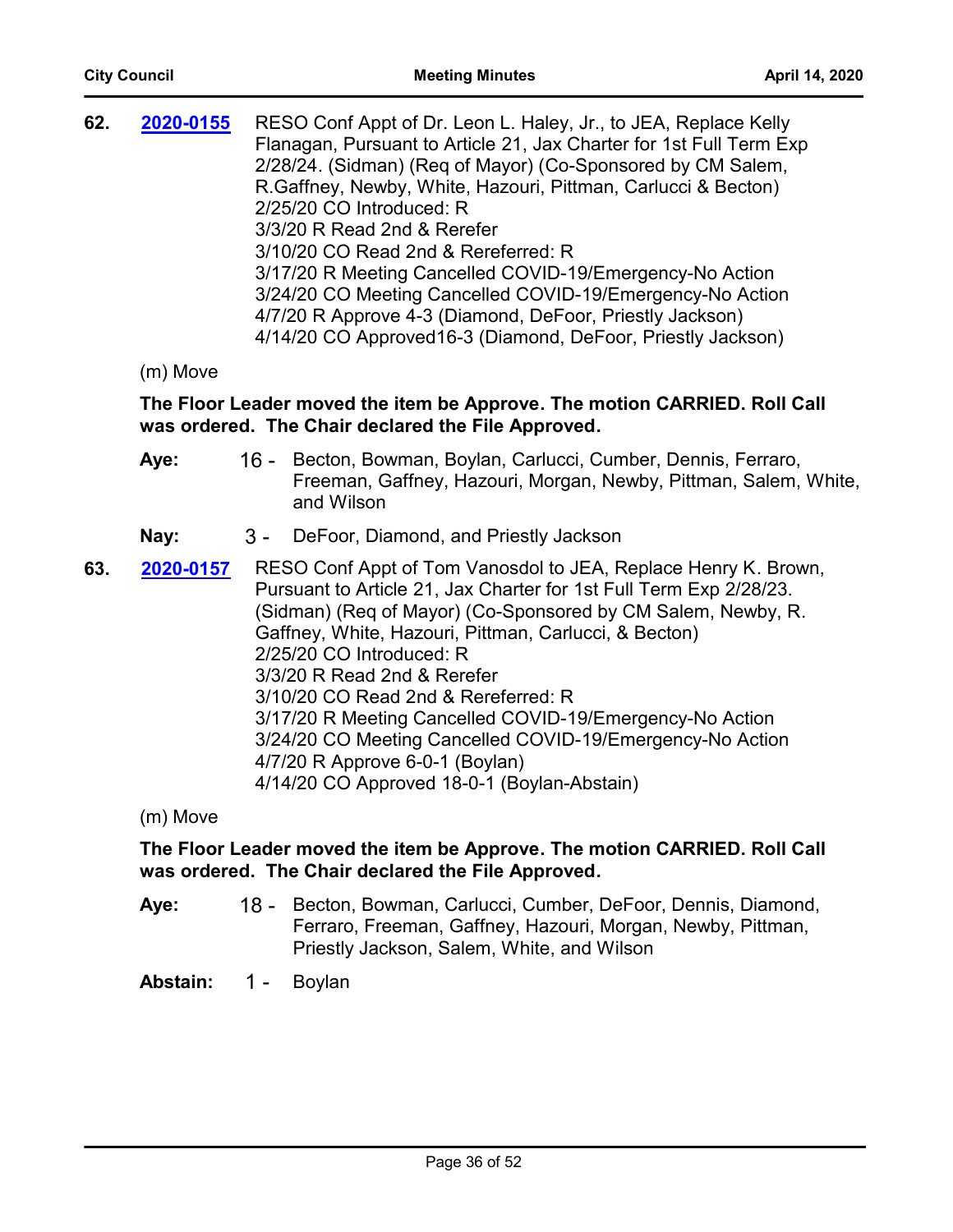| 64. | 2020-0159 | RESO Conf Appt of Martha " Marty" Lanahan to JEA, Replace Frederick<br>D. Newbill, Pursuant to Article 21, Jax Charter for 1st Full Term Exp |
|-----|-----------|----------------------------------------------------------------------------------------------------------------------------------------------|
|     |           | 2/28/23. (Sidman) (Req of Mayor) (Co-Sponsored by CM Salem, Newby,                                                                           |
|     |           | R. Gaffney White, Hazouri, Pittman, Carlucci, & Becton)                                                                                      |
|     |           | 2/25/20 CO Introduced: R                                                                                                                     |
|     |           | 3/3/20 R Read 2nd & Rerefer                                                                                                                  |
|     |           | 3/10/20 CO Read 2nd & Rereferred: R                                                                                                          |
|     |           | 3/17/20 R Meeting Cancelled COVID-19/Emergency-No Action                                                                                     |
|     |           | 3/24/20 CO Meeting Cancelled COVID-19/Emergency-No Action                                                                                    |
|     |           | 4/7/20 R Approve 6-0-1 (Diamond)                                                                                                             |
|     |           | 4/14/20 CO Approved 18-0-1 (Diamond-Abstain)                                                                                                 |

#### (m) Move

#### **The Floor Leader moved the item be Approve. The motion CARRIED. Roll Call was ordered. The Chair declared the File Approved.**

18 - Becton, Bowman, Boylan, Carlucci, Cumber, DeFoor, Dennis, Ferraro, Freeman, Gaffney, Hazouri, Morgan, Newby, Pittman, Priestly Jackson, Salem, White, and Wilson **Aye:**

**Abstain:** 1 - Diamond

#### **3RD READING ORDINANCES:**

**65.** [2020-0065-E](http://jaxcityc.legistar.com/gateway.aspx?m=l&id=/matter.aspx?key=2123) ORD Approp \$551,839.39 from Federal Forfeitures Trust Fund (Subfund 64E) to Prov Funding for Purchase of Covert/Specialized Law Enforcemnt Equipmt & Specialized Computer Equip, & Contribution of \$150,000.00 to First Coast Crime Stoppers, Inc. for Funding of Sheriff's Gun Bounty Prog. (B.T. 20-038) ( McCain) (Req of Sheriff) 1/28/20 CO Introduced: NCSPHS, F 2/3/20 NCSPHS Read 2nd & Rerefer 2/4/20 F Read 2nd & Rerefer 2/11/20 CO PH Read 2nd & Rereferred;NCSPHS,F 3/16/20 NCSPHS Meeting Cancelled-COVID-19/ Emergency-No Action 3/17/20 F Meeting Cancelled-COVID-19/ Emergency-No Action 3/24/20 CO Meeting Cancelled-COVID-19/Emergency-No Action 4/6/20 NCSPHS Amend/Approve 7-0 4/7/20 F Amend/Approve 7-0 4/14/20 CO Amend/Approved 19-0 Public Hearing Pursuant to Chapt 166, F.S. & CR 3.601 – 2/11/20

(v) Amend

(m) Move

## **The Floor Leader moved the item be Amend/Approved. The motion CARRIED. Roll Call was ordered. The Chair declared the File Amend/Approved.**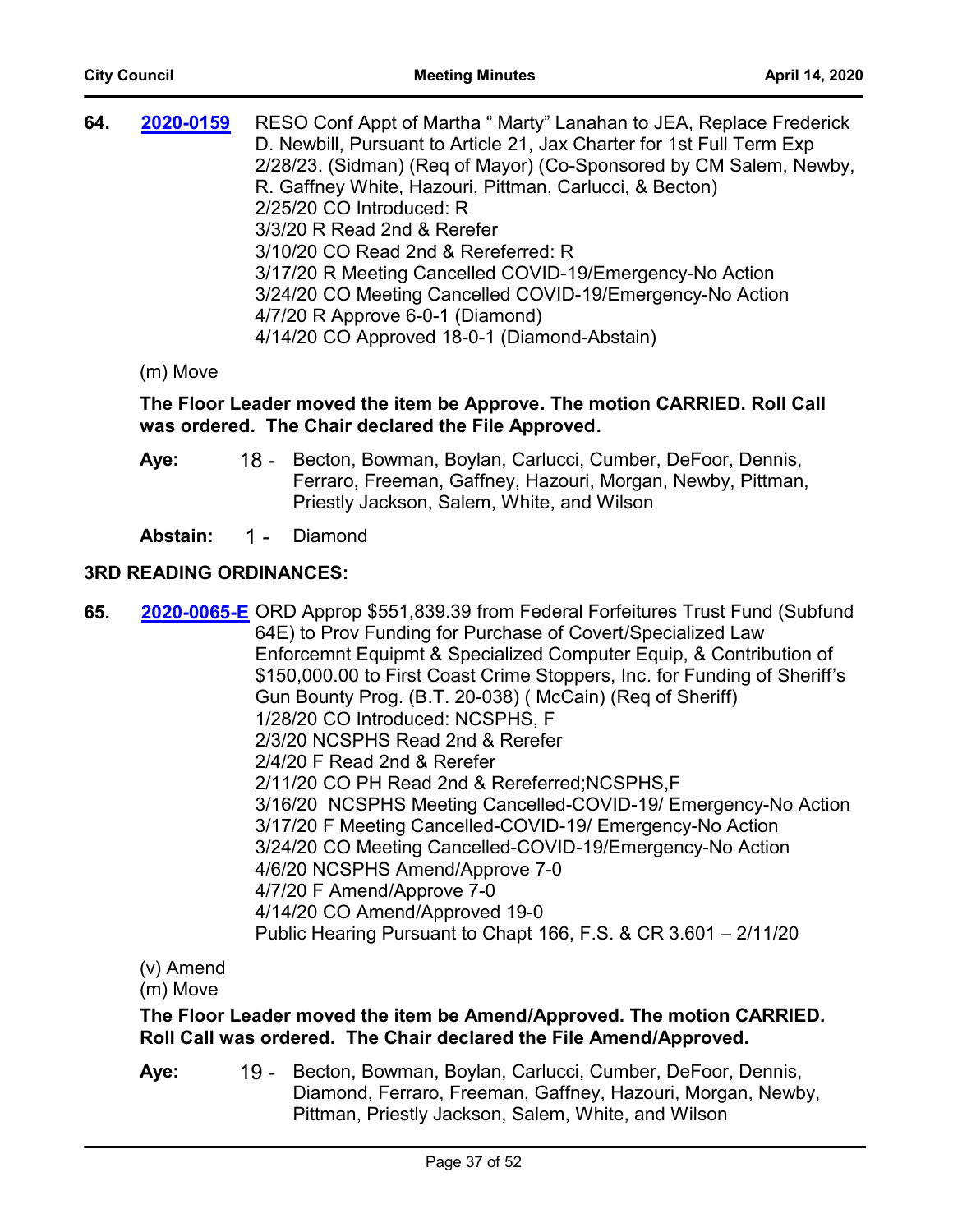**66.** [2020-0100-E](http://jaxcityc.legistar.com/gateway.aspx?m=l&id=/matter.aspx?key=2161) ORD- MC Relating to Powers of City Council & Mayor; Setting Public Referendum; Creating New Sec 4.03 & Amend Sec 21.03 of Charter of City of Jax to Grant City Council Exec Power to Appt 4 Members of JEA Board; Prov Referendum Apvl, Prov Financial Impact Statement to be Developed & Place on Ballot; Directing Supervisor of Elections to Place Referendum Question on 2020 Gen Election Ballot on 11/3/20; Prov Timing of Empaneling JEA Board Upon Apvl of Referendum. (Johnston) (Introduced by CM Dennis) 2/11/20 CO Introduced: F, R 2/19/20 F Read 2nd and Rerefer 2/19/20 R Read 2nd and Rerefer 2/25/20 CO PH Read 2nd and Rerefered;F,R 3/3/20 R Amend/Approve 7-0 3/17/20 F Meeting Cancelled COVID-19/Emergency-No Action 3/24/20 CO Meeting Cancelled COVID-19/Emergency-No Action 4/7/20 F Amend/Approve 7-0 4/14/20 CO Amend/Approved 19-0 Public Hearing Pursuant to Chapt 166, F.S. & CR 3.601 – 2/25/20

(v) Amend (F)

(m) Move

## **The Floor Leader moved the item be Amend/Approved. The motion CARRIED. Roll Call was ordered. The Chair declared the File Amend/Approved.**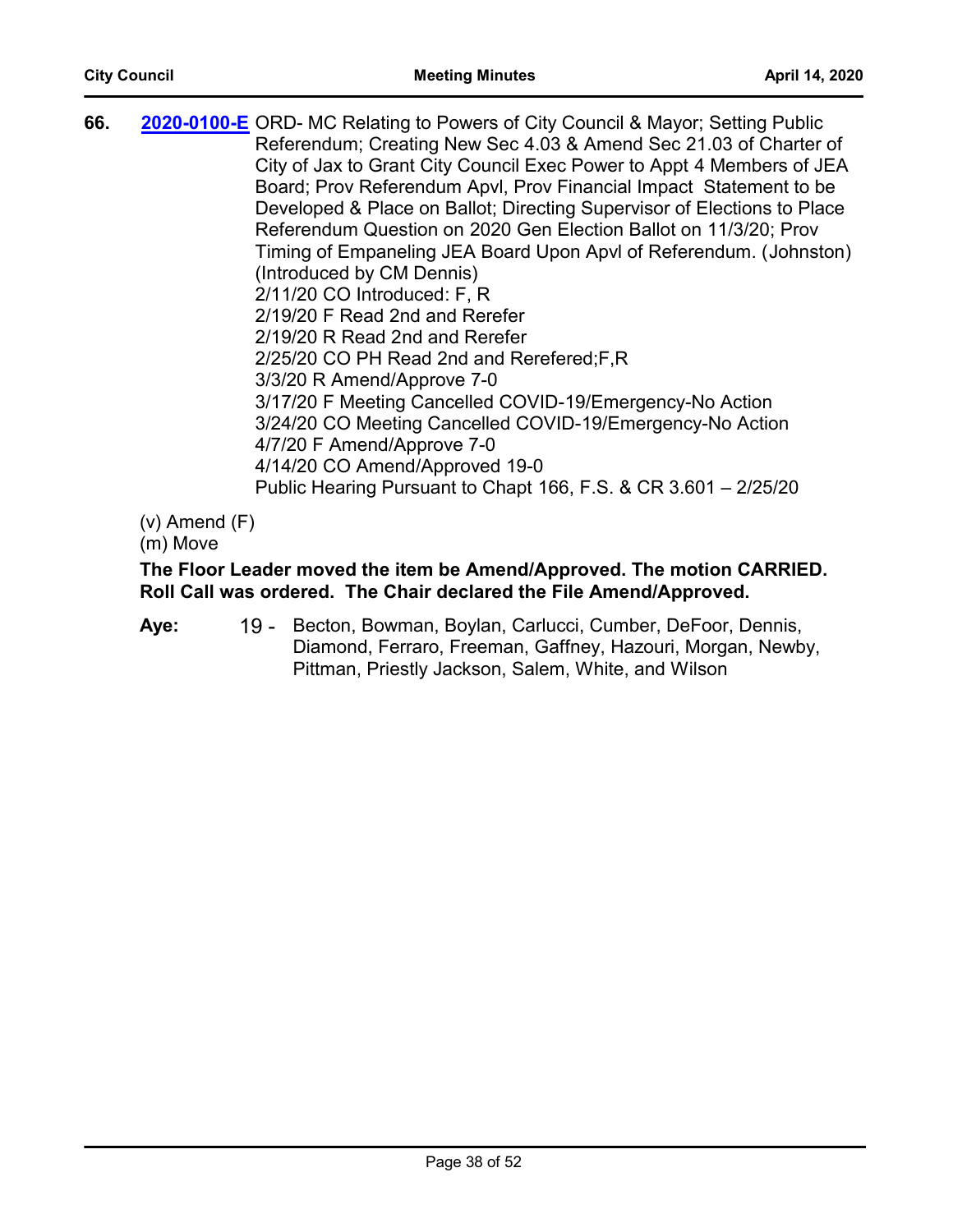| 67. | 2020-0142-E ORD Approp \$2,015,156 from General Fund/General Svc, Dist. Fund Bal<br>to Auth Capital Projs (Subfund 32E) to Fidelity Natn'l Info Svcs, Inc.<br>("Developer") to Prov Funding for Brooklyn Area Drainage & Safety<br>Improvemts Proj; Apv & Auth Public Infrastructure Capital Improvemts<br>Cost Disbursemt Agreemt for R/W Improvemts to Riverside Ave, Alfred<br>Dupont Place & Forest St Intersec & Adjacent Areas btwn City &<br>Developer to Prov Developer Auth for Planning, Design, Engineering,<br>Permitting, CEI & Constructn of R/W Improvemts & for City Cost Reimb<br>to Developer for Undertaking Said Activities; Prov Oversight by<br>Engineering & Constructn Mgmt Div of Public Works Dept. (B.T. 20-000)<br>(Sawyer) (Req of Mayor)<br>2/25/20 CO Introduced: NCSPHS, TEU, F<br>3/2/20 NCSPHS Read 2nd & Rerefer<br>3/2/20 TEU Read 2nd & Rerefer<br>3/3/20 F Read 2nd & Rerefer<br>3/10/20 CO PH Read 2nd & Rereferrred; NCSPHS, TEU, F<br>3/16/20 NCSPHS Meeting Cancelled COVID-19/Emergency-No Action<br>3/16/20 TEU Meeting Cancelled COVID-19/Emergency-No Action<br>3/17/20 F Meeting Cancelled COVID-19/Emergency-No Action<br>3/24/20 CO Meeting Cancelled COVID-19/Emergency-No Action<br>4/6/20 NCSPHS Amend/Approve 7-0<br>4/6/20 TEU Amend/Approve 7-0<br>4/7/20 F Amend/Approve 7-0<br>4/14/20 CO Amend/Approved 19-0 |
|-----|------------------------------------------------------------------------------------------------------------------------------------------------------------------------------------------------------------------------------------------------------------------------------------------------------------------------------------------------------------------------------------------------------------------------------------------------------------------------------------------------------------------------------------------------------------------------------------------------------------------------------------------------------------------------------------------------------------------------------------------------------------------------------------------------------------------------------------------------------------------------------------------------------------------------------------------------------------------------------------------------------------------------------------------------------------------------------------------------------------------------------------------------------------------------------------------------------------------------------------------------------------------------------------------------------------------------------------------------------------------------|
|     | Public Hearing Pursuant to Chapt 166, F.S. & CR 3.601 - 3/10/20                                                                                                                                                                                                                                                                                                                                                                                                                                                                                                                                                                                                                                                                                                                                                                                                                                                                                                                                                                                                                                                                                                                                                                                                                                                                                                        |

(m) Move

**The Floor Leader moved the item be Amend/Approved. The motion CARRIED. Roll Call was ordered. The Chair declared the File Amend/Approved.**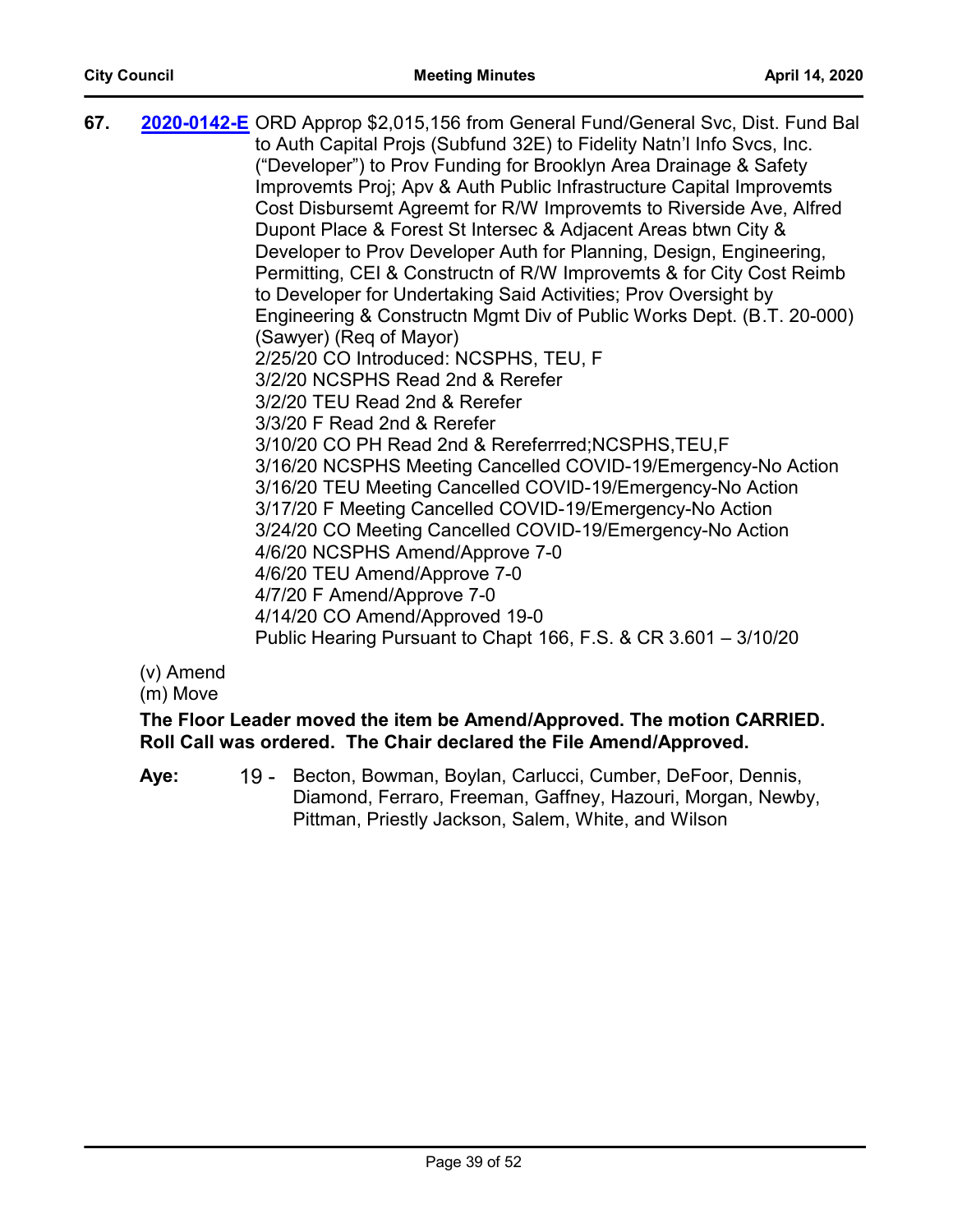| 68. | <b>2020-0145-E</b> ORD Approp \$1,361,843.00 from Subfund 581 – Retained Earnings to |
|-----|--------------------------------------------------------------------------------------|
|     | Subfund 581 – Self Insured Progs. to 1) Increase FY 2020 Budget for                  |
|     | AFRM581MI - Misc Insured Progs. by \$1,201,843.00 & 2) Increase FY                   |
|     | 2020 Budget for AFRM581AD - Risk Mgmnt. Admin. by \$160,000.00,                      |
|     | Extending Term of Contract from 6/30/2020 thru 9/30/2020, & Prov                     |
|     | Funds for Addtn'l Maint. needed for ORIGAMI, the New Risk Mgmnt.                     |
|     | System. (B.T. 20-055) (McCain) (Req of Mayor)                                        |
|     | 2/25/20 CO Introduced: F                                                             |
|     | 3/3/20 F Read 2nd and Rerefer                                                        |
|     | 3/10/20 CO PH Read 2nd & Rereferred; F                                               |
|     | 3/17/20 F Meeting Cancelled COVID-19/Emergency-No Action                             |
|     | 3/24/20 CO Meeting Cancelled COVID-19/Emergency-No Action                            |
|     | 4/7/20 F Amend/Approve 7-0                                                           |
|     | 4/14/20 CO Amend/Approved 19-0                                                       |
|     | Public Hearing Pursuant to Chapt 166, F.S. & CR 3.601 - 3/10/20                      |
|     |                                                                                      |

(m) Move

## **The Floor Leader moved the item be Amend/Approved. The motion CARRIED. Roll Call was ordered. The Chair declared the File Amend/Approved.**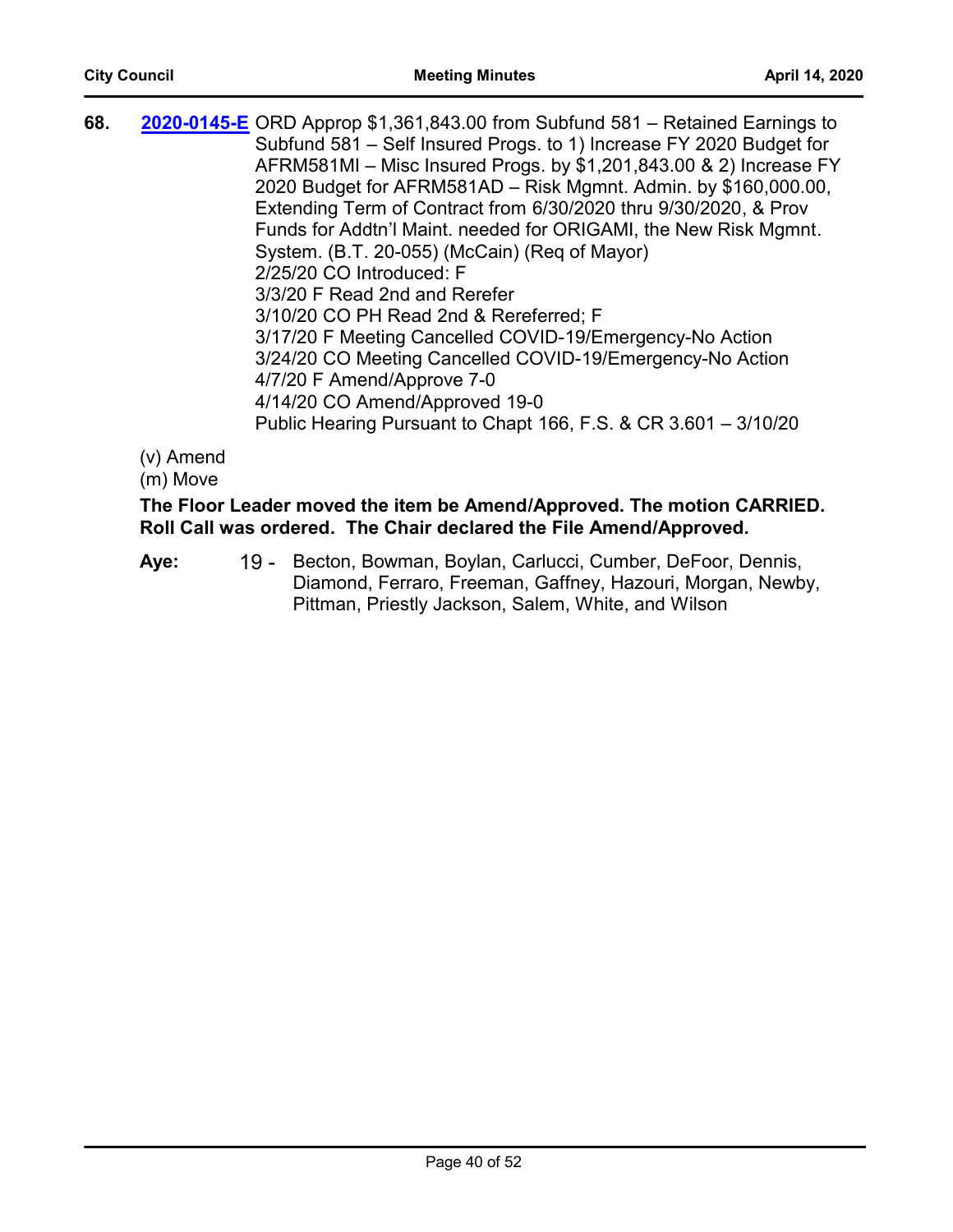| 69. | 2020-0146-E ORD Auth Kids Hope Alliance ("KHA") to Procuremnt. Svcs. for Summer<br>Learning Prog. for Summer 2020 in Aggregate Amt of \$3,955,500 from<br>Same Providers at Same Locatns in Same Amts. as were Awarded in<br>Out-of-School Time Essential Svc. Category for Summer 2019 Subj. to<br>Certain Exceptions; Invoking Exception of Sec 126.107 (G) |
|-----|---------------------------------------------------------------------------------------------------------------------------------------------------------------------------------------------------------------------------------------------------------------------------------------------------------------------------------------------------------------|
|     | (Exemptions), Pt 1 (Gen Regulations), Chapt 126 (Procurement Code),                                                                                                                                                                                                                                                                                           |
|     | Ord Code; Auth KHA to Execute & Deliver Summer Learning Prog.                                                                                                                                                                                                                                                                                                 |
|     | Contracts; Waiving Requiremnts. of Sec 77.111 (A) (Provider Contracts),                                                                                                                                                                                                                                                                                       |
|     | Chapt 77, (Kids Hope Alliance), Ord Code to Exempt Children's Svcs.                                                                                                                                                                                                                                                                                           |
|     | Prog. to be Prov. by Providers Specified in this Ord from Competitive                                                                                                                                                                                                                                                                                         |
|     | Procuremnt. (Davis) (Reg of Mayor)                                                                                                                                                                                                                                                                                                                            |
|     | 2/25/20 CO Introduced: NCSPHS, F, R                                                                                                                                                                                                                                                                                                                           |
|     | 3/2/20 NCSPHS Read 2nd & Rerefer                                                                                                                                                                                                                                                                                                                              |
|     | 3/3/20 F Read 2nd & Rerefer                                                                                                                                                                                                                                                                                                                                   |
|     | 3/3/20 R Read 2nd & Rerefer                                                                                                                                                                                                                                                                                                                                   |
|     | 3/10/20 CO PH Read 2nd & Rereferrred; NCSPHS, TEU, R                                                                                                                                                                                                                                                                                                          |
|     | 3/16/20 NCSPHS Meeting Cancelled COVID-19/Emergency-No Action                                                                                                                                                                                                                                                                                                 |
|     | 3/17/20 F Meeting Cancelled COVID-19/Emergency-No Action                                                                                                                                                                                                                                                                                                      |
|     | 3/17/20 R Meeting Cancelled COVID-19/Emergency-No Action                                                                                                                                                                                                                                                                                                      |
|     | 3/24/20 CO Meeting Cancelled COVID-19/Emergency-No Action                                                                                                                                                                                                                                                                                                     |
|     | 4/6/20 NCSPHS Amend/Approve 7-0                                                                                                                                                                                                                                                                                                                               |
|     | 4/7/20 F Amend/Approve 6-0-1(Freeman)                                                                                                                                                                                                                                                                                                                         |
|     | 4/7/20 R Amend/Approve 7-0                                                                                                                                                                                                                                                                                                                                    |
|     | 4/14/20 CO Amend/Approved 18-0-1 (Freeman-Abstain)                                                                                                                                                                                                                                                                                                            |
|     | Public Hearing Pursuant to Chapt 166, F.S. & CR 3.601 - 3/10/20                                                                                                                                                                                                                                                                                               |

(m) Move

**The Floor Leader moved the item be Amend/Approved. The motion CARRIED. Roll Call was ordered. The Chair declared the File Amend/Approved.**

18 - Becton, Bowman, Boylan, Carlucci, Cumber, DeFoor, Dennis, Diamond, Ferraro, Gaffney, Hazouri, Morgan, Newby, Pittman, Priestly Jackson, Salem, White, and Wilson **Aye:**

**Abstain:** 1 - Freeman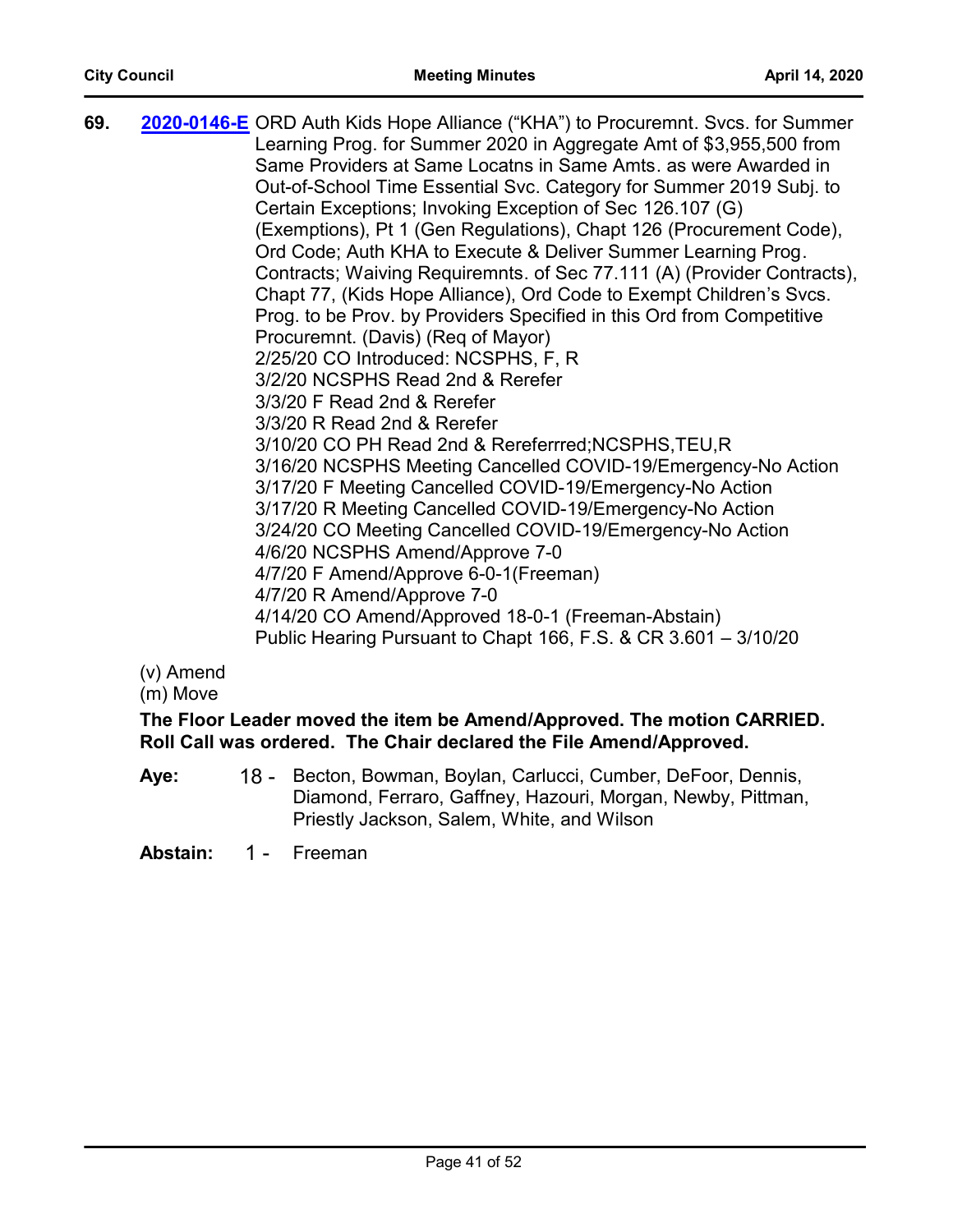70. [2020-0160-E](http://jaxcityc.legistar.com/gateway.aspx?m=l&id=/matter.aspx?key=2225) ORD-MC Creating New Sec 602.408 (Lobbying, Employment or Consulting by Appointed Officials Required to File Form 1 Financial Disclosures; Prohibition), Pt4 (Conflicts of Interests), Chapt 602 (Jax Ethics Code), Ord Code, to Prohibit Lobbying, Employment or Consulting for Compensation by Former Appointed Officials Required to File Form 1 Financial Disclosures to the Board Commission, Committee, Council or Authority for Period of 2 Yrs After Vacating that Position; Provide for Current List of Form 1 Financial Disclosure Agencies. (Johnston) (Introduced by CM Diamond) 2/25/20 CO Introduced: F,R 3/3/20 F Read 2nd & Rerefer 3/3/20 R Read 2nd & Rerefer 3/10/20 CO Read 2nd & Rereferred; F, R 3/17/20 F Meeting Cancelled COVID-19/Emergency-No Action 3/17/20 R Meeting Cancelled COVID-19/Emergency-No Action 3/24/20 CO Meeting Cancelled COVID-19/Emergency-No Action 4/7/20 F Amend/Approve 7-0 4/7/20 R Amend/Approve 7-0 4/14/20 CO Amend/Approved 19-0 Public Hearing Pursuant to Chapt 166, F.S. & CR 3.601 – 3/10/20

(v) Amend

(m) Move

Floor Amendment?

## **The Floor Leader moved the item be Amend(Floor)/Approved. The motion CARRIED. Roll Call was ordered. The Chair declared the File Amend(Floor/)Approved.**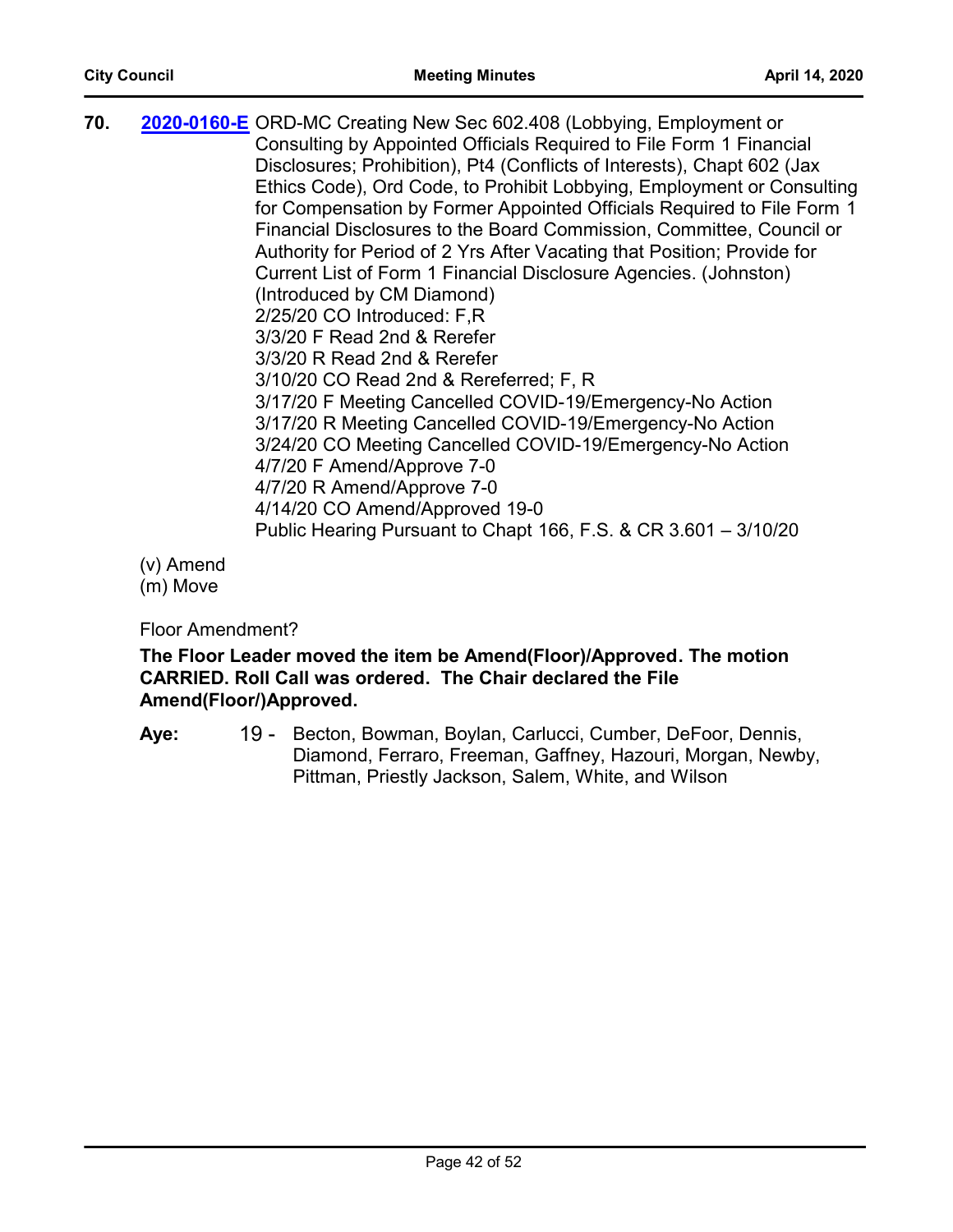| 71. | 2020-0161-E ORD Calling General Election to Hold a Referendum of the Qualified |
|-----|--------------------------------------------------------------------------------|
|     | Electors Residing in Duval County to be Held on 11/3/20, on Question of        |
|     | Approving Half-Cent School Capital Outlay Sales Surtax as Levied by            |
|     | DCSB Pursuant to Sec 212.055(6), F.S.; Directing Council Secretary to          |
|     | Provide Notices to State Gov't. (Durden) (Req of General Counsel)              |
|     | (Co-Sponsored by CM Carlucci, R. Gaffney, Morgan, Pittman, Dennis,             |
|     | Newby, Hazouri, Priestly Jackson)                                              |
|     | 2/25/20 CO Introduced: NCSPHS, F, R                                            |
|     | 3/2/20 NCSPHS Read 2nd & Rerefer                                               |
|     | 3/3/20 F Read 2nd & Rerefer                                                    |
|     | 3/3/20 R Read 2nd & Rerefer                                                    |
|     | 3/10/20 Read 2nd & Referer: F, R                                               |
|     | 3/16/20 NCSPHS Meeting Cancelled COVID-19/Emergency-No Action                  |
|     | 3/17/20 F Meeting Cancelled COVID-19/Emergency-No Action                       |
|     | 3/17/20 R Meeting Cancelled COVID-19/Emergency-No Action                       |
|     | 3/24/20 CO Meeting Cancelled COVID-19/Emergency-No Action                      |
|     | 4/6/20 NCSPHS Amend/Approve 6-1(Diamond)                                       |
|     | 4/7/20 F Amend/Approve 7-0                                                     |
|     | 4/7/20 R Amend/Approve 6-1 (Diamond)                                           |
|     | 4/14/20 CO Amend/Approved 18-1 (Diamond)                                       |
|     | Public Hearing Pursuant to Chapt 166, F.S. & CR $3.601 - 3/10/20$              |
|     |                                                                                |

(m) Move

## **The Floor Leader moved the item be Amend/Approved. The motion CARRIED. Roll Call was ordered. The Chair declared the File Amend/Approved.**

18 - Becton, Bowman, Boylan, Carlucci, Cumber, DeFoor, Dennis, Ferraro, Freeman, Gaffney, Hazouri, Morgan, Newby, Pittman, Priestly Jackson, Salem, White, and Wilson **Aye:**

Nay: 1 - Diamond

## **2ND READING RESOLUTIONS (Public Participation 2020-190; 2020-193):**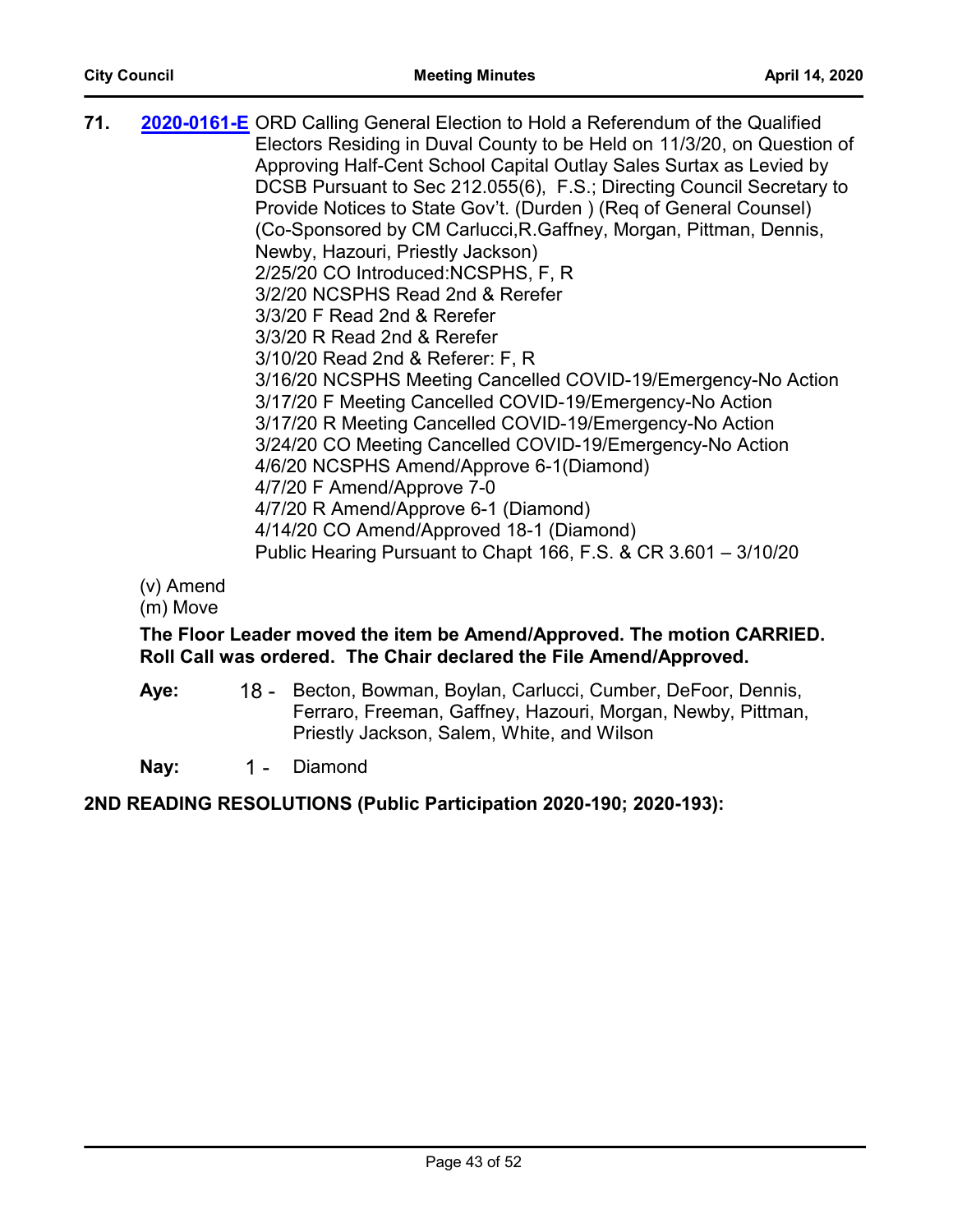| 320.407, Ord Code; Adopt Recommended Findings & Conclusions of<br>LUZ Committee; Requesting One Cycle Emerg Passage. (West) (LUZ)<br>(Ex-parte: DeFoor, Boylan)<br>3/10/20 CO Introduced: LUZ<br>3/17/20 LUZ Meeting Cancelled COVID-19/Emergency-No Action<br>3/24/20 CO Meeting Cancelled COVID-19/Emergency-No Action<br>4/7/20 LUZ Mtg Cancelled COVID-19/PH Cont 4.21.20, per 2020-200<br>4/14/20 CO Read 2nd and Rereferred; LUZ<br>LUZ PH - 3/17/20,4/7/20,4/21/20 | RESO-Q re Appeal Filed by First Baptist Church of Jacksonville, FL<br>regarding Jax Historic Preservation Commission's decision to Deny<br>Contributing Structure within Downtown Historic District, Pursuant to Sec |
|---------------------------------------------------------------------------------------------------------------------------------------------------------------------------------------------------------------------------------------------------------------------------------------------------------------------------------------------------------------------------------------------------------------------------------------------------------------------------|----------------------------------------------------------------------------------------------------------------------------------------------------------------------------------------------------------------------|
|---------------------------------------------------------------------------------------------------------------------------------------------------------------------------------------------------------------------------------------------------------------------------------------------------------------------------------------------------------------------------------------------------------------------------------------------------------------------------|----------------------------------------------------------------------------------------------------------------------------------------------------------------------------------------------------------------------|

## **This Resolution was Read 2nd & Rereferred.**

**73. 2020-0190** RESO Conf NW Dist CPAC's Appt of Velma Rounsville as Mbr of Taxation, Revenue & Utilization of Expenditures Commission (TRUE), Replacing Camilla Collins, for Partial Term Exp 6/30/2020. (Distel) (Req of Northwest District CPAC) 3/10/20 CO Introduced: R 3/17/20 R Meeting Cancelled COVID-19/Emergency-No Action 3/24/20 CO Meeting Cancelled COVID-19/Emergency-No Action 4/7/20 R Read 2nd & Rerefer 4/14/20 CO Read 2nd and Rereferred; R **[2020-0190](http://jaxcityc.legistar.com/gateway.aspx?m=l&id=/matter.aspx?key=2257)**

Public

**Participation** 

#### **This Resolution was Read 2nd & Rereferred.**

**74. 2020-0193** RESO Urging Independent Agencies, Specifically JAA, JEA, JPA & JTA to Limit Executive Contracts to the Chief Executive Officer; Directing Legislative Services Div to Forward Adopted Reso to Independent Agencies. (Sidman) (Introduced by CM Salem) (Co-Sponsor CM Diamond) 3/10/20 CO Introduced: TEU, R 3/16/20 TEU Meeting Cancelled COVID-19/Emergency-No Action 3/17/20 R Meeting Cancelled COVID-19/Emergency-No Action 3/24/20 CO Meeting Cancelled COVID-19/Emergency-No Action 4/6/20 TEU Read 2nd & Rerefer 4/7/20 R Read 2nd & Rerefer 4/14/20 CO Read 2nd and Rereferred; TEU, R **[2020-0193](http://jaxcityc.legistar.com/gateway.aspx?m=l&id=/matter.aspx?key=2260)**

Public **Participation** 

#### **This Resolution was Read 2nd & Rereferred.**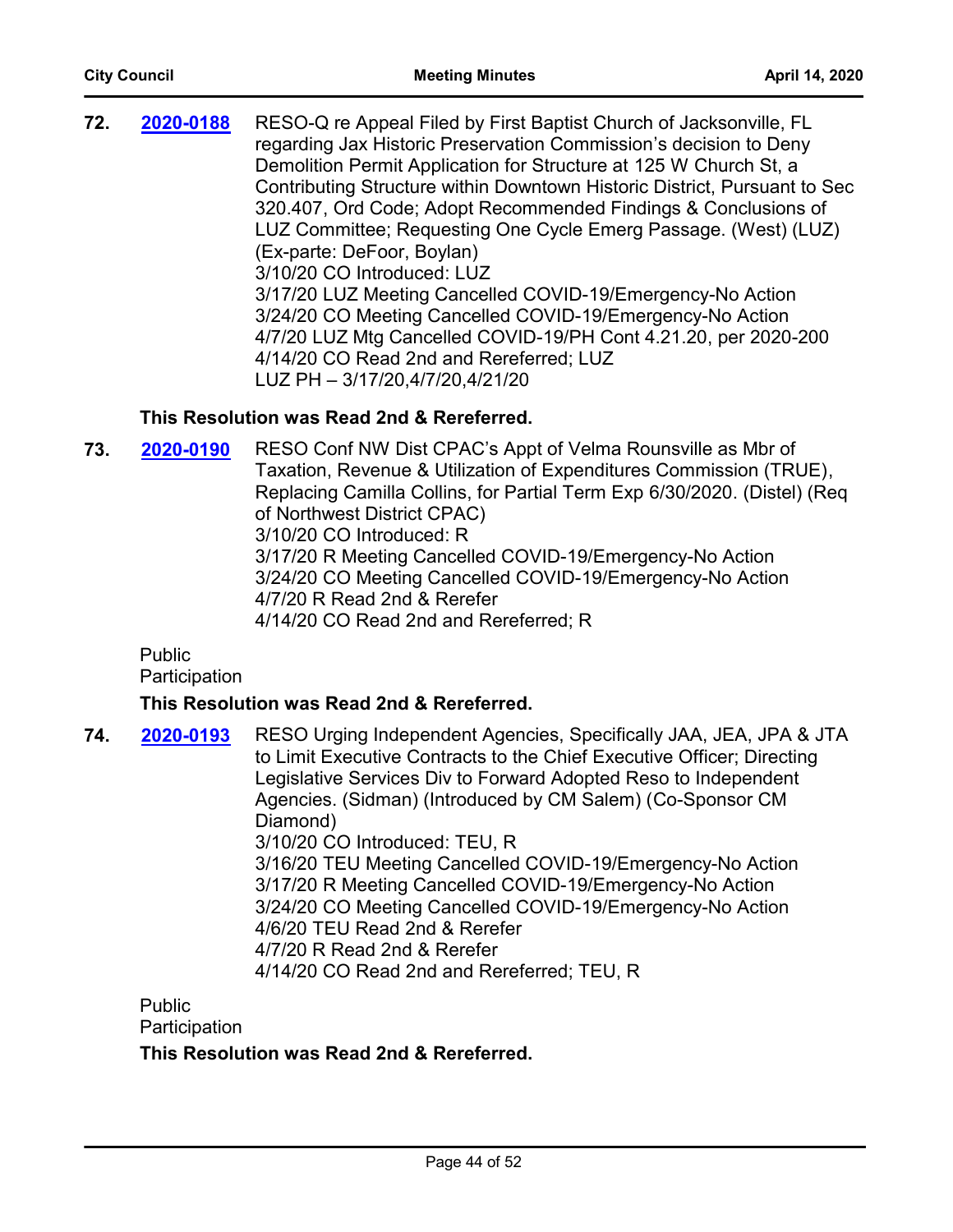#### **INTRODUCTION OF NEW RESOLUTIONS (1ST READING) (Public Participation 2020-224)**

**75. 2020-0222** RESO Conf Appt of Jill C. Enz as Chief of Natural & Marine Resource Div of City of Jax's Dept of Parks Recreation & Community Svcs (McCain) (Req of Mayor) 4/14/20 CO Introduced: R **[2020-0222](http://jaxcityc.legistar.com/gateway.aspx?m=l&id=/matter.aspx?key=2295)**

#### **This Resolution was Introduced to City Council and assigned.**

**76. 2020-0223** RESO Honoring the Jax Chapter of the Daughters of the American Revolution on the Event of their 125th Anniversary (Introduced by CM Carlucci) 4/14/20 CO Introduced: R **[2020-0223](http://jaxcityc.legistar.com/gateway.aspx?m=l&id=/matter.aspx?key=2296)**

#### **This Resolution was Introduced to City Council and assigned.**

**77. 2020-0224** RESO Concerning Public Safety & Welfare of COJ during COVID-19 Pandemic; Encouraging Action by Banks & Financial Institutions; & Addnl State and Federal Action; Encouraging the FL Supreme Court to Extend Administrative Order re: Writs of Possession for Eviction Proceedings; Encouraging Sherriff to Stay Enforcemt on Eviction Orders During State of Emerg; Req Emerg Passage Upon Introduction; Directing Legislative Svcs to Circulate a Copy of Resolution Upon Adoption. (Johnston) (Introduced by CM Dennis) (Co-Sponsored by CM's Morgan, Pittman & Gaffney) **[2020-0224](http://jaxcityc.legistar.com/gateway.aspx?m=l&id=/matter.aspx?key=2297)**

4/14/20 CO Introduction: NCSPHS, F

#### **This Resolution was Introduced to City Council and assigned.**

**78. 2020-0225** RESO Honoring and Commemorating the Life and Accomplishments of William "W.W." Gay. (Clements) (Introduced by CM's Ferraro, Wilson, Boylan, Dennis, White, Hazouri, Pittman, Salem, Becton,Freeman & Newby) 4/14/20 CO Introduction: R **[2020-0225](http://jaxcityc.legistar.com/gateway.aspx?m=l&id=/matter.aspx?key=2298)**

#### **This Resolution was Introduced to City Council and assigned.**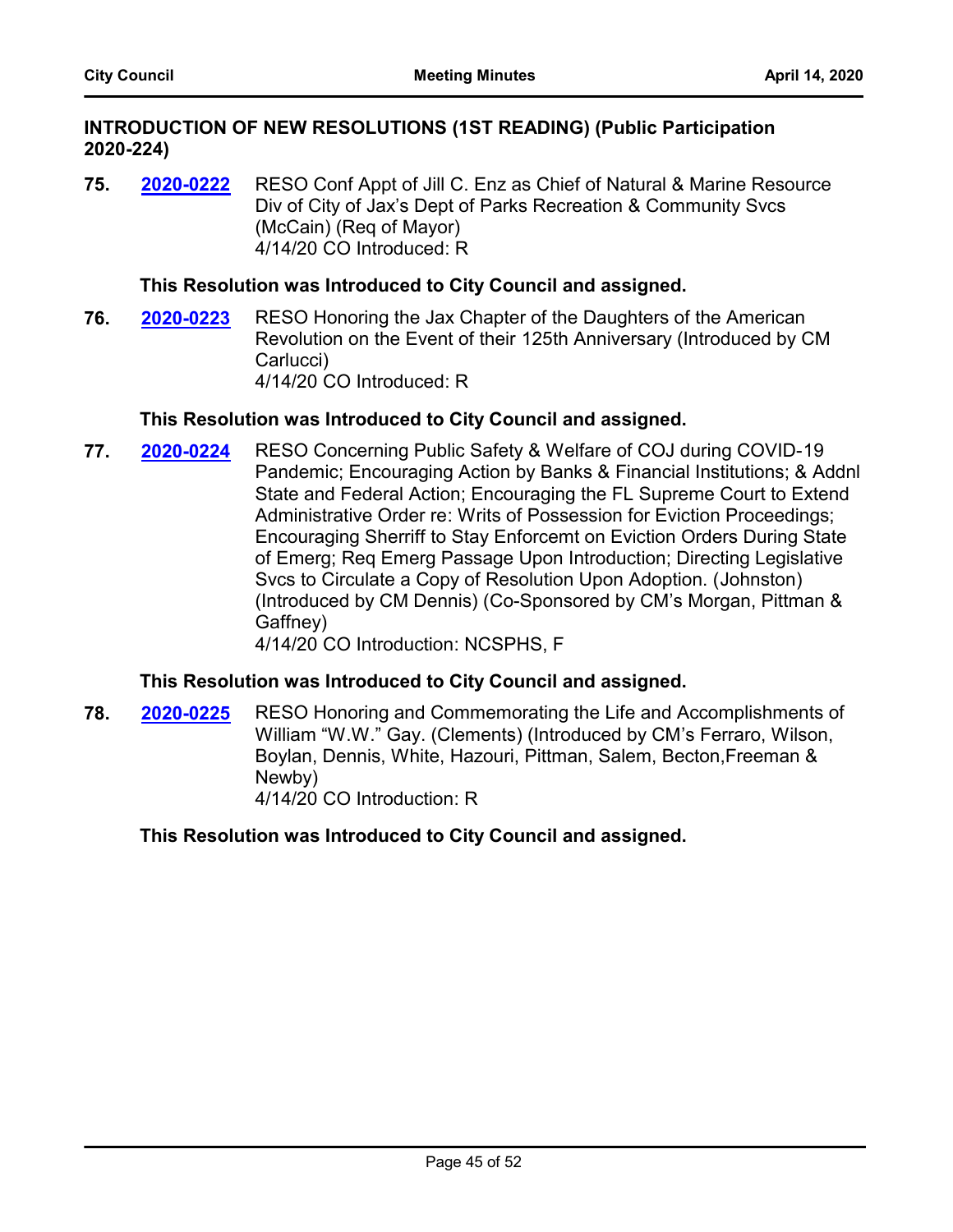#### **INTRODUCTION OF NEW ORDINANCES (1ST READING):(Public Participation 2020-219-220):**

**79. 2020-0202** ORD Appt Susan McCullough as Member of Jax – Duval County Council on Elder Affairs, Dist 14 Rep, Filling Seat Formerly Held by Henry W. Cook, for 1st Full Term End 6/30/21; Waiving Sec 82.102 (A) (2) (Composition of Membership; Officers), Ord Code, as to Requiremt that Members Should not be Providers of Svcs or Employees of Local, State or Federal Govt. (Sidman) (Introduced by CM DeFoor) 4/14/20 CO Introduced: R Public Hearing Pursuant to Chapt 166, F.S. & CR 3.601 – 4/28/20 **[2020-0202](http://jaxcityc.legistar.com/gateway.aspx?m=l&id=/matter.aspx?key=2275)**

#### **This Ordinance was Introduced to City Council and assigned.**

**80. 2020-0203** ORD Apv & Auth Roadway Transfer Agreemt btwn City of Jax & FDOT Transferring from State Hwy System to the City a R/W Known as State Rd 109/University Blvd (Roadway ID 72110000) & the Responsibility for the Operation, Maintenance & Repair of the Roadway; Provide for Recording of Existing R's/W Maps in Public Land Records by City of Jax. (McCain) (Req of Mayor) 4/14/20 CO Introduced: TEU Public Hearing Pursuant to Chapt 166, F.S. & CR 3.601 – 4/28/20 **[2020-0203](http://jaxcityc.legistar.com/gateway.aspx?m=l&id=/matter.aspx?key=2276)**

#### **This Ordinance was Introduced to City Council and assigned.**

**81. 2020-0204** ORD Apv & Auth 3rd Amend to Existing Agreemt w/Republic Svcs of FL Ltd Partnership D/B/A Southland Waste Systems of Jax; Setting Rates from 2019 Rate Review Commencing 10/1/19; Setting Fuel Caps for FY's 2019-2020 & 2020-2021; Apv Premise Count Conducted in Connection w/Rate Review; Providing Markup on Expenses; Oversight by Solid Waste Div of Dept of Public Works. (McCain) (Req of Mayor) 4/14/20 CO Introduced: TEU,F Public Hearing Pursuant to Chapt 166, F.S. & CR 3.601 – 4/28/20 **[2020-0204](http://jaxcityc.legistar.com/gateway.aspx?m=l&id=/matter.aspx?key=2277)**

#### **This Ordinance was Introduced to City Council and assigned.**

**82. 2020-0205** ORD Apv & Auth 2nd Amend to Existing Agreemt w/Advanced Disposal Svcs Jax, LLC; Setting Rates from 2019 Rate Review Commencing 10/1/19; Setting Fuel Caps for FY's 2019-2020, 2020-2021 & 2021-2022; Auth Dual Use of Jax Area Residential (JAR) Facility; Apv Premise Count Conducted in Connection w/Rate Review; Providing for Markup on Expenses; Oversight by Solid Waste Div of Dept of Public Works. (McCain) (Req of Mayor) 4/14/20 CO Introduced: TEU,F Public Hearing Pursuant to Chapt 166, F.S. & CR 3.601 – 4/28/20 **[2020-0205](http://jaxcityc.legistar.com/gateway.aspx?m=l&id=/matter.aspx?key=2278)**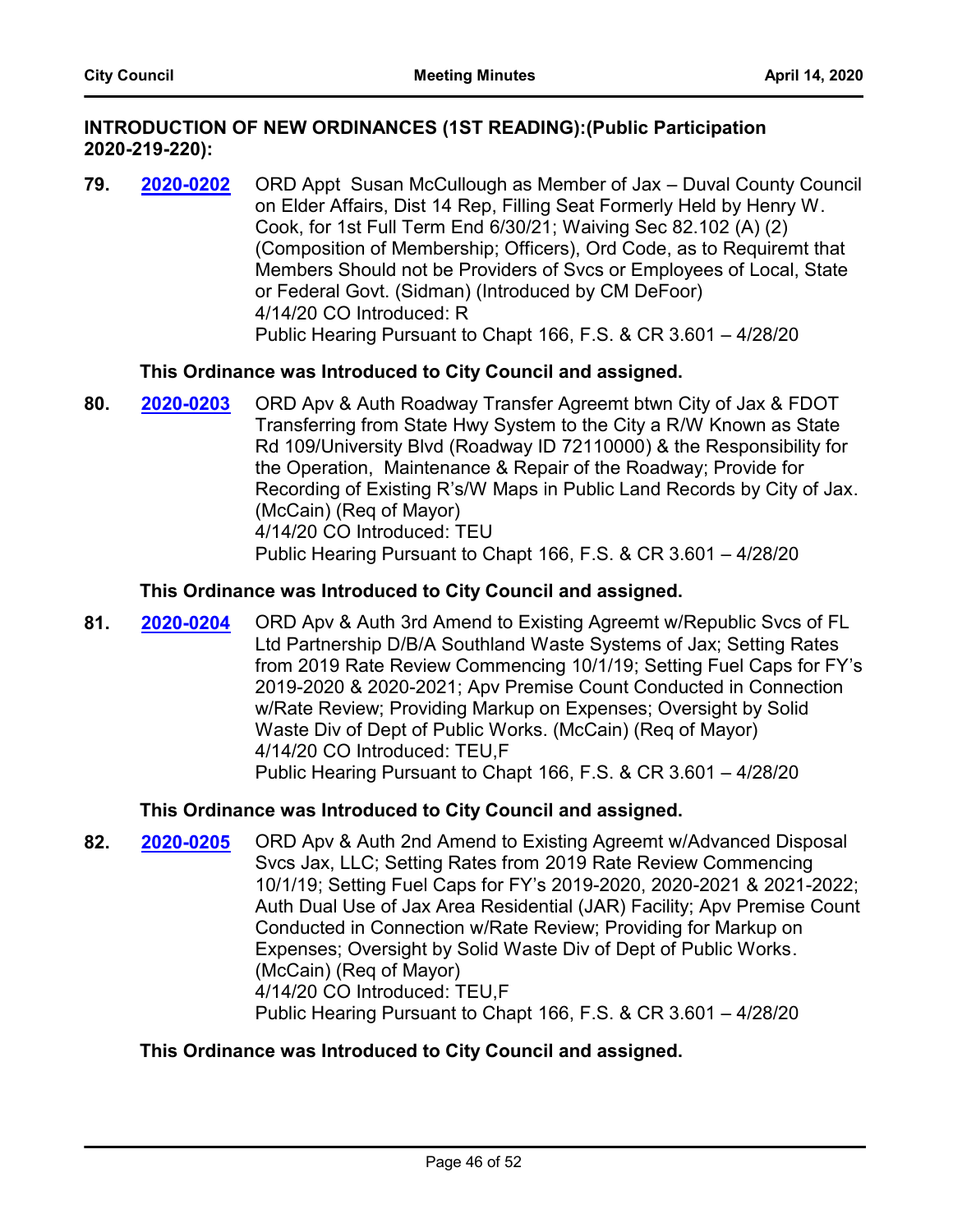| 83. | 2020-0206 | ORD Apv & Auth 3rd Amend to Existing Agreemt w/Waste Pro of FL,<br>Inc.; Setting Rates from 2019 Rate Review Commencing 10/1/19; Setting<br>Fuel Caps for FY's 2019-2020, 2020-2021 & 2021-2022; Apv Premise<br>Count Conducted in Connection w/Rate Review; Providing for Markup on<br>Expenses Based on Mayor's Recommendation Pursuant to Sec 382.390<br>(B)(7), Ord Code; Oversight by Solid Waste Div of Dept of Public Works.<br>(McCain) (Req of Mayor)<br>4/14/20 CO Introduced: TEU,F<br>Public Hearing Pursuant to Chapt 166, F.S. & CR 3.601 - 4/28/20                                                                      |
|-----|-----------|----------------------------------------------------------------------------------------------------------------------------------------------------------------------------------------------------------------------------------------------------------------------------------------------------------------------------------------------------------------------------------------------------------------------------------------------------------------------------------------------------------------------------------------------------------------------------------------------------------------------------------------|
|     |           | This Ordinance was Introduced to City Council and assigned.                                                                                                                                                                                                                                                                                                                                                                                                                                                                                                                                                                            |
| 84. | 2020-0207 | ORD Adopt Inventory List Identifying City-Owned Surplus Propty<br>Deemed Appropriate for Use as Potential Affordable Housing Pursuant to<br>& as Mandated by Secs 125.379 & 166.0451, F.S. & Sec 122.423, Ord<br>Code; Declaring 84 Parcels on Inventory List to be Surplus to Needs of<br>City; Auth Disposition of Subj Parcels Pursuant to Provision of Sec<br>122.423 (Disposition for Affordable Housing), Subpt B (Real Property<br>Dispositions & Exchanges), Pt 4 (Real Property), Ord Code. (McCain)<br>(Reg of Mayor)<br>4/14/20 CO Introduced: NCSPHS, F<br>Public Hearing Pursuant to Chapt 166, F.S. & CR 3.601 - 4/28/20 |
|     |           | This Ordinance was Introduced to City Council and assigned.                                                                                                                                                                                                                                                                                                                                                                                                                                                                                                                                                                            |
| 85. | 2020-0208 | ORD Approp Grant Funds in Amt of \$5,000.00 from FDOT for Reimb. of<br>City of Jax's Participation in Design & Project Managemt of Pedestrian<br>Improvemts on Park St/Margaret St. from Riverside Ave to I-95 Ramps,<br>Amend 2020-2024 5-Yr CIP Apvd by Ord 2019-505-E to Prov Funding for                                                                                                                                                                                                                                                                                                                                           |

Proj Entitled "Park St. Pedestrian Improvements from Riverside Ave to I-95 Ramps" Auth the Mayor, or his designee, & Corp. Secretary to execute & deliver, on behalf of the City, the Local Agency Prog. Agreemt btwn FDOT & City of Jax;Oversight by Engineering & Construction Management Division of Dept of Public Works. (B.T. 20-054) (McCain) (Req of Mayor)

4/14/20 CO Introduced: TEU, F

Public Hearing Pursuant to Chapt 166, F.S. & CR 3.601 – 4/28/20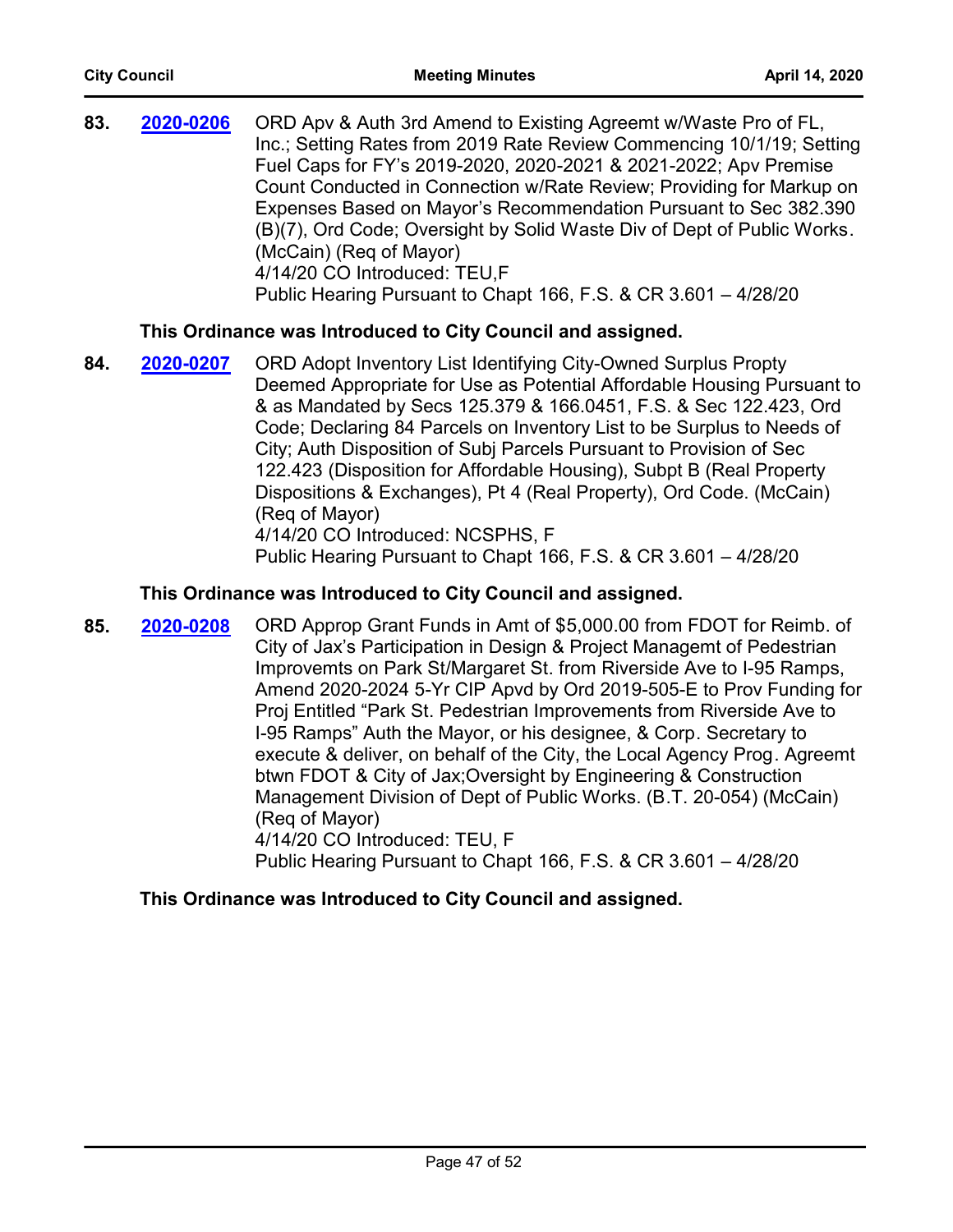| 86. | 2020-0209 | ORD Approp \$30,000.00 from Special Law Enforcemt Trust Fund in        |
|-----|-----------|------------------------------------------------------------------------|
|     |           | Accordance w/Sec 932.7055, F.S., to Prov Funding to Boy Scouts of      |
|     |           | America, North FL Council (\$10,000.00), M.A.D.D.A.D.S Jax Chapt Inc.  |
|     |           | (\$10,000.00), & FL FBINAA Retrainer (\$10,000.00), Auth the Mayor, or |
|     |           | his designee, & Corp Secretary to execute & deliver, on behalf of the  |
|     |           | City, the Misc Appropriations Agreemt btwn City of Jax & Boy Scouts of |
|     |           | America, North FL Council, & Misc Appropriations Agreemt btwn City of  |
|     |           | Jax & M.A.D.D.A.D.S Jax Chapt, Inc; City Oversight by Jax Sheriff's    |
|     |           | Office. (B.T. 20-061) (McCain) (Reg of Sheriff)                        |
|     |           | 4/14/20 CO Introduced: NCSPHS, F                                       |
|     |           | Public Hearing Pursuant to Chapt 166, F.S. & CR 3.601 - 4/28/20        |

## **This Ordinance was Introduced to City Council and assigned.**

87. **2020-0210** ORD Closing & Abandoning &/or Disclaiming Portion of Opened & Unimproved R/W of Pemberton St at Req of Jordi Martin Gillio Hogan, Subj to Reservation unto JEA of an All Utilities Easemt Over Closed Pemberton St R/W; Provide Approval Subj to Conditions. (Dist 11-Becton) (McCain) (Req of Mayor) 4/14/20 CO Introduced: TEU TEU PH Pursuant to Sec 336.10, F.S. – 5/4/20 Public Hearing Pursuant to Chapt 166, F.S. & CR 3.601 – 4/28/20 **[2020-0210](http://jaxcityc.legistar.com/gateway.aspx?m=l&id=/matter.aspx?key=2283)**

## **This Ordinance was Introduced to City Council and assigned.**

**88. 2020-0211** ORD Approp \$56,058.00 in Grant Funding w/No Local Match from FDLE Under the Prison Rape Elimination Act (PREA) to Purchase Operating Supplies for PREA Inmate Education Initiative & to Increase Video Surveillance at JSO Correctional Facilities. (B.T. 20-048) (McCain) (Req of Mayor) 4/14/20 CO Introduced: NCSPHS, F Public Hearing Pursuant to Chapt 166, F.S. & CR 3.601 – 4/28/20 **[2020-0211](http://jaxcityc.legistar.com/gateway.aspx?m=l&id=/matter.aspx?key=2284)**

## **This Ordinance was Introduced to City Council and assigned.**

**89. 2020-0212** ORD-MC Creating New Sec 111.356 (Firefighter Candidate Sponsorship Program Spec Rev Fund), Pt 3 (Public Safety & Courts), Chapt 111 (Spec Rev & Trust Accounts), Ord Code, to Receive all Donations, Monetary Gifts, Contributions, Sponsorship Monies, & Other Related Monies to Provide Funding to Develop Firefighter Sponsorship Prog to Increase City of Jax Pool of Qualified Minority & Women Candidates for Position of Firefighter; Provide for Codification Instructions. (McCain) (Req of Mayor) 4/14/20 CO Introduced: NCSPHS, F Public Hearing Pursuant to Chapt 166, F.S. & CR 3.601 – 4/28/20 **[2020-0212](http://jaxcityc.legistar.com/gateway.aspx?m=l&id=/matter.aspx?key=2285)**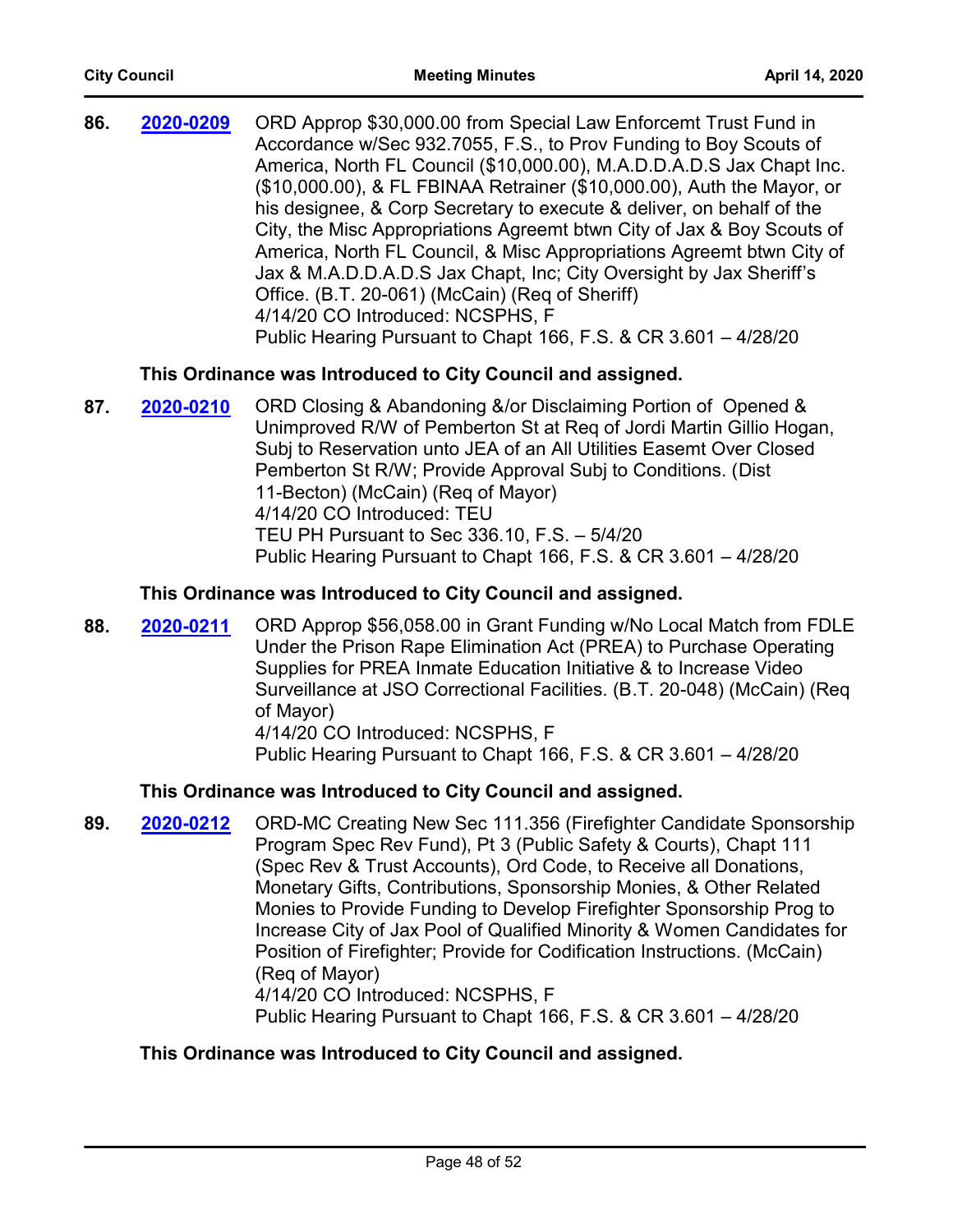| 90. | 2020-0213 | ORD Approp \$1,000,000.00 from Tree Protection & Related Expenses         |
|-----|-----------|---------------------------------------------------------------------------|
|     |           | Trust Fund, Subfund 15F (Now Fund 15304), to "Level 3 Tree Planting       |
|     |           | Prog," for Funding to be Administered by Public Works in Accordance       |
|     |           | with Level 3 Tree Planting Prog Requiremts; Apv & Requesting Dept of      |
|     |           | Public Works to Oversee & Administer Prog in Accordance with Criteria     |
|     |           | herein; Providing Funds Carryover into Subsequent Fiscal Yrs; Apv         |
|     |           | Execution & Delivery from Time to Time Henceforth a Standard Agreemt      |
|     |           | for Entering into Grant Agreemt w/Third Parties for Level 3 Tree Planting |
|     |           | Prog w/No Further Action by City Council Required. (Grandin)              |
|     |           | (Introduced by CM Salem)                                                  |
|     |           | 4/14/20 CO Introduced: NCSPHS, TEU, F                                     |
|     |           | Public Hearing Pursuant to Chapt 166, F.S. & CR 3.601 - 4/28/20           |

## **This Ordinance was Introduced to City Council and assigned.**

**91. 2020-0214** ORD Apv Harbour Waterway Dependent Spec Dist Proposed FY 2020/2021 Budget,(Johnston) (Introduced by CP Wilson,Per Ord 2010-725-E) 4/14/20 CO Introduced: F Public Hearing Pursuant to Chapt 166, F.S. & CR 3.601 – 4/28/20 **[2020-0214](http://jaxcityc.legistar.com/gateway.aspx?m=l&id=/matter.aspx?key=2287)**

## **This Ordinance was Introduced to City Council and assigned.**

**92. 2020-0215** ORD Apv Tarpon Cove Dependent Spec Dist Proposed FY 2020/2021 Budget,(Johnston) (Introduced by CP Wilson,Per Ord 2017-154-E) 4/14/20 CO Introduced: F Public Hearing Pursuant to Chapt 166, F.S. & CR 3.601 – 4/28/20 **[2020-0215](http://jaxcityc.legistar.com/gateway.aspx?m=l&id=/matter.aspx?key=2288)**

## **This Ordinance was Introduced to City Council and assigned.**

**93. 2020-0216** ORD Apv Millers Creek Dependent Spec Dist Proposed FY 2020/2021 Budget, . (Johnston) (Introduced by CP Wilson,Per Ord 2014-700-E) 4/14/20 CO Introduced: F Public Hearing Pursuant to Chapt 166, F.S. & CR 3.601 – 4/28/20 **[2020-0216](http://jaxcityc.legistar.com/gateway.aspx?m=l&id=/matter.aspx?key=2289)**

## **This Ordinance was Introduced to City Council and assigned.**

**94. 2020-0217** ORD Apv Isle of Palms Dependent Spec Dist Proposed FY 2020/2021 Budget, (Johnston) (Introduced by CP Wilson,Per Ord 2011-724-E) 4/14/20 CO Introduced: F Public Hearing Pursuant to Chapt 166, F.S. & CR 3.601 – 4/28/20 **[2020-0217](http://jaxcityc.legistar.com/gateway.aspx?m=l&id=/matter.aspx?key=2290)**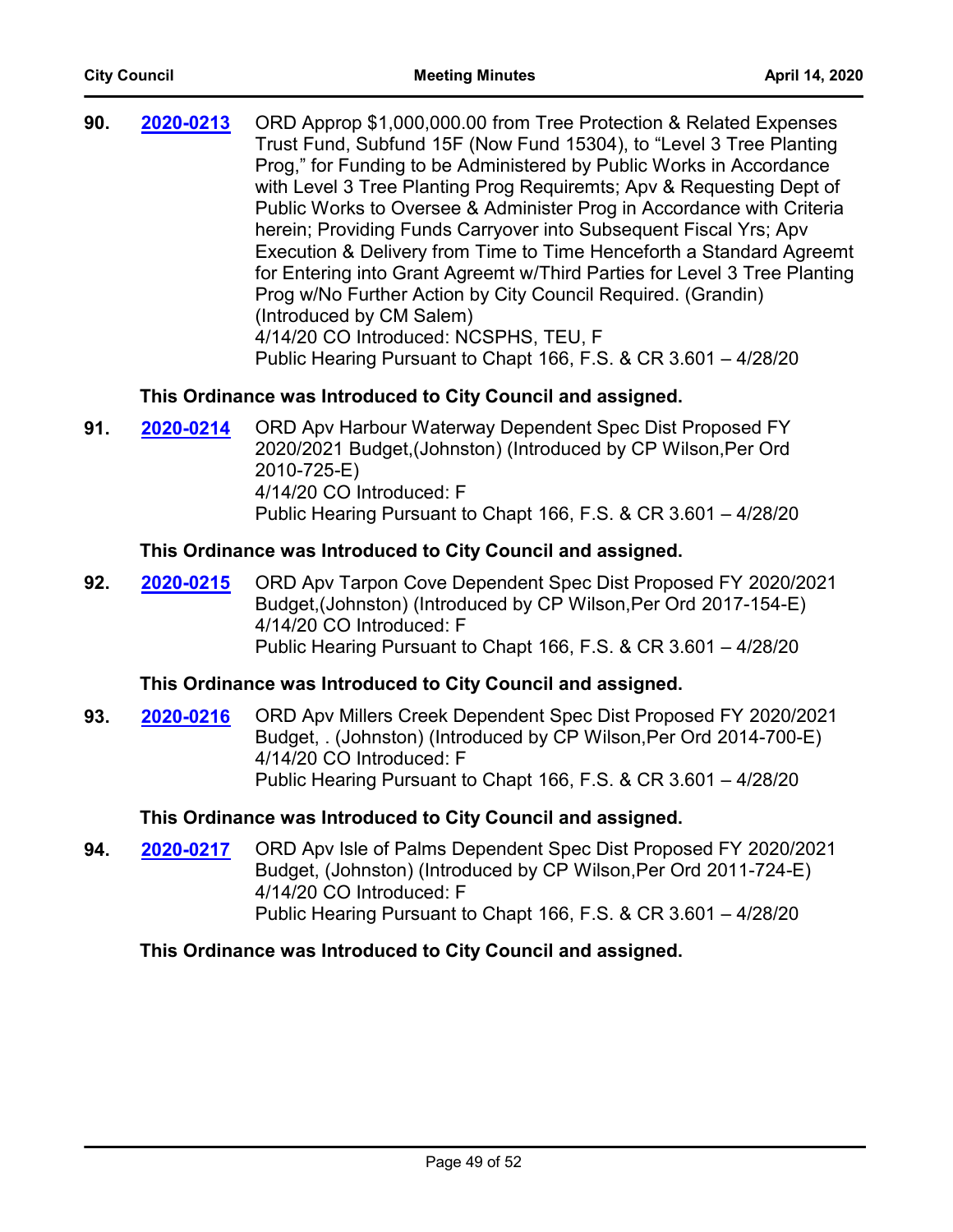**95. 2020-0218** ORD Re Chapt 118 (City Grants), Ord Code; Estab 2020-2021 Categories of Most Vulnerable Persons & Needs for Public Service Grant Appropriations; Req 1 Cycle Emergency Passage. (Sidman) (Req of Public Serv Grant Council) 4/14/20 CO Introduced: NCSPHS, F Public Hearing Pursuant to Chapt 166, F.S. & CR 3.601 – 4/28/20 **[2020-0218](http://jaxcityc.legistar.com/gateway.aspx?m=l&id=/matter.aspx?key=2291)**

## **This Ordinance was Introduced to City Council and assigned.**

**96. 2020-0219** ORD-MC Amend Sec 121.105 (Pensioner's Rights Upon Reemployment by City), Pt 1 (Police & Fire Pension Fund Administration), Chapt 121 (Police & Fire fighters Pension Plan), Ord Code, add Provisions for Temp Police Officers & Fire fighters; Provide for Codification Instructions; Waiving, Pursuant to Gov. Desantis' Exec Order 20-52, Requirement State Law & Chapt 121 (Police & Firefighters Pension Plan), Pt 1 (Police & Fire Pension Fund Administration) Sec 121.104 (Review of Proposed Legislation), Ord Code; Req Emerg Passage Upon Introduction. (Granat) (Req of Mayor) (Co-Sponsored by CM;s Bowman, Salem, R. gaffney, Ferraro, Carlucci, Diamond, Pittman, Morgan, DeFoor, Cumber, White, Hazouri, Wilson, Freeman, Newby, Becton, Dennis, Priestly Jackson & Boylan) 4/14/20 CO Introduction: F, R 4/14/20 CO Emergency(Amend(Fl)/Approved 19-0 Public Hearing Pursuant to Chapt 166, F.S. & CR 3.601 – 4/28/20 **[2020-0219](http://jaxcityc.legistar.com/gateway.aspx?m=l&id=/matter.aspx?key=2292)**

(v) Emergency (v) Amend (FL) (m) Move

Public **Participation** 

## **The Floor Leader moved the item be Emergency/Amend(Floor)/Approved. The motion CARRIED. Roll Call was ordered. The Chair declared the File Emergency/Amend(Floor)/Approved.**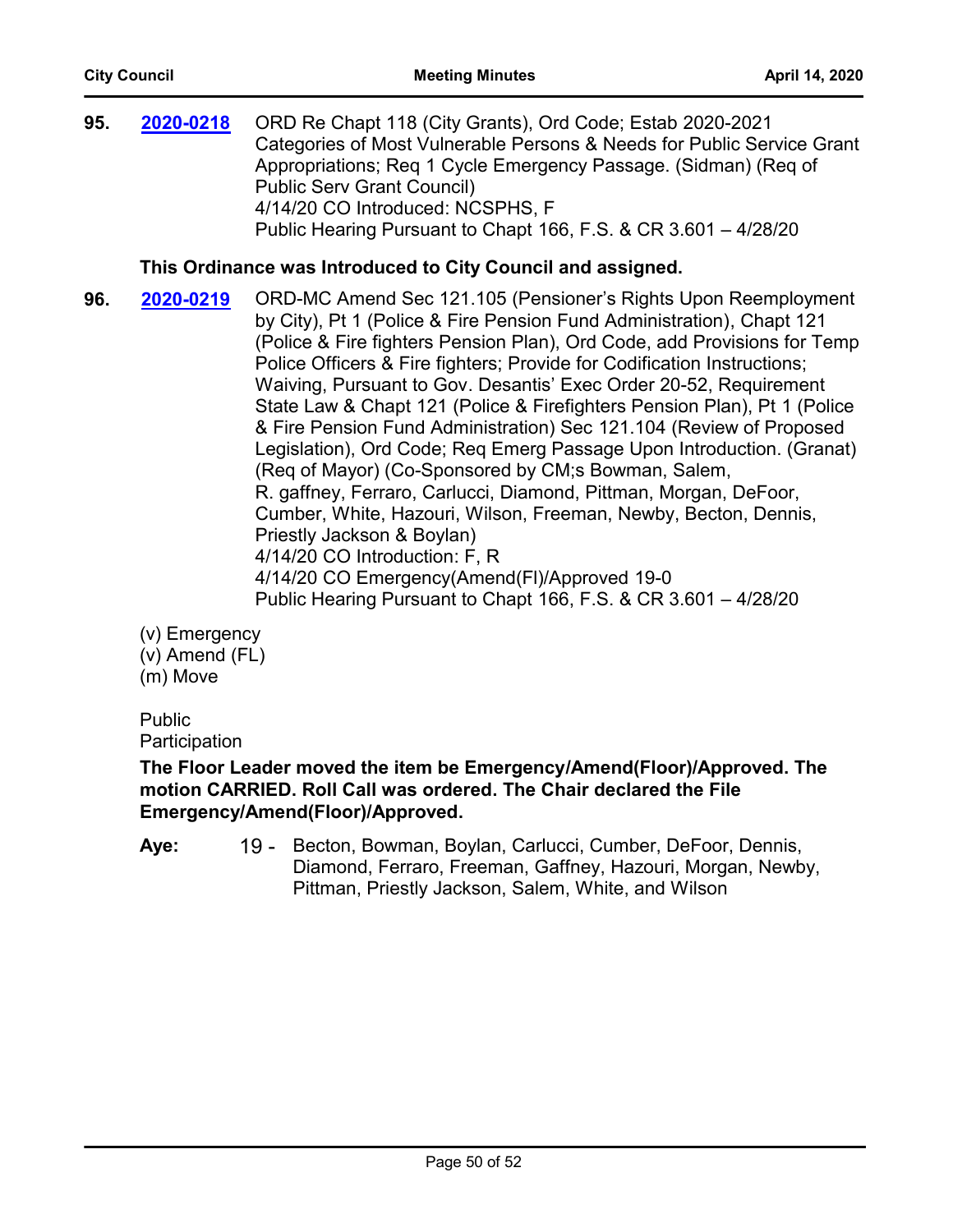| 97. | 2020-0220 | ORD-MC Amend Sec 120.309 (Vesting, Termination, & Re-employment),<br>Pt III (Corrections Officers' Retirement Plan), Chapt 120 (General |
|-----|-----------|-----------------------------------------------------------------------------------------------------------------------------------------|
|     |           |                                                                                                                                         |
|     |           | Employees & Corrections Officer Pension Plan & Employees Defined                                                                        |
|     |           | Contribution Retiremt Plans), Ord Code, for Temp Corrections Officers;                                                                  |
|     |           | Provide for Codification Instructions; Waiving Pursuant to Gov Desantis'                                                                |
|     |           | Exec Order 20-52, the requirement State Law & Chapt 120 (General                                                                        |
|     |           | Employees & Correction Officers Pension Plans & Employees Defined                                                                       |
|     |           | Contribution Retiremt Plans), Pt I (Provisions Applicable to the System as                                                              |
|     |           | a Whole), Sec 120.102(v) (Administration of the Retirement System), Ord                                                                 |
|     |           | Code; Reg Emerg Passage Upon Introduction (Granat) (Reg of Mayor)                                                                       |
|     |           | (Co-Sponsored by CM's Bowman, Salem, R. Gaffney, Ferraro, Carlucci,                                                                     |
|     |           | Diamond, Pittman, Morgan, DeFoor, Cumber, White, Hazouri, Wilson,                                                                       |
|     |           | Freeman, Newby, Becton, Dennis, Priestly Jackson, & Boylan)                                                                             |
|     |           | 4/14/20 CO Introduction: F, R                                                                                                           |
|     |           | 4/14/20 CO Emergency(Amend(FI)/Approved 19-0                                                                                            |
|     |           | Public Hearing Pursuant to Chapt 166, F.S. & CR 3.601 - 4/28/20                                                                         |
|     |           |                                                                                                                                         |

(v) Emergency

(v) Amend (FL)

(m) Move

#### Public Participation

## **The Floor Leader moved the item be Emergency/Amend(Floor)/Approved. The motion CARRIED. Roll Call was ordered. The Chair declared the File Emergency/Amend(Floor)/Approved.**

- 19 Becton, Bowman, Boylan, Carlucci, Cumber, DeFoor, Dennis, Diamond, Ferraro, Freeman, Gaffney, Hazouri, Morgan, Newby, Pittman, Priestly Jackson, Salem, White, and Wilson **Aye:**
- **98. 2020-0221** ORD Approp \$1,880,120.00 from General Fund to KHA Subfund for Programs & Svcs for At-Hope Children & Youth in Jax Invoking the Exception of Sec 126.107(g) (Exemptions), Pt 1 (General Regulations), Chapt 126 (Procurement Code), Ord Code re: Children Svcs Prog Contracts to be Provided by Providers Specified in Ord; Apv & Auth the Mayor & Corp Sec & CEO of the KHA to execute Children's Svcs contracts w/ Providers Specified in Ord; Waiving Requirements of Sec 77.111(a) (Provider Contracts), Chapt 77 (KHA) Ord Code, to Exempt Children's Svcs Programming to be Provided by Providers Specified in Ord from Competitive Procurement. (B.T. 20-064) (Davis) (Req of Mayor) 4/14/20 CO Introduction: NCSPHS, F,R Public Hearing Pursuant to Chapt 166, F.S. & CR 3.601 – 4/28/20 **[2020-0221](http://jaxcityc.legistar.com/gateway.aspx?m=l&id=/matter.aspx?key=2294)**